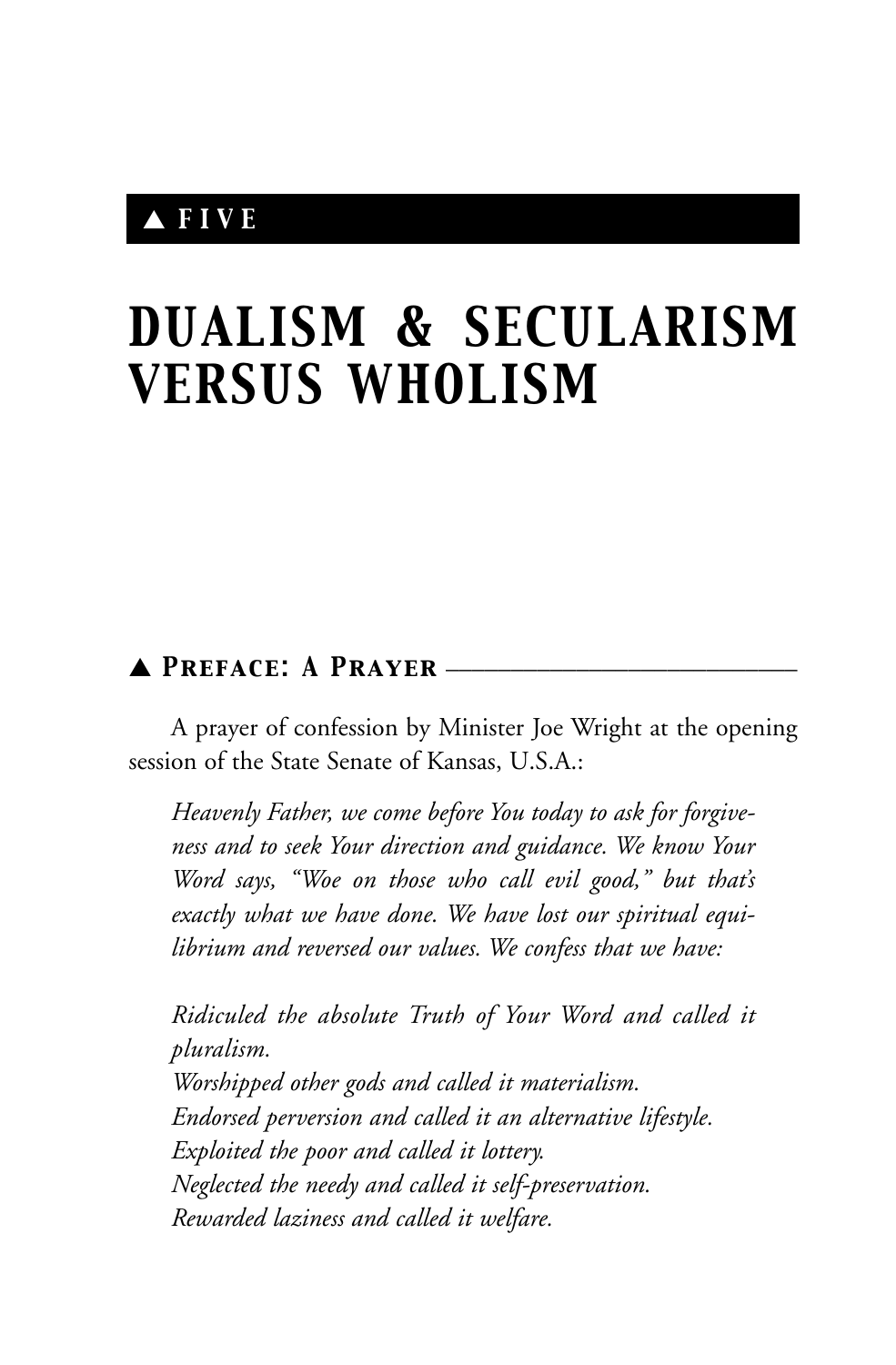#### 126 *Studies in Christian–Muslim Relations*

*Killed our unborn children and called it a choice. Shot abortionists and called it justifiable. Neglected to discipline our children and called it self-esteem. Abused power and called it political savvy. Coveted our neighbour's possessions and called it ambition. Polluted the air with profanity and pornography and called it freedom of expression. Ridiculed the time-honoured values of our forefathers and called it enlightenment.*

*Search us, O God, and know our hearts today. Cleanse us from every sin and set us free. Guide and bless these men and women who have been sent to direct us to the centre of Your will.*

#### ▲ *Introduction* \_\_\_\_\_\_\_\_\_\_\_\_\_\_\_\_\_\_\_\_\_\_\_\_\_\_\_\_\_\_\_\_

Readers of Monographs 2 and 4 will remember a constant theme in the Muslim literature examined there, namely the insistence that Islam is not simply a religion but a complete way of life. By "not simply a religion" they mean that Islam cannot be confined to a religious institution like a mosque, for it covers all of life. Islam has its own unique approach to the various sectors of life that differs markedly from the prevailing secular approach. It talks of Muslim economics,1 Muslim politics—in short, Muslim everything. The spokesmen for this wholistic emphasis advocate this Muslim approach with great passion in both learned books and in the popular press. The twin papers from which I have quoted so frequently in Monographs 2 and 4, *The Pen* and *Alkalami*, contain numerous such articles, as does the government-owned *New Nigerian.*

These articles are often written to emphasize, not to say celebrate, a sharp contrast to what Muslims consider Nigerian Christo-secularism. Christianity and secularism are basically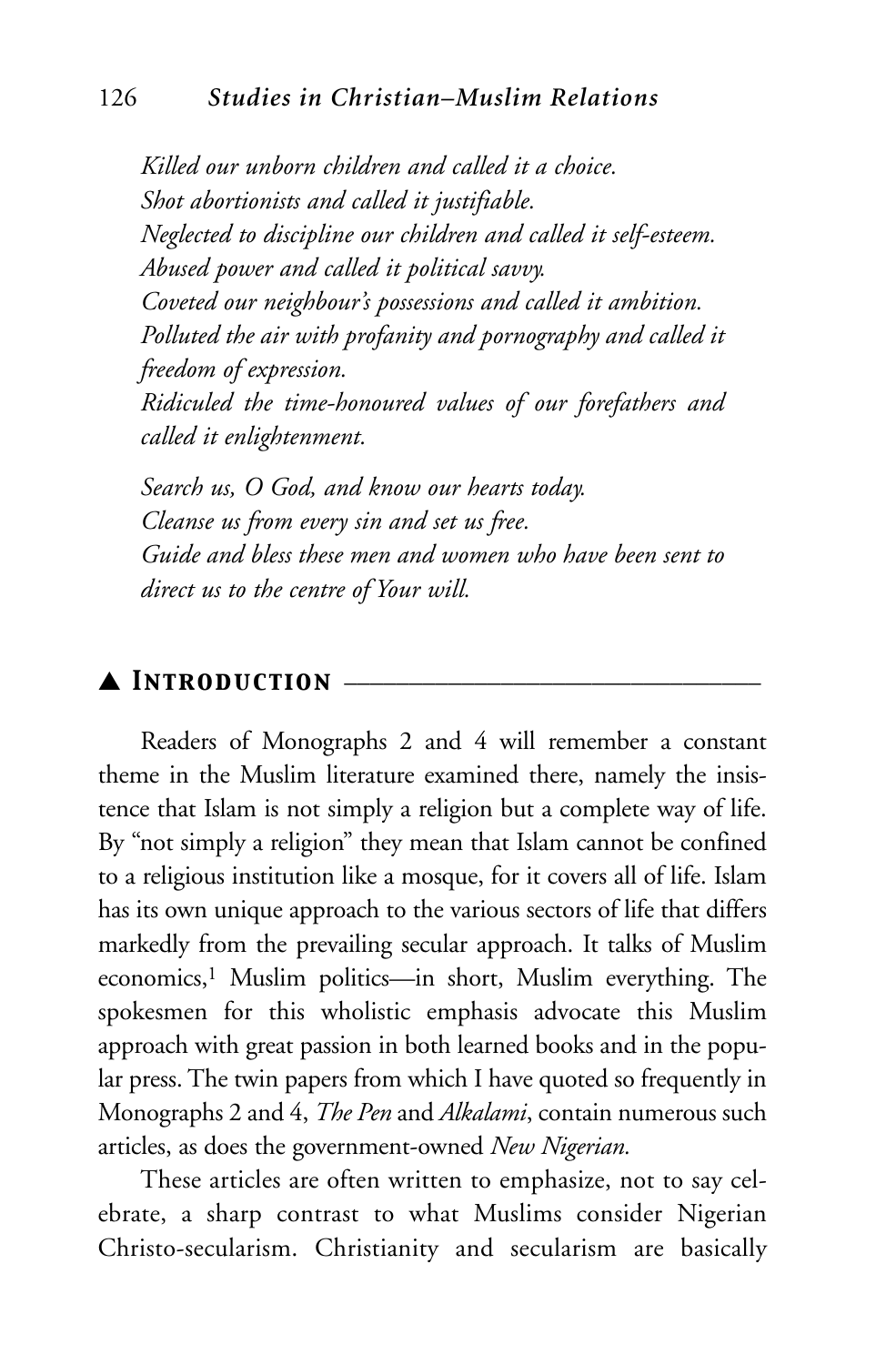identified with each other, as you may remember from those earlier monographs. However, Muslims are keenly aware that essentially Biblical Christianity is opposed to secularism, but in the course of modern history, Christians have betrayed their own Scripture and tradition by adopting secularism. They have allowed a Trojan horse into their camp that has seriously weakened their religion and reduced its scope. As a result, Western Christianity lost all resistance to capitalistic imperialism and, in time, became one of its agents. Thus Muslims in Nigeria find themselves confronted by an indigenous Christian community that has inherited a secular, capitalistic outlook from Western missions and that supports the current dominance of secular globalism. In fact, according to Muslims, the leaders of that community are little more than Nigeria's gatemen for Western interest in Nigeria. Those interests include an alleged sinister plot to destroy Islam in Nigeria and, in fact, throughout the world.

In the context of our discussion, the central difference between the two religions, according to these Muslim writers, is precisely the difference between a wholistic religion that covers all of life and a dualistic religion that largely confines itself to ecclesiastical institutions like the Church and to private life. The latter type of religion spends all its energies and resources on building churches and other religious institutions, but it has little in particular to offer for the building up of the nation. At this latter front, secular categories of thought dominate. There, the Christian Bible is considered irrelevant. There, Christians have adopted the secular stance of autonomous human reason that does not require the light of divine revelation. In that context, Christianity sees itself as a personal, private affair that should not be allowed to intrude into the affairs of politics and nationhood. In other words, Christianity has no place in the public square by its own exclusion. That is the caricature Muslims have of Christianity—but remember: a caricature often has a core of truth that is then distorted.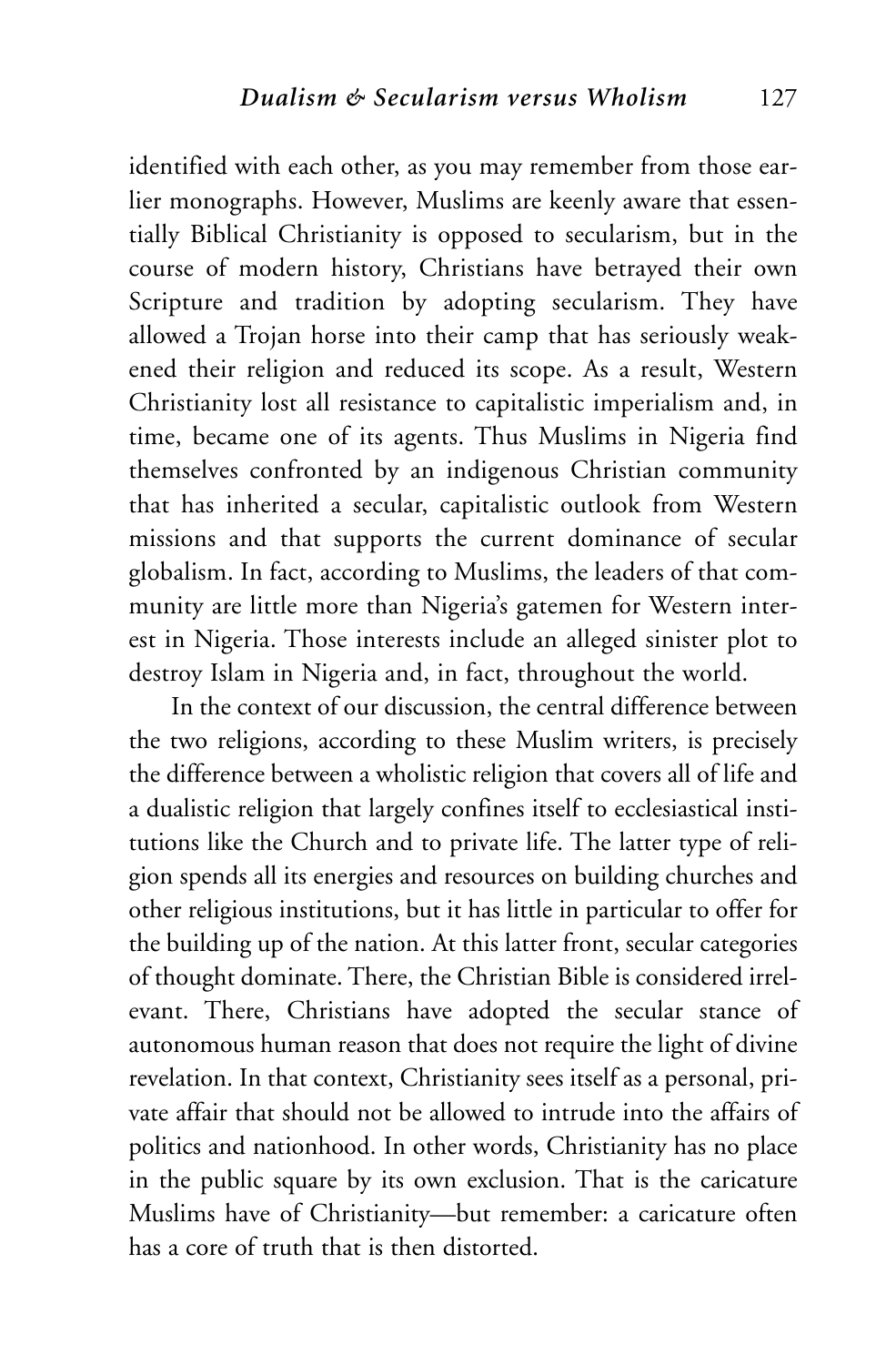#### 128 *Studies in Christian–Muslim Relations*

The "core truth" in the above paragraph is not the core of the Gospel or of orthodox Christianity. Muslims have recognised that more than have many Christians! The core truth they have recognised is that Christianity all over the world, including Nigeria, has been distorted by secularism. In all of their discussions on the subject, Muslims deal with that distorted version, not with the real thing. They are offended by a false or pseudo offence, by a straw man. The Christianity they despise is a weakened version. They have yet to meet and address full-orbed world-affirming social Christianity. Part 2 is meant to take some of the straw out of that situation and to present them with components needed to develop a more wholistic version of Christianity. Once the straw is out of the way, Muslims, if they are honest with themselves and with Christians, have to respond to the more Biblical face of Christianity. Christians and Muslims will have reason to take a new look at each other on basis of the perspectives I offer and give nation building a new chance.

The type of Christianity that Muslims have observed in Nigeria is not confined to Nigeria but is found across Africa. Neither do only Muslims notice it. African Christians are asking questions. Bennie van der Walt, a retired South African professor of philosophy, begins his 1994 publication with "Voices Calling from Africa." We read of Africans asking, "How can the Christian life be meaningful within my particular context?"

A young South African minister sensed that the Gospel has something to say about economics, labour and politics. "We need not say goodbye to the world if we wish to serve Him. I would like to serve the Lord *in* the world and…offer guidance to my congregation in…politics." However, he complained, if he talks about political calling, he will be accused of preaching politics. He entreats, "Do help me not to fall into the trap of spiritualist pietism, so that I only preach to my congregation about their eternal salvation, while my people are hating one another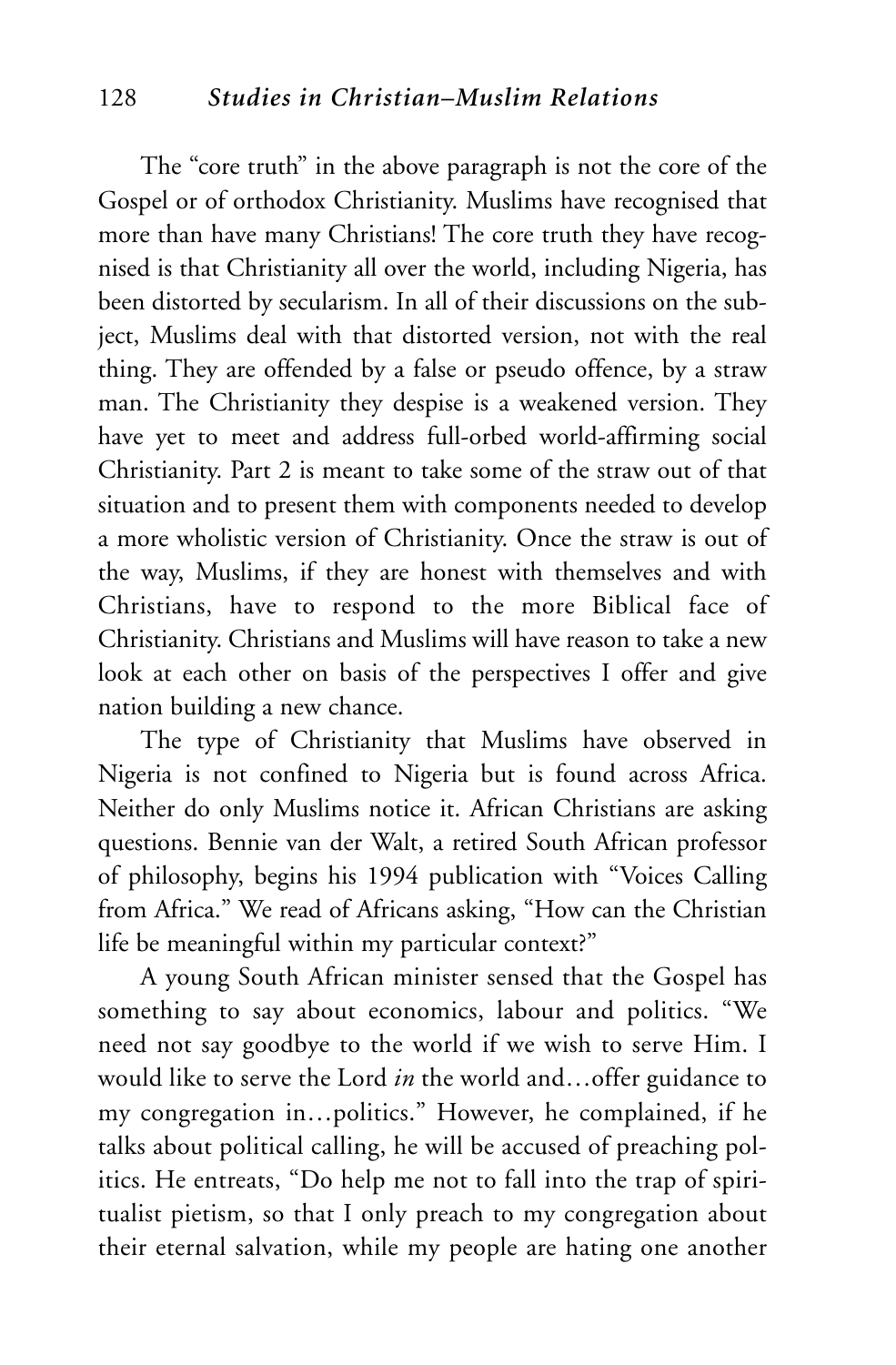for political reasons, assaulting and killing one another. What should I do?"

A female journalist from Malawi asked, "Is the Kingdom of the Lord limited to the Church? Do we have to enclose ourselves within the walls of the church? Do we as Christians have nothing to say about urbanisation, corruption, one-party rule, social injustice, unemployment, art, education and many other problems?"

A Zaire high school student wondered why, in his biology textbook, "I read nothing about the Lord. Is He then not also the Creator and the Upholder of life? Will I be able to serve Him as a biologist one day, or would it be better for me to become a minister?"

A Christian official in the Namibian government asked the same question I was asked by Nigerian government officials some years ago: "I do not really have enough insight into my work. For example: What are the duties and the responsibilities of subjects? What exactly are the calling, rights and limits of government? I have enquired all over to obtain a Christian book [on this subject], but I was not able to find [even] *one."* These examples suffice to give you the picture. There is a hunger out there for something more comprehensive. People sense an aching void.

Neither is the type of Christianity that Muslims experience in Nigeria confined to Africa. It is to some degree an extension of the Western religion that has spawned the missionaries that flooded Africa and planted it there. There, in the West, these missionaries were brought up in a predominantly secular environment, where religion was/is marginalized and considered personal and private. Christians, especially the evangelical brand, had largely succumbed to the dualist reductions that Muslims have noted. They spend their Christian energies on churches and other narrowly religious concerns, while they have absorbed the secular perspective for the rest of life. Hence, mission energies and resources in Nigeria also went largely into evangelism and church growth. For most missionaries, hospitals, schools and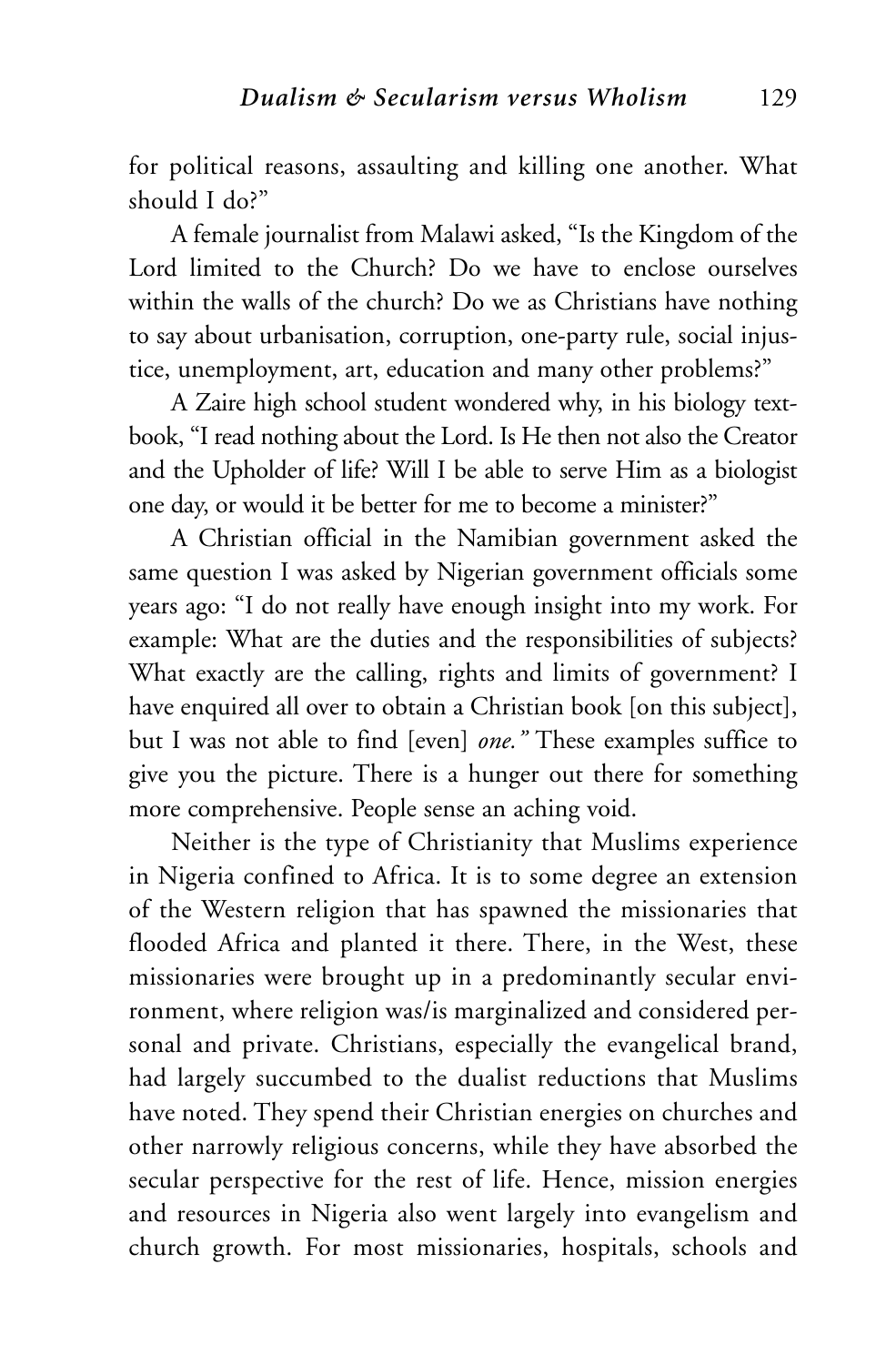other institutions and programmes were mere handmaidens to the former. Muslims have long wondered about this kind of religion and shake their heads in contempt.

Muslims are not the only or even the first ones to have recognised this distorted version of Christianity. There is a long tradition of Christian critique that extends deep into the 19th century. I have documented that tradition as well as the critique offered by West African nationalists and of Western Ecumenicals in my doctoral dissertation.<sup>2</sup> The literature was there for all to read, but it was ignored by Evangelicals and their missionaries. It does not need to be repeated. There also has been a consistent critique of the secular perspective by the Kuyperian school of thought I have referred to occasionally, especially in the introduction to Monograph 1. Eventually, the insights of the latter tradition, being more amenable to Evangelicals than were those of Ecumenicals, spilled over into the Evangelical camp, so that over the past few decades, Evangelicals themselves have come to acknowledge this dualistic version of the faith as seriously wrong. Evangelicals have finally joined the critical voices of other Christians by rejecting the dualistic perspective in general. Unfortunately, its effects and residue need more time before they are completely erased. I welcome them aboard. The problem is that the damage of dualism cannot be undone that easily. Nigerian Christians are struggling with it. While they have come to recognise it and want to overcome it, this perspective can be detected throughout their writings. It definitely has saddled them with a disadvantage in their relationship with Muslims.

The plan for Part 2 of this volume is to present an alternative Christian wholistic perspective for the benefit of both Christians and Muslims. *This perspective is offered not in criticism of Nigerian Christians, but is intended to support them in their struggle to overcome their inherited handicap as well as better equip them in their relationship with a wholistic Islam*. It should also help Muslims gain a more adequate perception about Christianity. The type here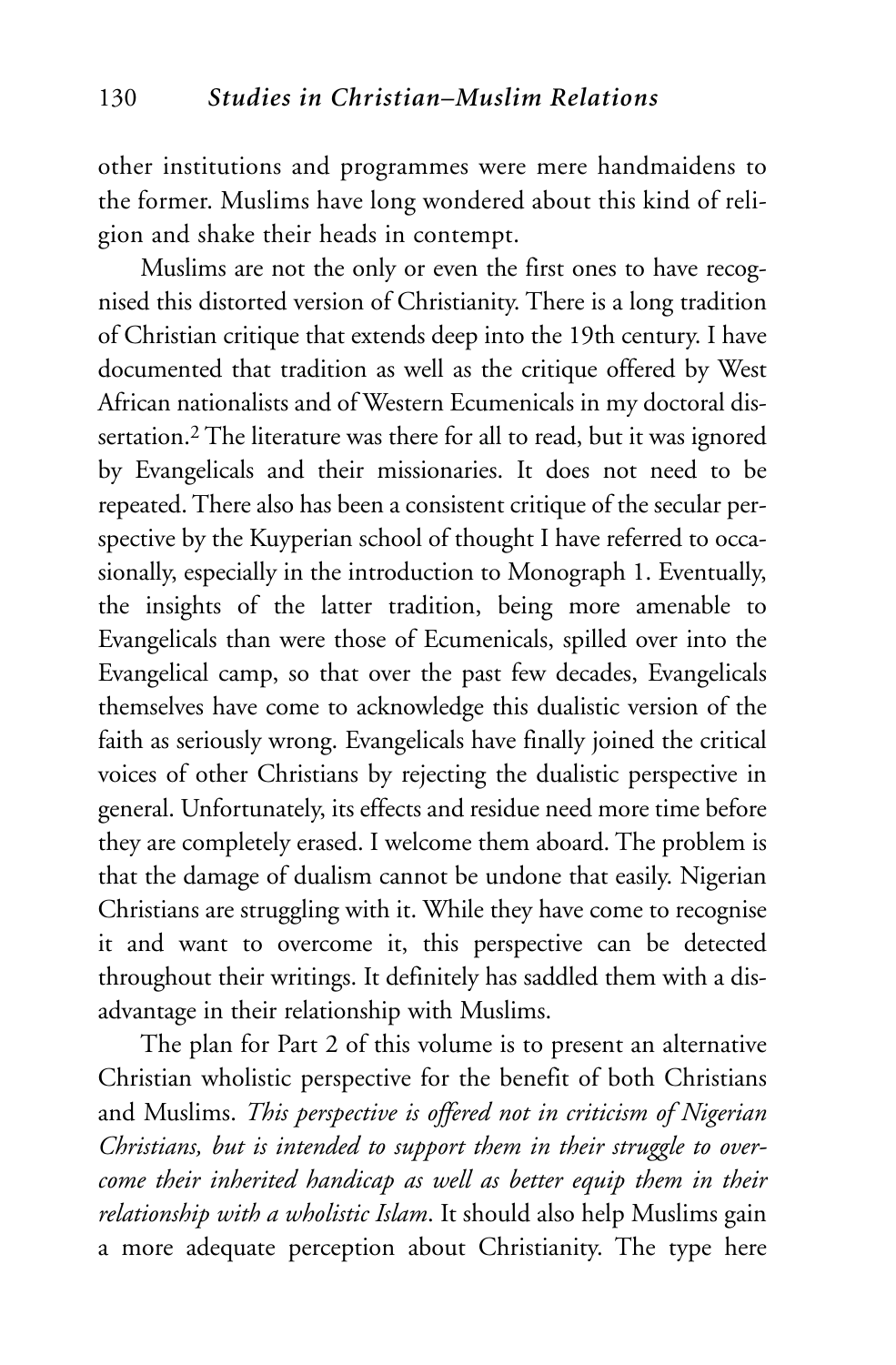offered is more in line with what they see reflected in the Bible. It is my prayer that it will aid both by providing a platform for dialogue that is swept clean of the false Christian dualism that has been such a bone of contention between them.

Since so much has been written along these lines, I do not intend to reinvent the wheel. As in previous volumes, the material ahead will contain lengthy quotations or summaries from both my earlier writings and from writers who have said it better that I might. *The Kuyperian position is not argued so much as simply stated.* To do more than that would require more space than this project allows. Readers interested in pursuing these issues further are encouraged to go to the sources. They may also contact me through my Web site or email.

The Kuyperian tradition is unique. Many of its individual ideas are not unique, for they can be found in different quarters. What is unique is the particular constellation of these ideas and the relative emphasis each receives within the system. Though it is becoming increasingly popular internationally and is waging an influence out of proportion to its number of adherents, still its influence on the general population of most countries is miniscule. Hence, Harry Blamires, a British Anglican, can legitimately begin his book with the statement, "There is no longer a Christian mind." He explains,

*It is a commonplace that the mind of modern man has been secularized. It has been deprived of any orientation towards the supernatural. It would not be so desperately tragic had the Christian mind held out against the secular drift. But unfortunately, the Christian mind has succumbed to the secular drift with a degree of weakness and nervelessness unmatched in Christian history. It is difficult to do justice in words to the complete loss of intellectual morals in the 20th-century Church. One cannot characterize it without*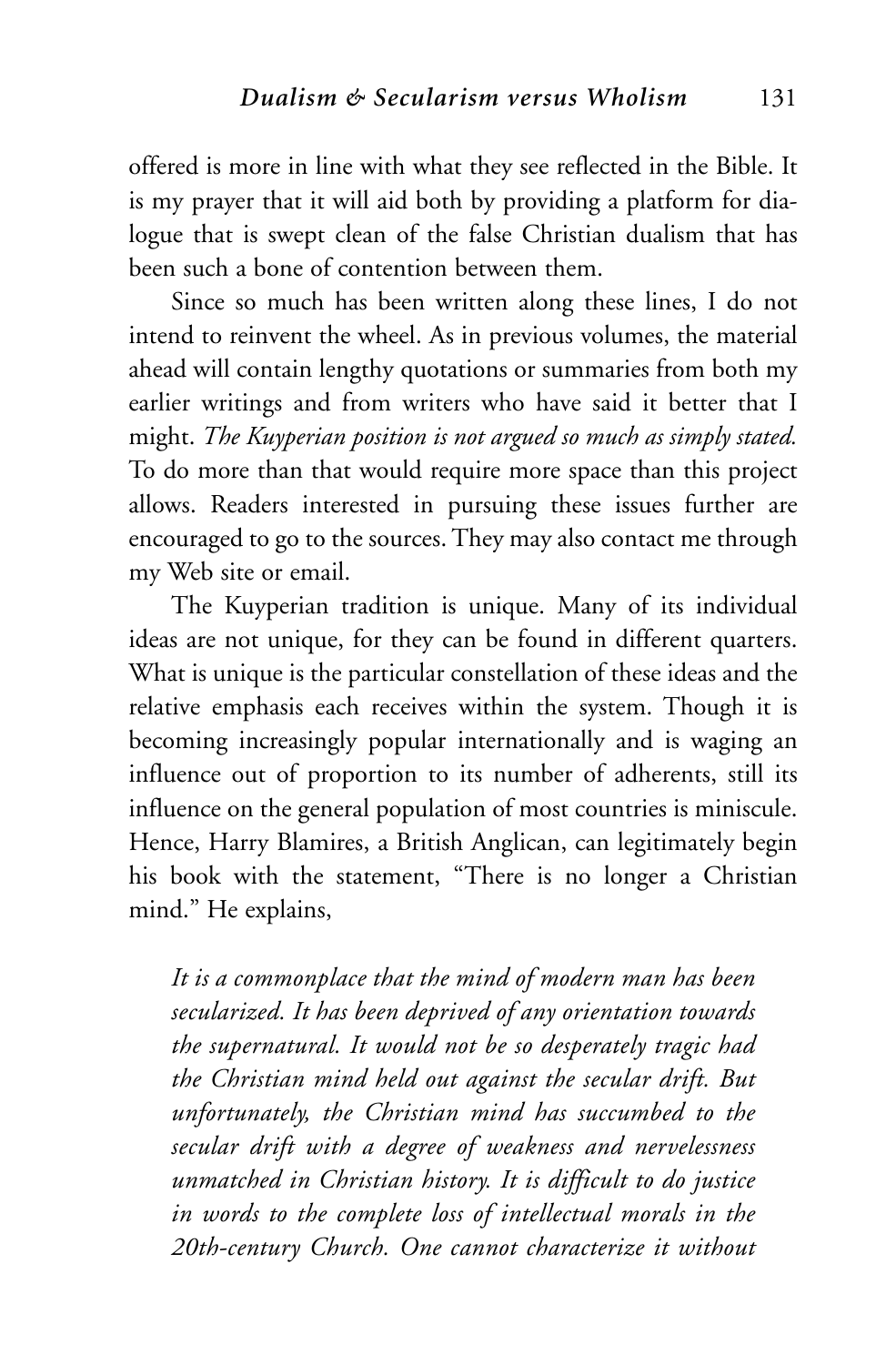*having recourse to language which will sound hysterical and melodramatic.*

Oh, yes, the Christian still maintains certain practices, "but as a *thinking* being, the modern Christian has succumbed to secularization." "He rejects the religious view of life, the view which sets all earthly issues within the context of the eternal, the view which relates all human problems…to the doctrinal foundations of the Christian faith, the view which sees all things…in terms of God's supremacy and earth's transitoriness…" Christians have simply adopted the secular framework.3 The reader of Monograph 4 has learnt that Muslims have observed the same in Christians and, to some degree, in themselves. The Kuyperian tradition presents a rare exception among Christians in that it consciously not only rejects secularism, but also has deeply analyzed its foundations and seeks to replace it with a communal Christian mind.

Nicholas Wolterstorff, now a retired Yale professor and a leading philosopher in the contemporary Kuyper movement, wrote the foreword to *The Transforming Vision*, a book authored by Brian Walsh and Richard Middleton and about which you will hear more in these chapters. That foreword states the concern of Part 2 very succinctly as follows:

*A deep disappointment and profound longing motivate this book. The authors, themselves Christians, observe that vast numbers of their fellow North Americans count themselves as Christians. Yet Christianity is ineffective in shaping our public life. What effectively shapes our public life and our society generally is our adulation of science and technology and economic growth. Christianity for the most part stands in the wings and watches. That is their disappointment. Their longing is that things may be changed—that Christianity may receive social and cultural embodiment. For in this they see the life and guidance and hope that our society so badly needs.*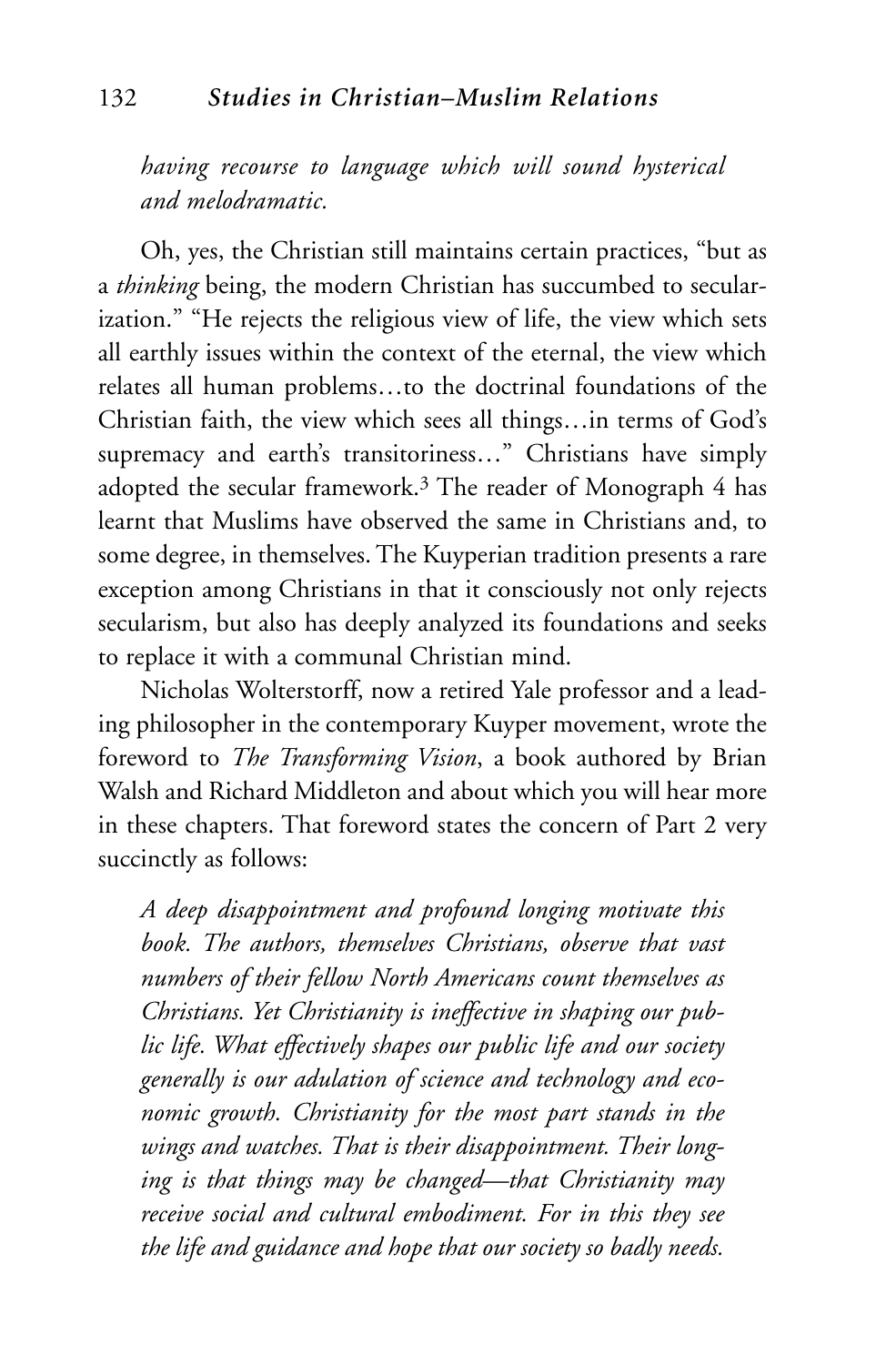*Walsh and Middleton ask why the Christianity of North America remains so disembodied. Their answer goes something like this: If we probe any society for what it is that primarily forms that society, we discover it is the world view of those who compose that society. This shapes their existence. A people's world view is their way of thinking about life and the world, coupled with the values they set for themselves in the context of that way of thinking…*

*There is…a Christian world view, not indeed embodied clearly in any extant society but expressed in the Scriptures. To adopt Christianity with authenticity is to be a person of faith who embraces that biblical world view. Walsh and Middleton give a fresh statement of what that biblical world view is. They wish especially to emphasize that an accurate scrutiny of this world view makes clear its comprehensiveness. This is a world view for shaping all of life and not just for shaping some "religious" or "spiritual" or "sacred" corner of life.*

*So why doesn't it actually work this way? Why does the Christian world view remain so disembodied in spite of the fact that so many in our society count themselves as Christians? The answer that Walsh and Middleton develop is that Christians in general fail to perceive the radical comprehensiveness of the biblical world view. They assume that its formative impact does not reach beyond some "religious" corner of life. "Lo, here not there" is how they think. They fail to perceive the longing of God for the expression of faith in the polis [city, community]. Accordingly some other, competing, world view and some other, competing, faith shape their public lives. Christians, in short, are dualists.*

*This book, then, is a passionate call to Christians to be of one heart and mind and to acknowledge that Jesus Christ is Lord in all of life. Read it as a provocative analysis of what hinders such singleness of heart and mind. Read it also as a*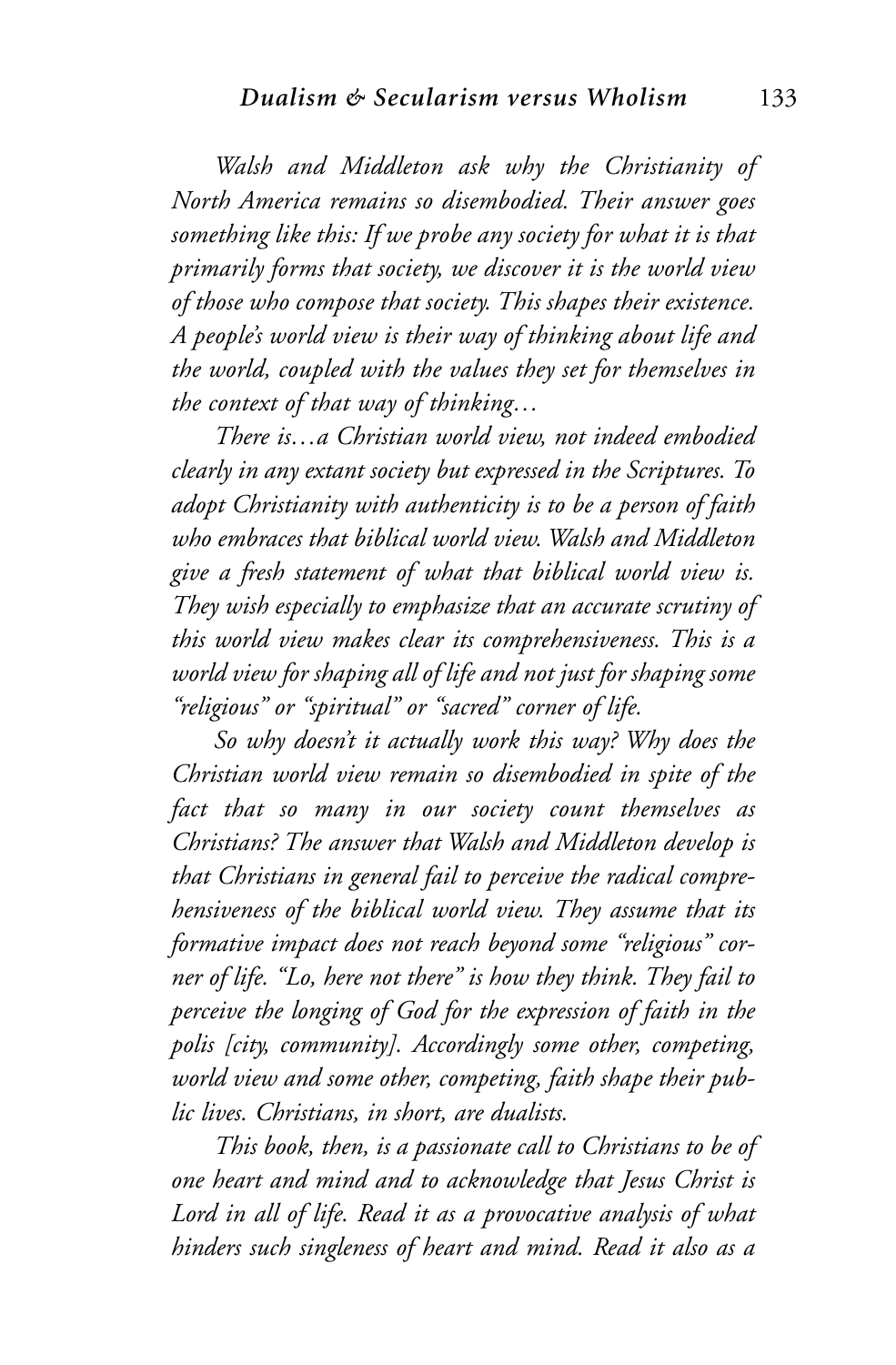*provocative prescription for overcoming the hindrance and recovering the service of just one Master.*

Part 2 of this monograph is a summary introduction to that same "passionate call" and to that same "provocative analysis…[and] prescription." It is my recommended prescription to Christians for a new way to tackle Nigeria's religious problem. It is a *doctor's* prescription jointly recommended by Walsh, Middleton, Wolterstorff and myself—all doctors in the various disciplines appropriate to this discussion. And, if you have read Monograph 4, you will also recognise the close parallel to the Muslim "provocative analysis" of secularism and Nigerian society. So, something for everyone to chew on.

Two final parameters. First, in addition to considerations of space, *the choice of materials is determined by the Nigerian situation.* It is that context I am primarily addressing, not some other part of the world. That consideration will naturally colour the selection. *Do not expect a full coverage of the entire Kuyperian waterfront; you will only receive a few hints*. Of course, the wider implications are there for all to read. Sometimes they are even referred to explicitly. Secondly, the materials following contain some, but not many, overt comparisons between Kuyperian and Muslim wholism. It offers the Kuyperian perspective with the expectation that many Nigerian readers, especially Muslims, will recognise the parallels with Islam. For some, this discussion will be too heavy. No matter. Just pass it by and move on to the next volume.

# ▲ *Kuyperian Perspectives* \_\_\_\_\_\_\_\_\_\_\_\_\_\_\_\_\_\_\_\_

I have initially introduced aspects of the Kuyperian perspective in the introduction to Monograph 1.4 I introduced Kuyper himself elsewhere roughly as follows: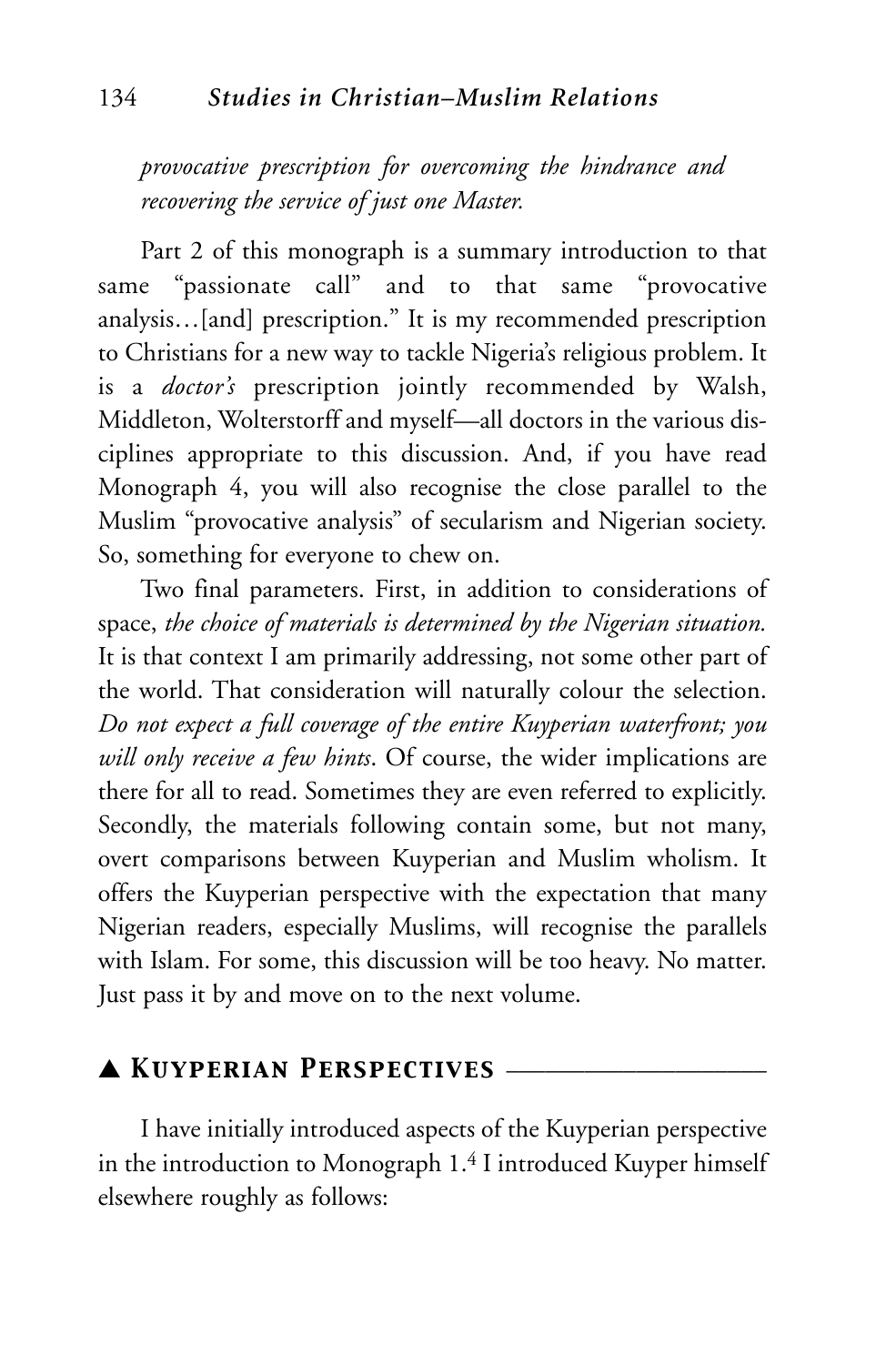*Abraham Kuyper (1837-1921) was a pastor and theologian in the Reformed or Calvinist tradition, a Christian philosopher, politician and educator in The Netherlands. He served a number of years as Prime Minister of his country, due to his leadership of a Christian political party that he established. Not only did he establish that party, but also a complete Christian educational system, a full-fledged Christian university, and a Christian press. A major achievement of his was the establishment of a thoroughgoing political and cultural pluralism that even today evokes the admiration of foreigners who know nothing about the history of its development, let alone Kuyper himself.5 He was a prolific writer with an endless list of books and even longer number of newspaper articles to his name. His general aim was to free the common people from oppression and intolerance by government, state church and other forces who were guided by an intolerant secular liberalism. In some ways it can be said that he won that battle: His supporters voted his party into power several times throughout the 20th century. He placed such an imprint on his country that eighty years after his death, one cannot understand his country without reference to Kuyper.*<sup>6</sup>

Kuyper became the leader of a movement that received its immediate original impetus from the Dutch statesman Groen Van Prinsterer, though various other philosophers also had significant input in the shape of his thought, not all of them Christian.7 These two developed a community with a perspective in the context of a liberation struggle that was both spiritual and political. That community and its perspective developed into what is now a viable Christian tradition characterized by a thoroughgoing political and social pluralism and wholism, accompanied by a strong rejection of the dualism I refer to repeatedly. It is a tradition that is known for its aggressive approach to culture and national life, admittedly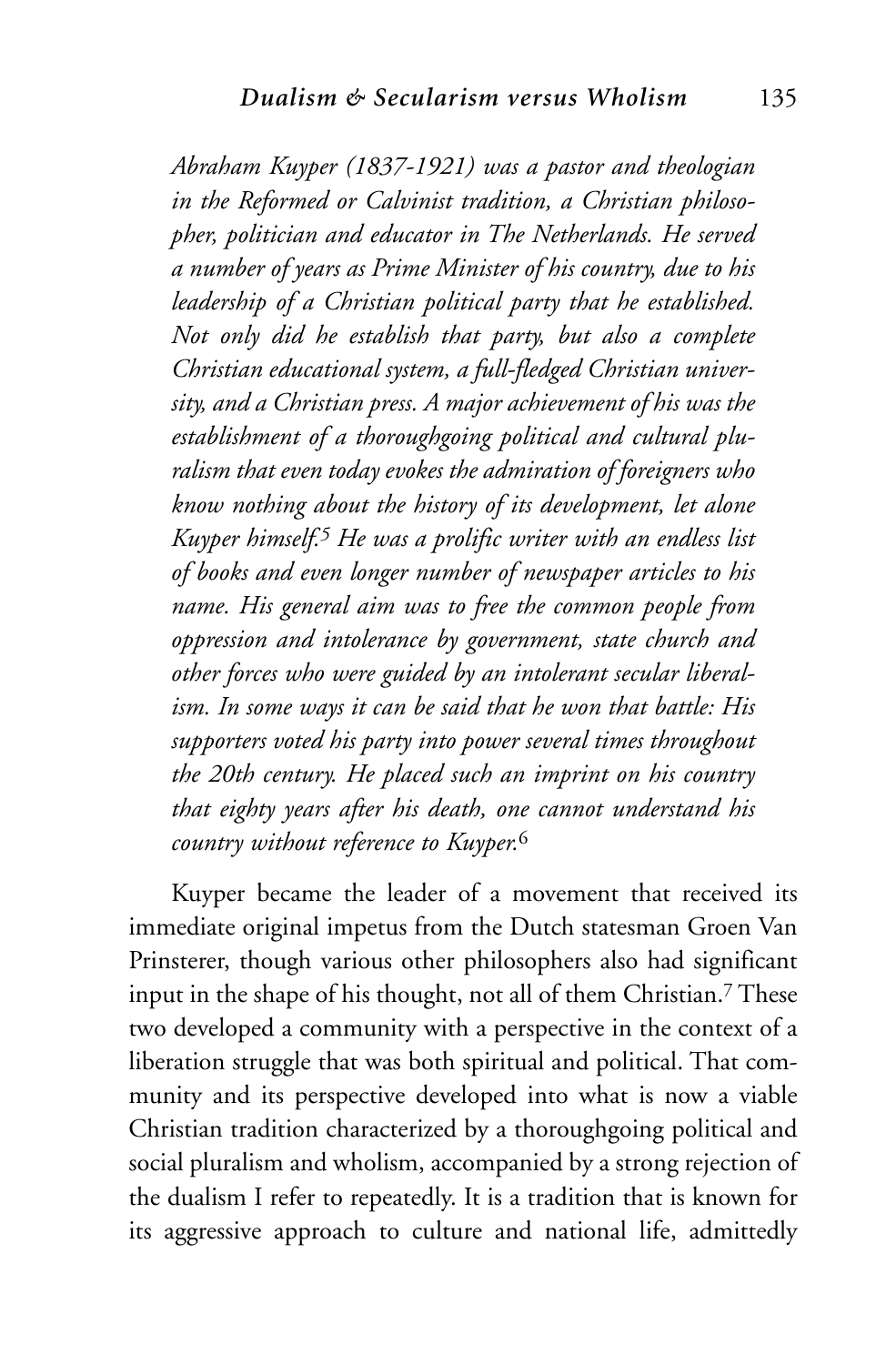sometimes in a spirit of triumphalism. Its unusual combination of Evangelical orthodoxy and social activism has come to the attention of Evangelicals as a possible model with which to overcome their anemic dualism.

The tradition goes by various names, especially "Neo-Calvinism" and "Kuyperianism." The term "Neo-Kuyperian" is sometimes used for post-Kuyper developments. With a play on "Reformed," another term for the more generic Calvinian tradition, sometimes one hears the word "Reformational." And then there is the term "Dooyeweerdianism," a take-off from Herman Dooyeweerd, the most prominent philosopher in the tradition. He has been dubbed the greatest of all Dutch philosophers, including Spinoza, and the creator of "the most extensive Christian philosophy ever developed."8 But there are many Kuyperians who do not identify with Dooyeweerd or even with the "Neo-…" terms above. So, I will restrict myself to the broader term Kuyperian (-ism).If reading this book leads you into reading similar materials, you will come across all these terms along the way.9

A viable tradition is never static. That of Kuyper includes academics, social activists and authors, many of whom are all three, including this author. Such people tend to be creative and are not usually content merely to re-chew established tenets; they will introduce new shades of meaning and opinion, so that over the years, some of the ideas of the founder have been replaced, even though the basic spirit continues to guide. Kuyper might not recognise some notions currently in vogue, but he himself insisted that his system was open-ended.10

The movement continues to be dynamic and has given birth to a considerable number of universities and colleges in various countries as well as numerous organizations that are active in almost every sphere of culture. Often they work without flying any flag. Few residents of British Columbia, the Canadian province in which I live, for example, have ever heard of Kuyper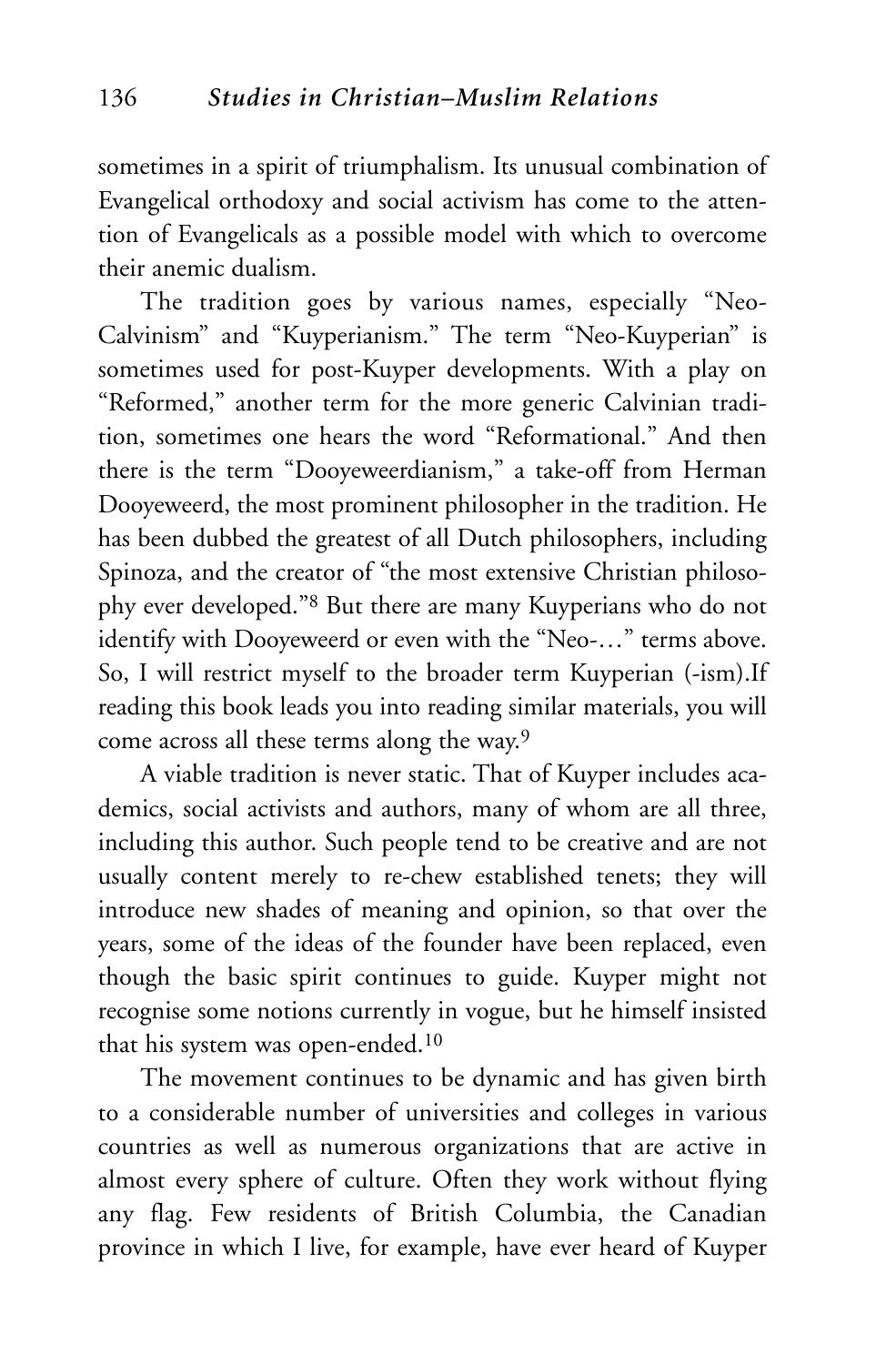or the tradition spawned by him. Over the years, however, they have been challenged by it at various cultural fronts in ways that have sometimes caused considerable political waves and involved much public participation. Several times these adherents have scored significant victories and won their causes, because its categories of thought are difficult to counter by any fair-minded and reasonable person. Douglas Todd of the *Vancouver Sun* stumbled upon its consequences in The Netherlands, its birthplace, and suggested that Canada should consider adopting its brand of pluralism and toleration<sup>11</sup>—but I suspect he never heard of Kuyper or this entire tradition.

One Canadian church that has been deeply influenced by this tradition and that is getting ready to celebrate its centennial in Canada is the Christian Reformed Church (CRC) along with the cluster of educational and social organizations its constituency has spawned in the country. Similar things could be said about the tradition's input in the U.S.A., South Korea, Japan, Indonesia, Australia, Latin America and, yes, even in South Africa, where a degenerate form of Kuyperianism contributed to apartheid12 but a chastened version contributed to its demise. *It is now the turn of Nigeria to be blessed by the input of this tradition of wholistic religion with its strong dose of pluralism and toleration but that resists religious relativism*.

This is the tradition that repudiates "other-worldly or worldflight Christianity," the type that Muslims so contemptuously berate and that Nigerian Christians are trying to overcome, while it affirms "world-formative Christianity." The former "turns away from this world"; the latter "seeks to transform society to better it." "The most distinctive aspect of that approach is the idea that Christianity is world-transformative," explains Chris Gousmett of New Zealand. This struggle for social reformation is "not in addition to piety, but it is an essential part of piety, without which Christianity is a truncated and falsified version."13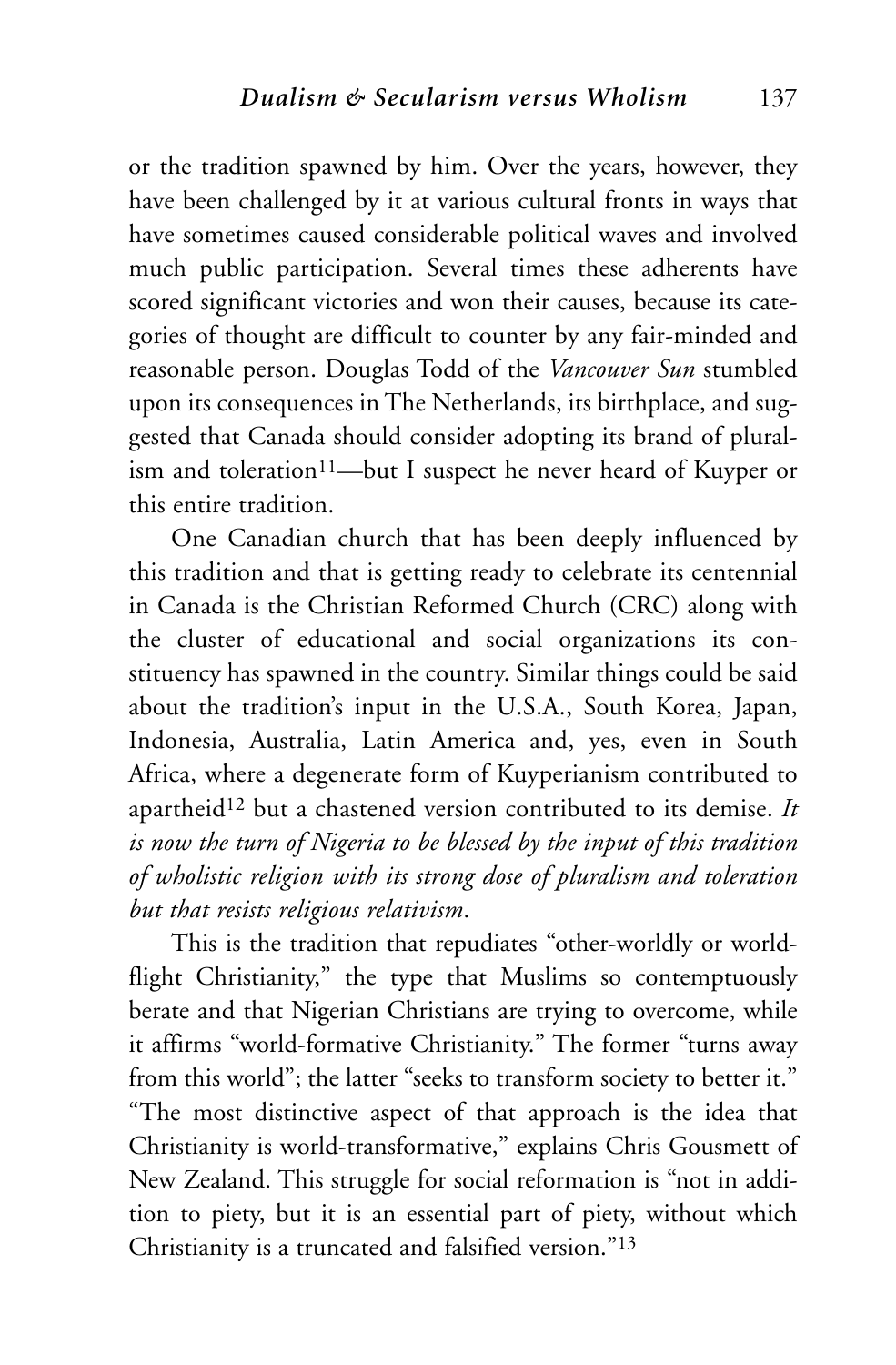#### 138 *Studies in Christian–Muslim Relations*

Another dominant feature of Kuyperian social thought is that it insists that Christianity does not only provide the *motivation* for social action but also shapes the *content* that is hammered out in an interplay with the specific situation and combines features of both faith and history within the local context. That combination prevents the tradition from attempts at prescriptions of universal validity that ignore local conditions and traditions, something of which the International Monetary Fund and the World Bank have been accused in their prescriptions for non-Western nations. Kuyperianism seeks to build on local tradition and history; it is not a ruthless revolutionary force that sweeps everything out of the way.

Paul Marshall critiques a variety of Christian social approaches where "the content of the Christian faith is…only a 'commitment,' a 'value,' that provides the *dynamic* but not the *content* of the process." In such cases—and they are the majority—the major input is from social sciences, usually conducted along secular lines, while Christianity or the Bible serve as a secondary source. The goals themselves or the methods employed come from secular sources. He writes.

*since the "tools of analysis" do not fall fully formed from the sky but are an expression of a whole view of the nature of humankind, of the world, of history, of justice, of wealth, of work, of destiny, of salvation, then the…[non-Christian] tail will wag the Christian dog. Christian faith does not add anything distinctive to the scheme; it only tells us to do "good," while other forces will tell us what actually is the "good" to be sought.*

He concludes, "in borrowing such forms of analysis, Christians already determine much of the content of the proposals they will offer as policies stemming from the Gospel." "We need," he continues, "clear grounds for adopting any particular means of inter-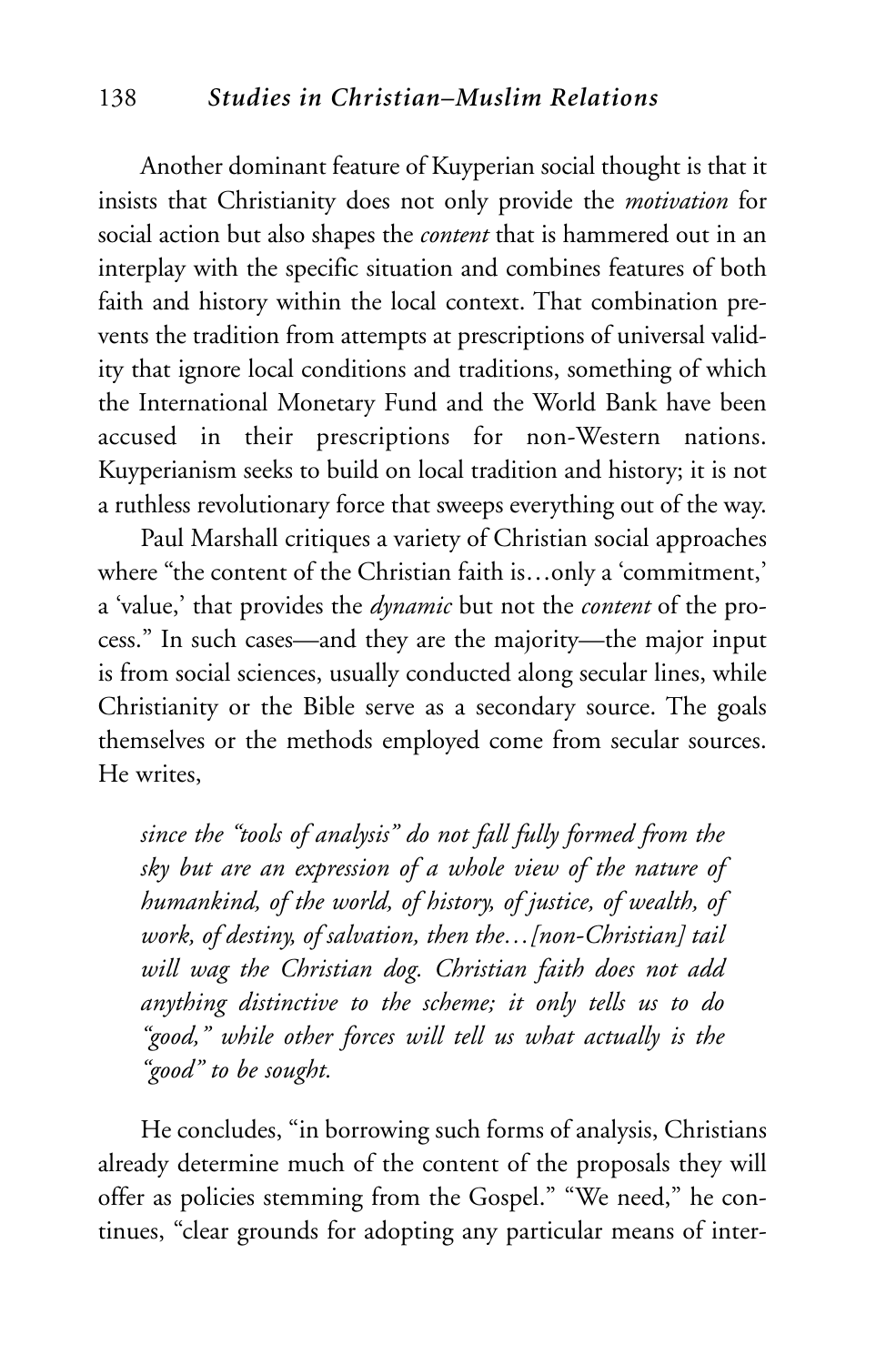preting…our world and, further, we must develop means of understanding society which themselves flow from our Christian faith." He admits that, given the secular world view Christians have lived with for so long, the task is arduous and will undoubtedly be strewn with mistakes, but this should not keep us from the adventure towards the development of "an integrally Christian understanding of the world..."<sup>14</sup> I present this as a challenge to Nigerian Christians and as a witness to their Muslim neighbours who rightly expect more from Christianity than they have seen so far.

One disclaimer. Kuyperian thinking has sometimes been accused of triumphalism and pride, even by its own adherents, as if it had *the* monopoly on God's Truth.15 Having worked ecumenically for some twenty years, I am acutely aware of the truths other Christian traditions have emphasized and of the weaknesses of Kuyperian thought or of its larger progenitor, Calvinism. Kuyperians would be greatly enriched by embracing some of those treasures and shedding some of their own baggage. However, in these studies and particularly in this particular section we are dealing with issues for which the Kuyperian tradition has developed powerful tools and that are particularly relevant to a Christian-Muslim context. These I offer to you, without belittling the treasures of other traditions.

# ▲ *Secularism: Origin and Nature* \_\_\_\_\_\_\_\_\_\_\_\_

Kuyperians recognise that secularism is largely the result of Christian failing at various fronts and that it has introduced a number of important corrections in society. Jonathan Chaplin of Toronto's Institute for Christian Studies is generous and honest in this respect:

*Let me make it clear that the anxieties shared by many secular liberals about the impact of public religion are real*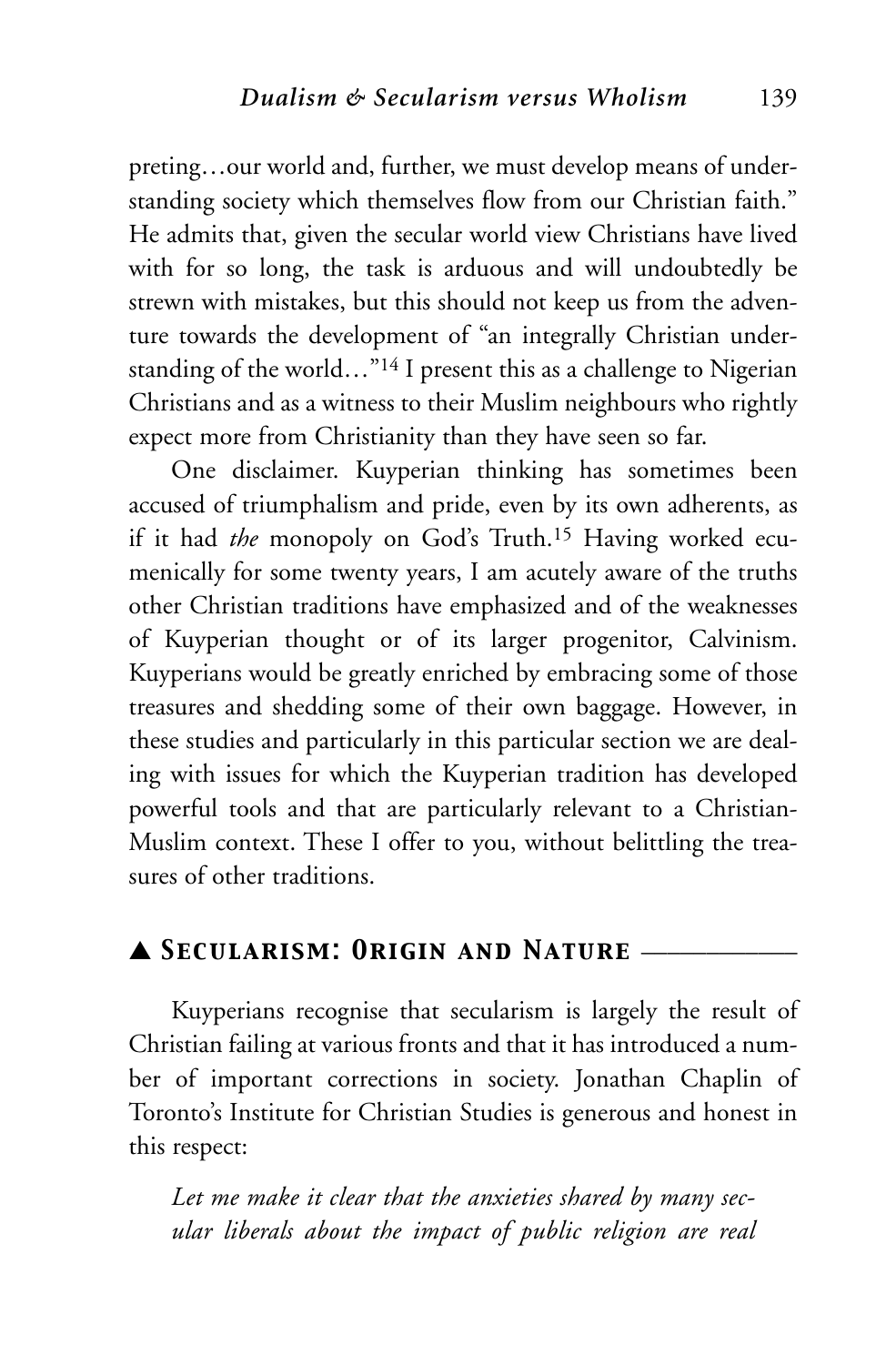*ones. Some of them are mine too…And let me also record that the response of early modern liberalism to public religion was compelling and necessary. In the 17th century, religion was not only public, it was backed by force of arms. In such circumstances, we can see why moves to confine the public expression of faith seemed so necessary. In time, Christians who had stoked up religious warfare were humbled and had to allow liberalism to teach it again what its own deepest principles had always implied: that authentic faith cannot and may not be coerced. So, a religious response to contemporary liberalism must begin by appreciating liberalism's vital historical contribution to religious freedom and democracy.*<sup>16</sup>

In spite of my constant anti-secular bias throughout this series, I want this contribution of secularism recognised and remembered as we go along.

At the same time, Kuyperians reject secularism in principle with all their hearts. Afer all, Kuyperianism owes its origin to a form of liberalism that had become illiberal and intolerant of nonsecular viewpoints. Harry Antonides, for many years associated with the Christian Labour Association of Canada, insists that "Christians…must disagree with those who argue that religion is a matter of private opinion while public life is subject to rational and unbiased criteria. It is simply impossible for people to discover any criterion that is purely rational and devoid of all prejudice."17 The Christian Reformed Church, in the preface to her Identity Statement of 2002, wrote, "The primary enemy of the North American Church is a deadly secularism that threatens all Christians and against which they should stand together in common faith and action."18 It is important to note that this statement is post-9/11 and adopted during the period when Americans were still shell-shocked. Nevertheless, it was secularism that is identified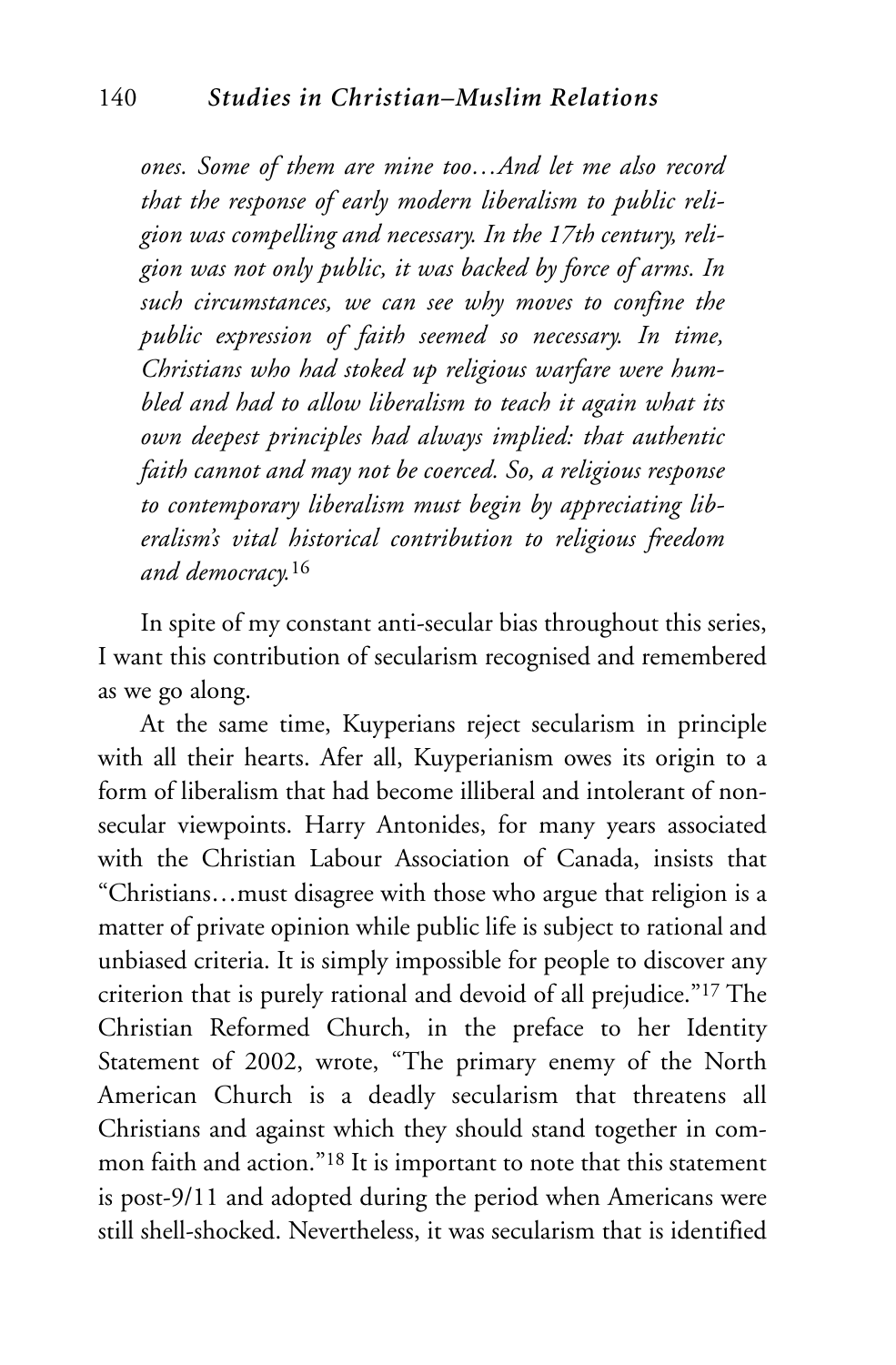as the main enemy, not Islam. In a report from the Reformed Ecumenical Council (REC) we read that "secularism poses a great threat to the people of God." In fact, it is seen as "one of the greatest dangers the Church…faces today."19

Bennie van der Walt, an author of numerous books on the subject, considers secularism the "most dangerous enemy of Christianity." He regards it much more dangerous than Islam, an opinion that goes back at least as far as the 1928 World Missionary Conference in Jerusalem. He gives three reasons for this opinion:

- Secularism is not an open enemy attacking the Christian faith with physical weaponry. No, it works practically unnoticed. In a subtle way it infiltrates and undermines faith.
- It works gradually from the outside to the inside, so that the virus ultimately paralyses one in the heart. From the outside it might thus seem as if Christian life is still in order, while living communion with God has in reality ceased to exist. The process is so gradual that mostly we do not notice it any more. And when we ultimately realize that an institution or the whole of life has been secularised, it is already too late.
- It is not a clearly discernible and definable phenomenon. It is a sort of chameleon ideology, the medium for the growth of a variety of ideologies, which in turn further promote the process of secularisation.

"Such a practically invisible, stealthy enemy, which…administers the poison in tiny doses, must be regarded as extremely dangerous!" van der Walt concludes.20

Even the gentle Chaplin, who reminds us not to berate secularism unduly, comes down honestly and firmly on it. Non-secularists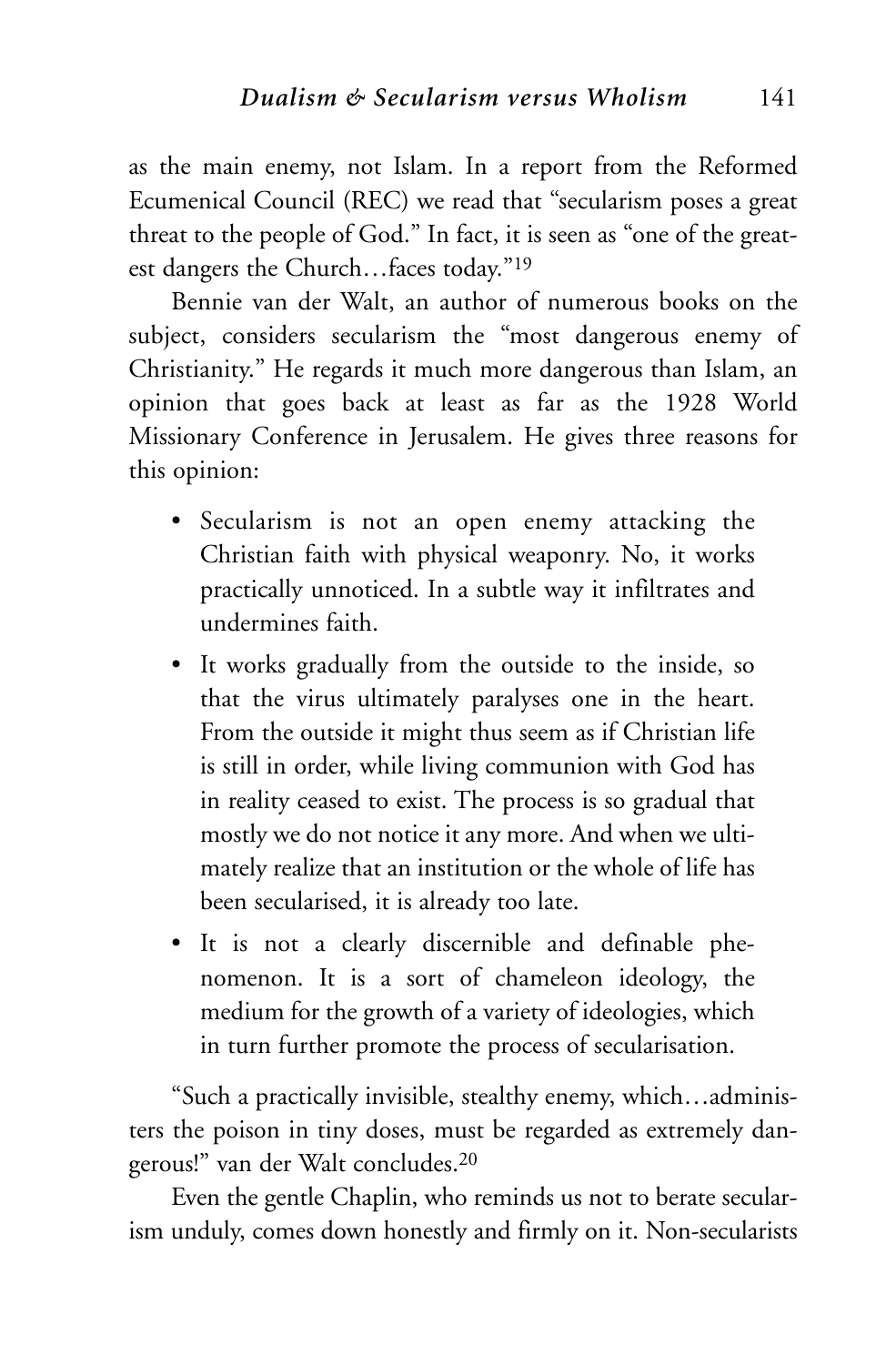*may invite secular liberalism to reflect more honestly on what they [non-secularists] believe is the fragility of its own foundations. In a remarkable article in the current issue of the British magazine Prospect, Edward Skidelsky warns that liberalism severed from its historical [Christian] religious roots is losing its bearings and its appeal. Liberal freedom has become nothing more than "freedom from…" tradition, from authority, from Nazism. But in the absence of any positive ideal to support it, the liberal proclamation of individual freedom looks increasingly like a mere license to selfishness. This is often how it appears to members of other cultures. This is what they mean by the "decadence" of the West. Religious freedom, by contrast, is "positive freedom." It denotes not only absence of constraint but a positive ideal of holiness.*<sup>21</sup>

That of course, lies behind the Muslim fulmination against Western immorality.

Chaplin also adduces the words of one Robert Fulford, who "claimed that the dilemma of secular liberalism is that it doesn't speak to the heart. It cannot evoke awe before the mystery of existence. It has no cure for the self-obsession that is a major infirmity of our age. It offers only reason." Chaplin concludes that liberal democracy, "it seems, needs firmer, deeper, foundations."22

The writer of the back cover of Os Guinness' *The Gravedigger File,* interpreting the book, asks "Why can contemporary Christianity be dismissed as 'privately engaging but socially irrelevant?'" And, my own question as well, how can it be that Evangelicals have turned into "the most world-denying in theory" but "the most worldly in practice" as Guinness describes them? He answers, "When secularization and privatization have finished their task, every religion has lost its power." "Secularization is the body blow, the relentless stamina-sapping punch that leaves the adversary on his feet but finished." Secularization is "guaranteed to put him down."23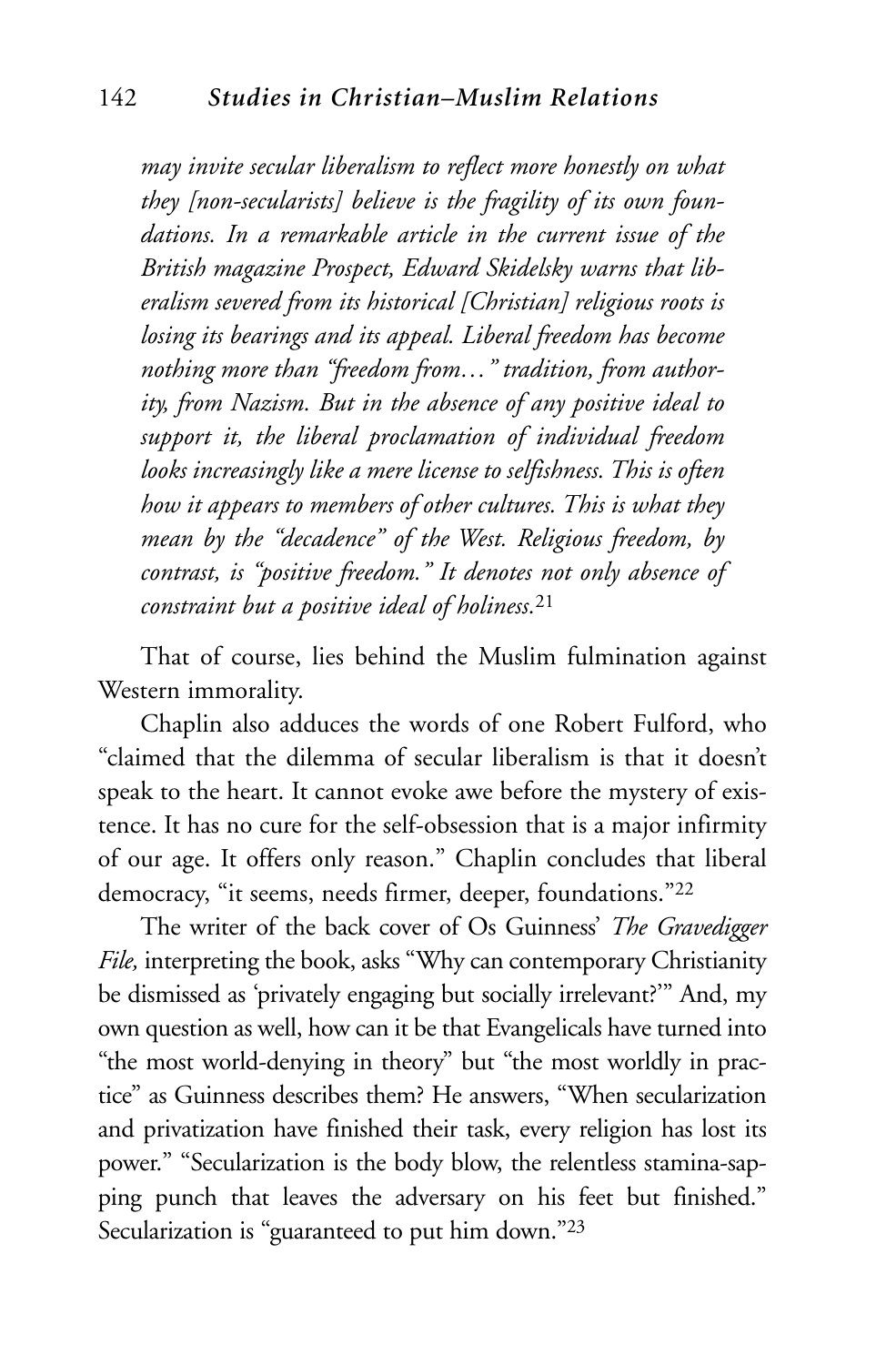It is difficult to define secularism or secularization to everyone's satisfaction, for not only are there many perspectives leading to different definitions, but even many *types* of definitions.24 Kuyperian writers have produced many definitions of secularism, but they basically are similar to each other. Harry Antonides, using "secularization" and "secularism" more or less indiscriminately, defines it as "the belief that man is autonomous, able to find his own way in the world when guided by reason and assisted by science and technology." Again, "the core meaning of secularism" includes the rejection of "belief in the transcendent God and in life beyond history, and replaces it with an exclusive focus on man and on life in this world." "The heart of secularization is the conviction that man is his own lawgiver and that his power is therefore (at least in principle) unlimited."25

Paul Marshall, famous for his work on persecuted Christians, defines secularists not as "people who reject religion per se, but people who regard religion solely as a private matter." He asserts that most leaders in the American media, government, academy and the arts "are secular in outlook." They are marked by

*an inability or refusal simply to take religion seriously, combined with suspicion of those that do. As Richard Land puts it, "An increasingly secularized West and its leadership elites tend to be indifferent, and often uncomprehending, of a spiritual world view that endures persecution and death for the sake of 'belief.'"*

*Coming into these circles…is like entering a closed and parochial world. Religion is something foreign, something distant, something strange, something almost reprobate. I was once in a group of thirty political theorists who…were anxious about the "religious right." I asked them how many of these highly informed, well-read, and literate people had actually read any books by people in the "religious right." None*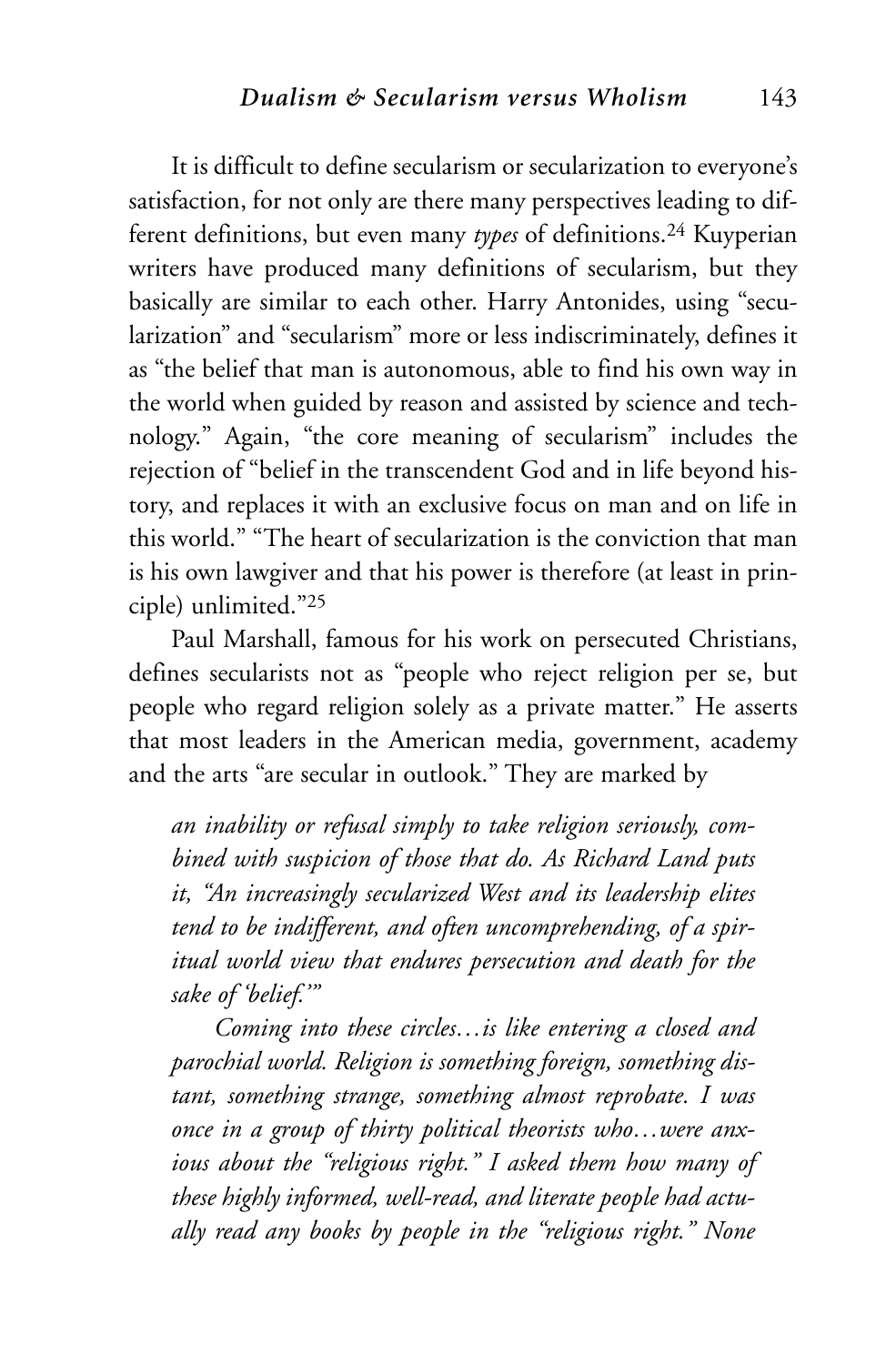*had, except for one…[who had read one] in the early 1970s and therefore regarded himself as something of an authority.*

*The "religious right" and, indeed, to be more accurate, theologically conservative Christians were simply a foreign world, despite the fact that these theorists were now worried that the denizens of this netherworld might take over the country. It was as if a strange horde from afar had appeared over the mountain and, altogether inscrutable, had surrounded the city. [Boer: doesn't that sound like a plague of locusts?] Professors with a commitment to human rights, who could do factor analysis on the results of nationwide survey data, who could discourse on Hegel and Heidegger, and who knew the intricacies of American constitutional law, didn't know a thing about the people who lived on their street, let alone across the world.*

Marshall continues his discussion with stories about "outright bigotry" on the part of distinguished professors at prestigious universities. When a respected political scientist, Charles Taylor, indicated that his theorizing was influenced by his Catholic beliefs, in a review, one "Quentin Skinner of Cambridge…widely regarded as one of the leading historians of political thought…basically regarded Taylor as insane." Skinner asserted that belief in God is "grossly irrational" and those who hold such belief "must be suffering from some serious form of psychological blockage or selfdeceit"—and that about a book published by Harvard. This was not private conversation; it was accepted as responsible scholarship and published in a respectable academic journal!26 Marshall also reproduced part of Taylor's reply:

*I think that it probably shows up a striking blind spot of the contemporary academy, that unbelievers can propound such crudities about the sources of belief, of a level which any educated believer would be excoriated for applying, say, to members*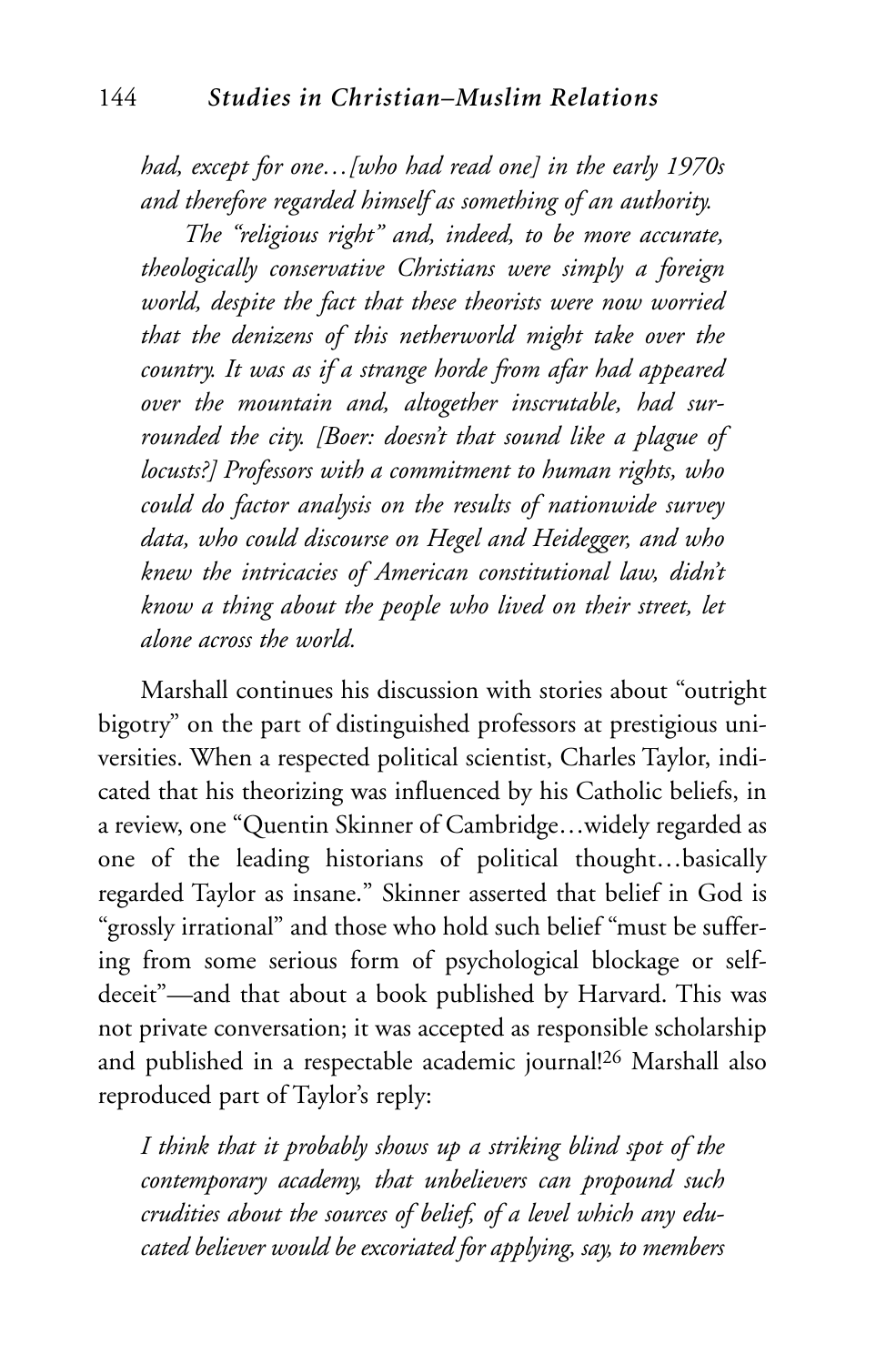*of another confession. The paradox is that…members of the educated community in the West who have to learn some lesson of ecumenical humility are (some) unbelievers. When these come to talk about religion, they have all the breadth of comprehension and sympathy of a…The really astonishing thing is that they even seem proud of it.*<sup>27</sup>

Marshall calls all this simply "prejudice," the very thing from which secularism is supposed to free us! He calls it "a disdain for those for whom faith is the central fact of human existence." I would rather put it this way: disdain from those who, because of secular dogmatic blinders, are totally unconscious of their own faith, for those who are conscious of their faith. Quoting James Finn, Marshall warns that when it comes to religion, especially "religious human rights," one must expect to meet "less outright hostility or opposition than blank incomprehension" from the secular media.28

Turning his attention to Canada, where he once lived, Marshall declares that Canada's secularism is responsible for the general malaise from which the country suffers. Its secularism has suppressed the religion that has historically undergirded the nation and has emptied religion of its content. The current Canadian belief is "that differences between people, such as in religion, are irrelevant and therefore must be ignored in social life. (This is perversely called 'respect for religion.')"29 Under the section on pluralism in Chapter 7, we will see how Marshall works this out further.

Of course, you don't have to be a Christian or Kuyperian or Muslim to recognise this secular negative attitude towards religion. In a recent essay in *New York Times*, Ian Buruma, a self-described "agnostic in religious affairs," wrote:

*The idea that modern democracy has to be secular in its ethos is, of course, rooted in European history. The Enlightenment was partly an assault on the authority of the*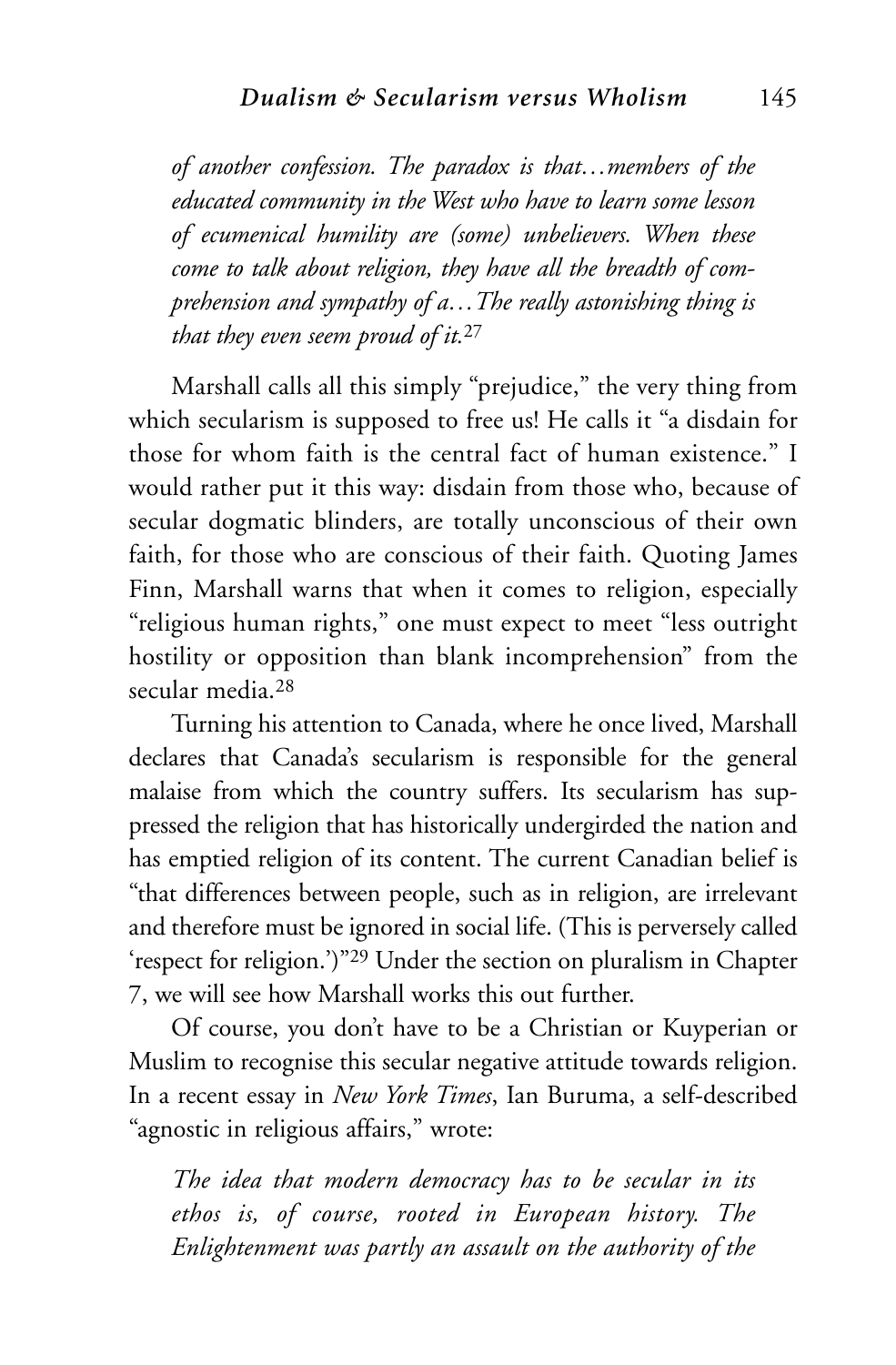*Church, especially in France. Political arrangements were to be subject to reason, not to theology. To be modern was to reject religion, or "superstition," and to believe in science. It was not enough, in the view of Voltaire, among others, to put organized religion in its place; it was necessary to "wipe out that rubbish." The belief in science as a solution for all human problems became a kind of superstition itself.*<sup>30</sup>

In a very different camp, Lamin Sanneh from Yale, born a Gambian Muslim and now an American Catholic, expressed himself similarly. Many secular people, he writes, resist "any hard and serious thinking about...rival claims to the truth" and "encourage complacency among reasonable people." In fact, they tend to feel that religion really does not matter. The secular attitude towards religion as "a private individual matter has blunted our grasp of genuine religious pluralism" that led to the marginalization of religion and caused surprise "that Muslims show such little inclination to follow the secular path that it (the West) has confidently laid out."31

We have seen in Part 1 that some Christians seek to legitimize secularism via the distinction between "secularism," a notion supporters of the distinction reject strongly, and "secularization," a term and process of which they approve.<sup>32</sup> Kuyperians tend to be somewhat open-ended about the distinction and often feel it has both a positive and negative meaning. Klaas Popma, a third generation Dutch Kuyperian, thinks secularization refers to two contradictory directions: "emancipation from unjust ecclesiastical and theological bondage" on the one hand and "the de-christianizing of life" on the other. The first he judges positively; the latter, negatively. Father Kuyper himself thought it has a favourable connotation when it refers to "de-ecclesiasticizing of life"; that is, freeing both state and society from the domination of the Church which, as we will see later, is not the same as freeing them from God or separating them from religion. In fact, he thought of this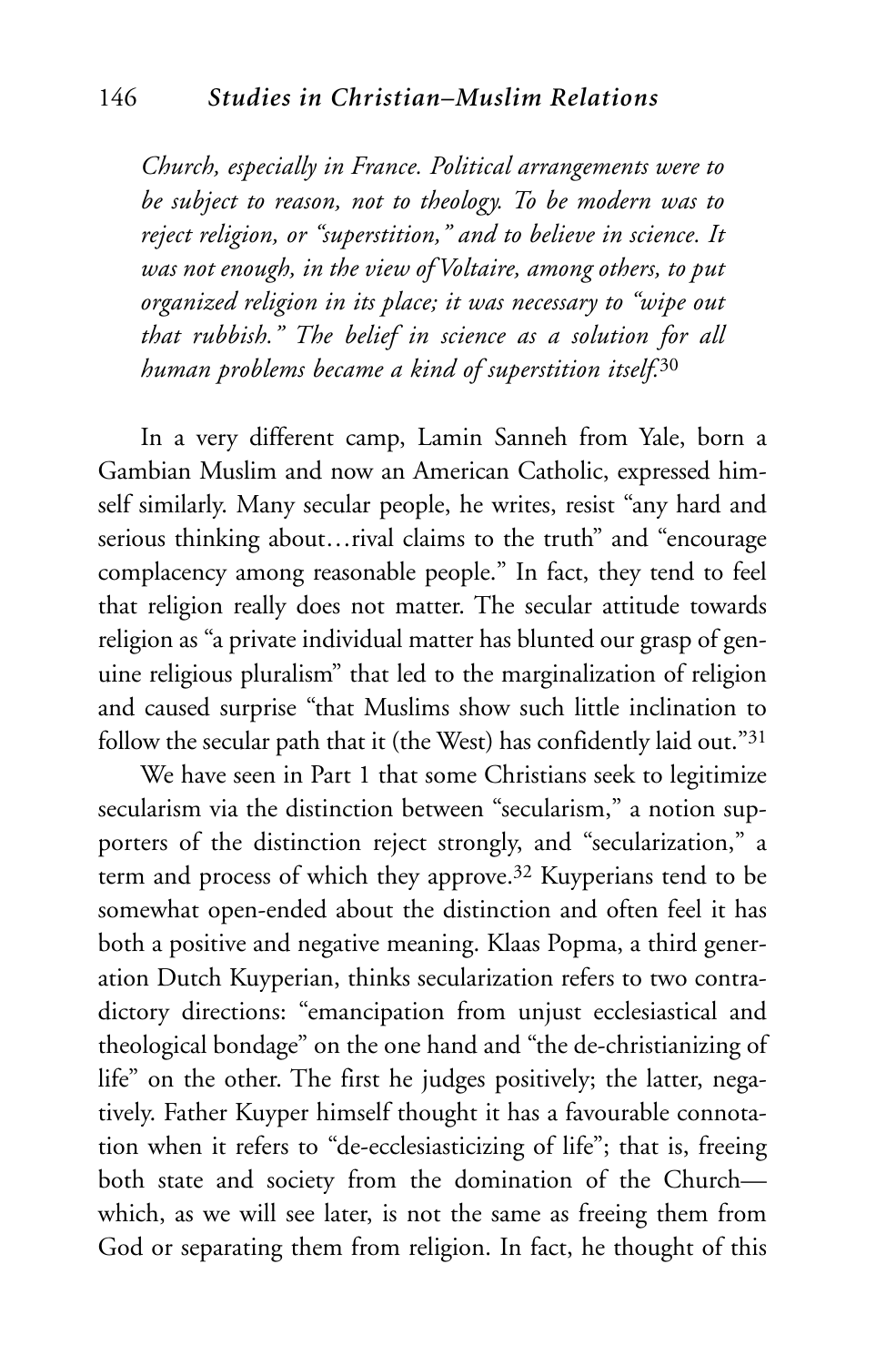process as "one of the most basic ideas of Calvinism." While he favoured a strong Church, he opposed any Church attempt to control state and society. Hendrik van Riessen, a recently retired teacher of philosophy at the Free University of Amsterdam, which was established by Kuyper himself, to the contrary regards secularization as "the apostate emancipation of man from God," an opinion shared by various Reformed authorities. While the REC recognises both its positive and negative connotations and lists both of them, at the end of the day it must be admitted that secularization "has its historical roots in the dualist world view" of the sacred versus secular scheme. The term "would most likely never have come into use" were it not for the prevalence of western dualism. Thus it is difficult to use the term favourably without spreading confusion.33 That is exactly what the Church in Nigeria is doing by the use of this terminology.

Van der Walt finds the distinction "not satisfactory." Secularisation "indicates a *process* of which the *result* is secularism." Sometimes, he judges, it can be positive, but that depends on the motives that play a role in a specific secularisation process. If it refers to "liberation from primitive superstition and idolatry," we can welcome it. Same for the process of emancipation of "various social structures" from the Church to "become sovereign in their own spheres," provided this independence from Church does not lead to autonomy from the law of God as well.<sup>34</sup> In this last sense, Kuyperians fully favour it, but then usually reserve other terms for it to avoid confusion.

Eugene Rubingh writes with unusual sensitivity about the impact of the Gospel among the Tiv of Nigeria. He wrote: "Desacralization of the Tiv world view is but one side of the coin, for a secularization that results in a closed secularism is no emancipation but rather a sophisticated re-enslavement." He then adduces a firm warning from his—and my—professor, Johannes Verkuyl, a Dutch Kuyperian missiologist: "It appears to me mortally danger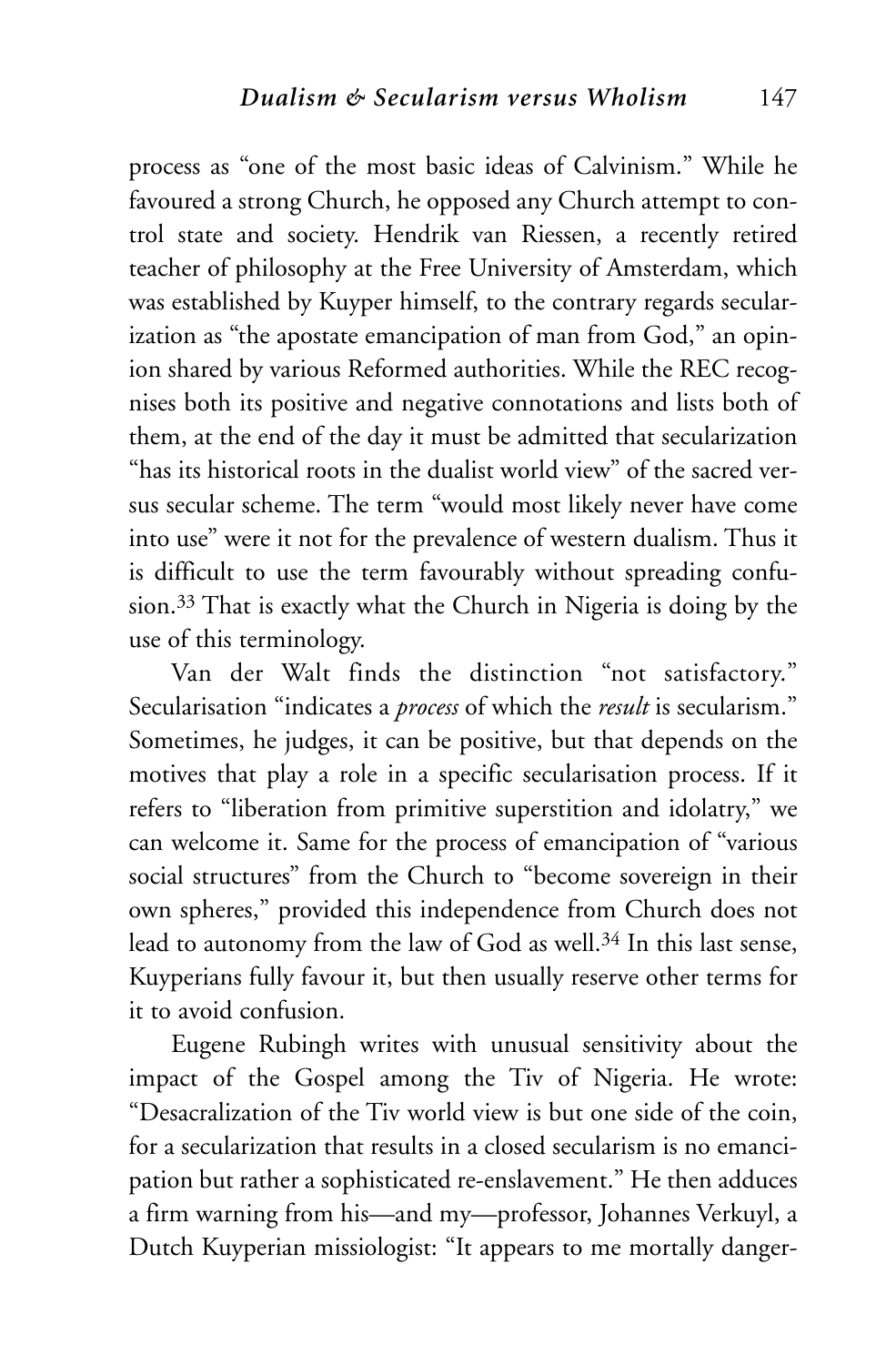ous for us to say Yes to secularization without at the same time to speak of the enthroning of the living God and to arouse men to kneel before the Lord."35 Lamin Sanneh is not enthusiastic about the distinction either. He thinks that "it does not change very much to tinker with the notion and break it up into, say 'secularity,' 'secularism,' and 'the secular.'"36

As to the Kuyperian definition of secularism, van der Walt suggests its "real meaning" is that it is an "-ism," an exaggeration, an "absolutisation of the secular or the worldly." Absolutisation in these discussions means to exaggerate the role or expand the importance of the item absolutised. Van der Walt thinks of it as "an opened-up atheism, projected into things. It is, as it were, the climate of our new era. The whole human situation has become secularised." "To live as if God does not exist is, of course, self-deception, illusion…But in our day this illusion has become so strong that it controls life, and people do not recognise it as an illusion any more." However, secularism is also a "deeply-rooted faith. The faith has established the condition and the condition supports and promotes the faith." When he puts it all together, van der Walt ends up with the following more complete definition or description:

*Secularism, born of the atheistic ideas of three centuries, is a subjectivist, relativist and utilitarian ideology, as well as the condition resulting from it, according to which the so-called free, independent, autonomous man…has assumed the place of God, who, to his mind, has become redundant, to enable him to live only out of, through and for this closed world.*<sup>37</sup>

Some years ago, I wrote about Christian sharia opponents in Nigeria of the 1970s. Their approach was classically secular—and classically off the mark! "The humanistic pseudo-solution was to restrict religion to private categories, while secular concepts were to form the basis of public life. However, in reality it was not a matter of subjective religion versus secular common sense of an objective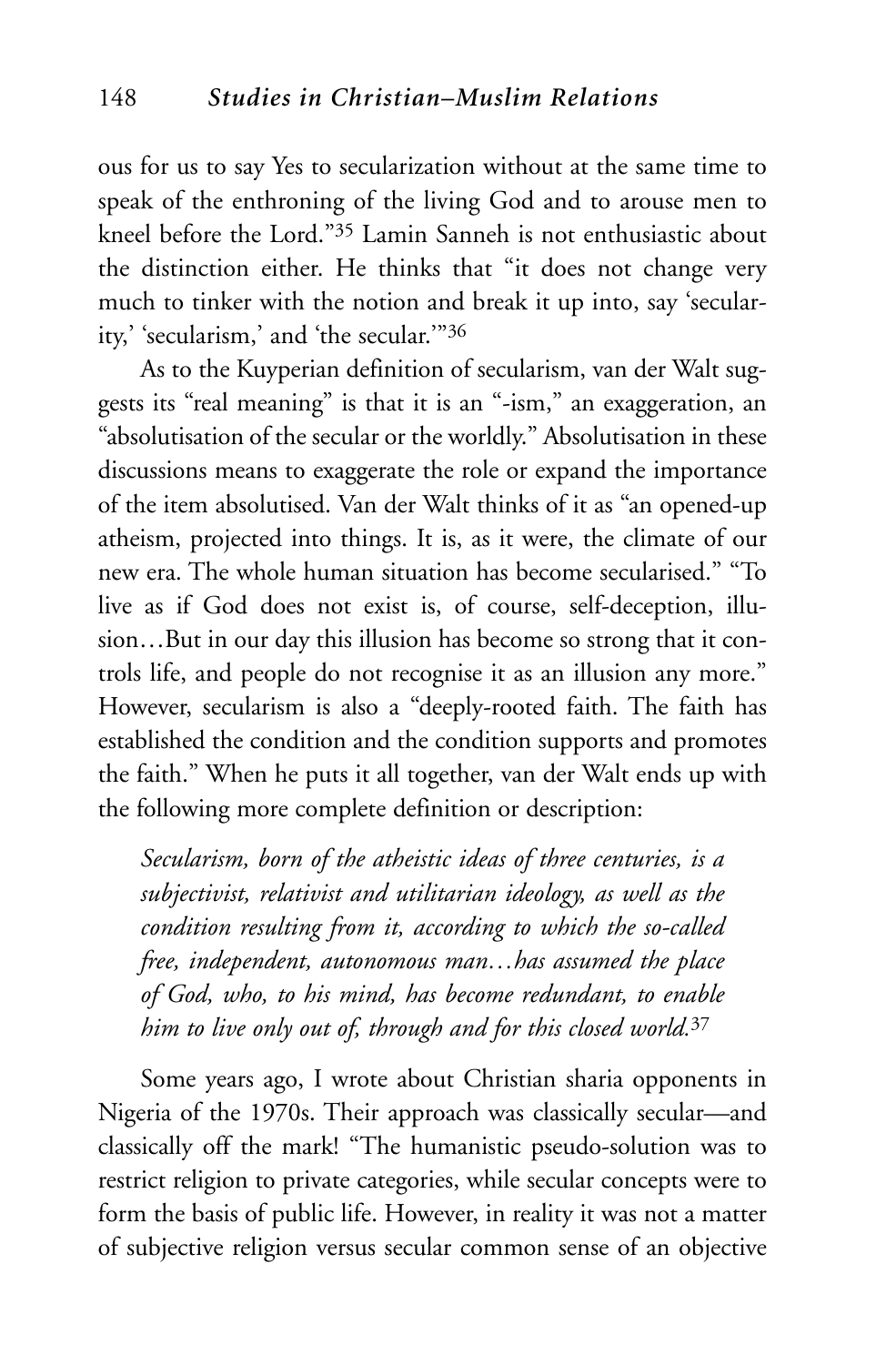and neutral reason." It was a matter of two religions or two belief systems—Christianity and Islam—versus a third set of beliefs or values called secularism. Secularism is based on *belief* in the ability of autonomous man to find his own solutions, and rejects the need for divine revelation as well as the notion that human reason is radically handicapped by the fall into sin. *All the issues in the last sentence are assumptions held by one or the other faith systems that cannot be proven, only believed. Secularism believes in human autonomy and the human ability to solve its problems on its own. Secularism is not reason over against faith or belief. It is just another belief system* that, because of its subtlety and lack of liturgy, is a far greater threat to both Christians and Muslims than they are to each other. *Christians who have adopted secularism are really using the beliefs of a rival faith system or world view—secularism— in order to undercut a third faith system or world view, namely Islam.*<sup>38</sup>

The REC report asks and answers:

*What now is secularism seen from a religio-sociological viewpoint? The answer is that secularism has many characteristics of a religion. It reveals where people place their ultimate trust, namely in man. It has its priestly elites: the supposedly neutral scientists. It has its myth, namely that the secular society is a neutral, unbiased society, the source of the greatest good. It has its means of evangelism: the public school system. It occupies the public square, now bereft of the symbols of traditional religion, with its own icons. It has its own eschatology, the here and now.*

*If religion is defined in terms of institutions and of activities usually associated with churches and denominations, then religious life is still vigorous. However, if these same institutions are viewed in the light of their influence upon society, then it must be said that their impact is much less than before.*

*If religion is understood in its fundamental sense, namely as our being bound to God as bearers of His image,*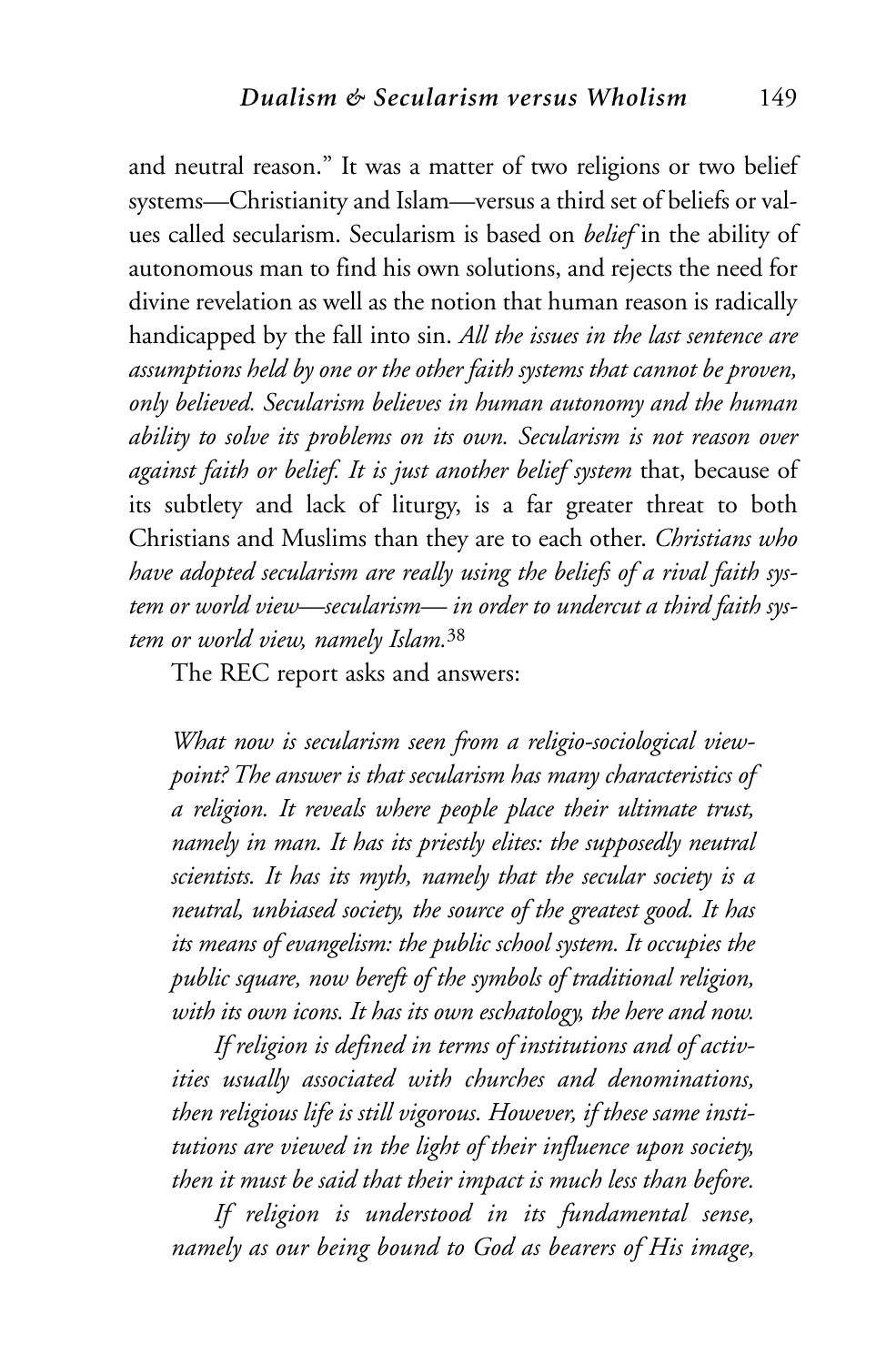*as surrounded with His revelation, as upheld by His law and kept in being by His Word, then it must be said that modern societies are no less religious than they ever were. Religion is inescapable.*

*If secularism is seen to be the opposite of religious institutions and ecclesiastical influence, then we are sliding towards irreligion at an alarming pace. But if secularism is seen to bear the traits of an alternative religion…modern society is increasingly displaying the characteristics of one of the oldest religions…namely paganism.*<sup>39</sup>

Richard Russell from Madison, Wisconsin, U.S.A., is a selfproclaimed atheist who strongly disagrees with the above paragraphs. In his letter to *Church & State*, a magazine published by Americans United for Separation of Church and State, he writes, "Atheism is not a religious belief; it is the *absence* of a religious belief. It is no more a religion than bald is a hair color or health is a disease." This is an important distinction, he asserts, "because if atheism is seen as just another kind of religion, then there's a glimmer of truth to…[the] contention that 'removing all references to God in government can be reasonably viewed as establishing atheistic philosophy.' Of course, since…[the] premise is utterly without foundation…[the] conclusion is utterly without merit." Russell ends his letter with the question, "Why…is it so difficult for them (religious people) to see the problems that we atheists have when they try to use…coercive governmental mechanisms to foist their beliefs on us?"40 While strongly rejecting anyone's right to foist any world view on anyone, I want you to notice his complete disregard for or lack of consciousness of the belief factor underlying his belief called atheism, which really is just a "denomination" within the broader belief tradition of secularism. Even if the term "religion" is not acceptable, how can Russell deny the belief or faith factor in his value system?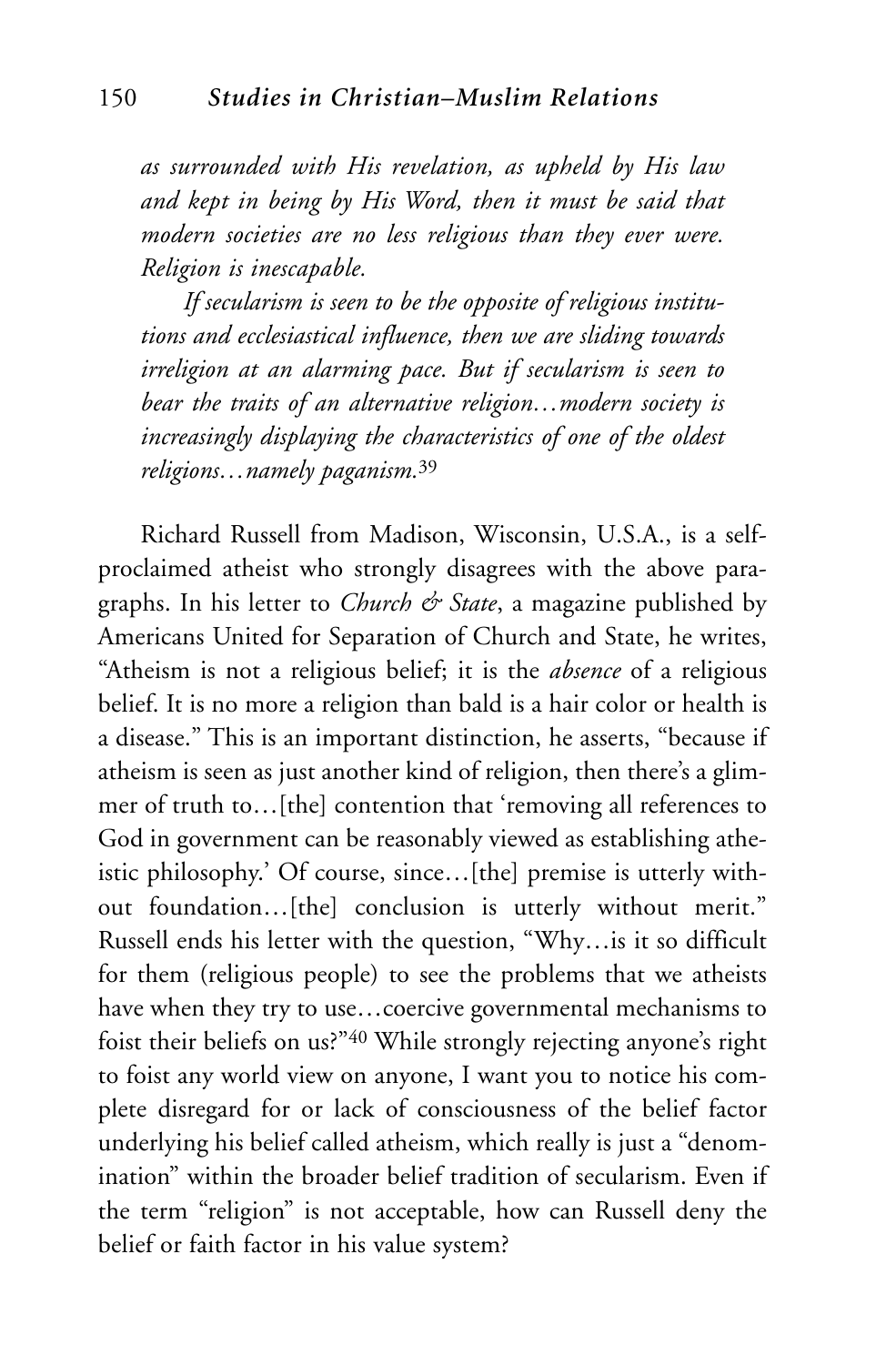#### ▲ *Origin, History and Nature of Dualism* \_\_

Much has been written within the Kuyperian camp about dualism—tomes and tomes of it. I myself have contributed to it in my 1979 and 1984 publications. The German-American Gordon Spykman (1926-1993) of Calvin College just before his death published his *Reformational Theology*, an attempt to create a new approach to theology shorn of dualistic influences. Let me briefly trace Spykman's story of their development.

During the second century A.D., Christian thinkers began to adopt Pagan Greek categories, including the Greek tendency towards dualism. The framework they created became the basic point of reference in Christian thinking that Kuyperians often describe as a synthesis between Pagan Greek and Christian thought. Thomas Aquinas (1225-1274), the great genius of Western medieval theology, brought this synthesis to a higher level known as Scholasticism, the school of thought that was eventually adopted as the official Roman Catholic perspective and served them for many centuries. It was reaffirmed by Vatican I in 1869- 1870. "There," writes Spykman, "in unambiguous terms, the basic structure of…Thomist dualism…was promulgated, backed by the full weight of papal authority." "Note," he continues, "the following declaration."

# *The Twofold Order of Religious Knowledge:*

*The Catholic Church with one consent has also ever held and holds that there is a twofold order of knowledge, distinct both in principle and also in object; in principle, because our knowledge in the one is by natural reason, and in the other by divine faith; in object, because, besides those things which natural reason can attain, there are proposed to our belief mysteries hidden in God, which unless divinely revealed, cannot be known.*<sup>41</sup>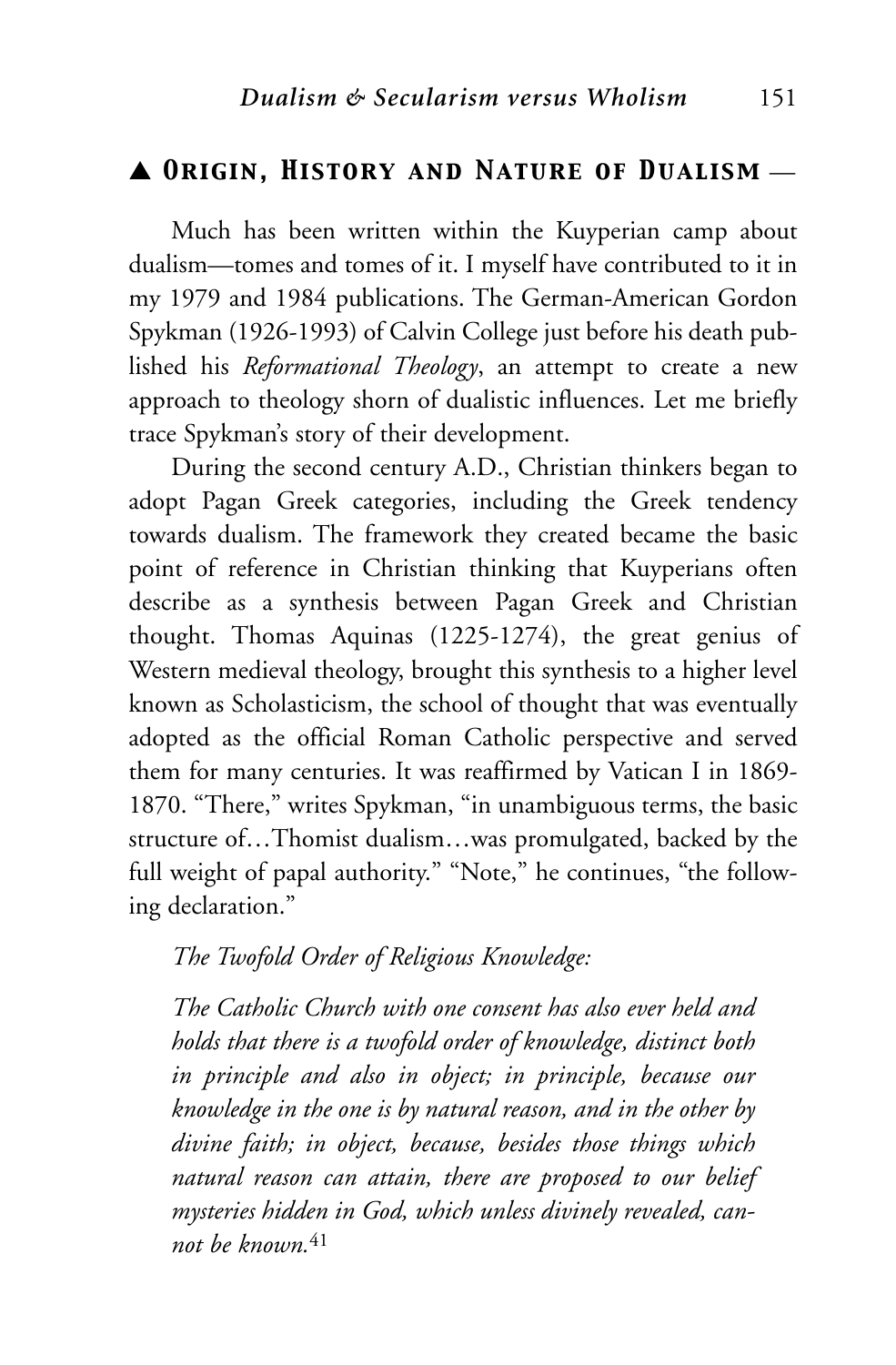Spykman has critiqued this dualistic order in classic Kuyperian style. I reproduce one more statement of his on this subject:

*At bottom…this Thomist view of society is a dualism…It presupposes a basic dichotomy between nature and grace [for our purposes: the world and religion]. In this view, the Church belongs to the supernatural realm of grace [religion], while the state and other so-called secular institutions in society operate in the lower order of nature. There natural, not supernatural, law is the norm. Upon it the public sector of life is based. While the Church directs eternal, spiritual matters, the state is in charge of the temporal affairs of life. Natural law functions there as a relatively independent, autonomous governing principle. Its demands are held to be accessible to and realizable by all reasonable men of good will, apart from divine revelation. This view, when implemented consistently, tends to turn Christianity into "churchianity." That is, the Church is considered the primary or even the sole source of Christian concern and influence in the world.*<sup>42</sup>

The next two pages are from earlier writings of mine where I describe the resulting dualism that emerged from Scholasticism and that has become the indigenous "natural" world view of the Western world, the West's "common sense." Until recently, few Christians, apart from Kuyperians and Liberation theologians, have seriously questioned this scheme. I begin with the words of the art historian Simon Rookmaker of Amsterdam. According to him, basic to this dualism is the view that

*this world is good, but yet has autonomy of its own. The world of faith, of grace, of religion is the higher one, a world for which we have need of God's revelation. This is where our aims and affections should be set. But the lower world, the world of men, the world of "nature," can be understood by*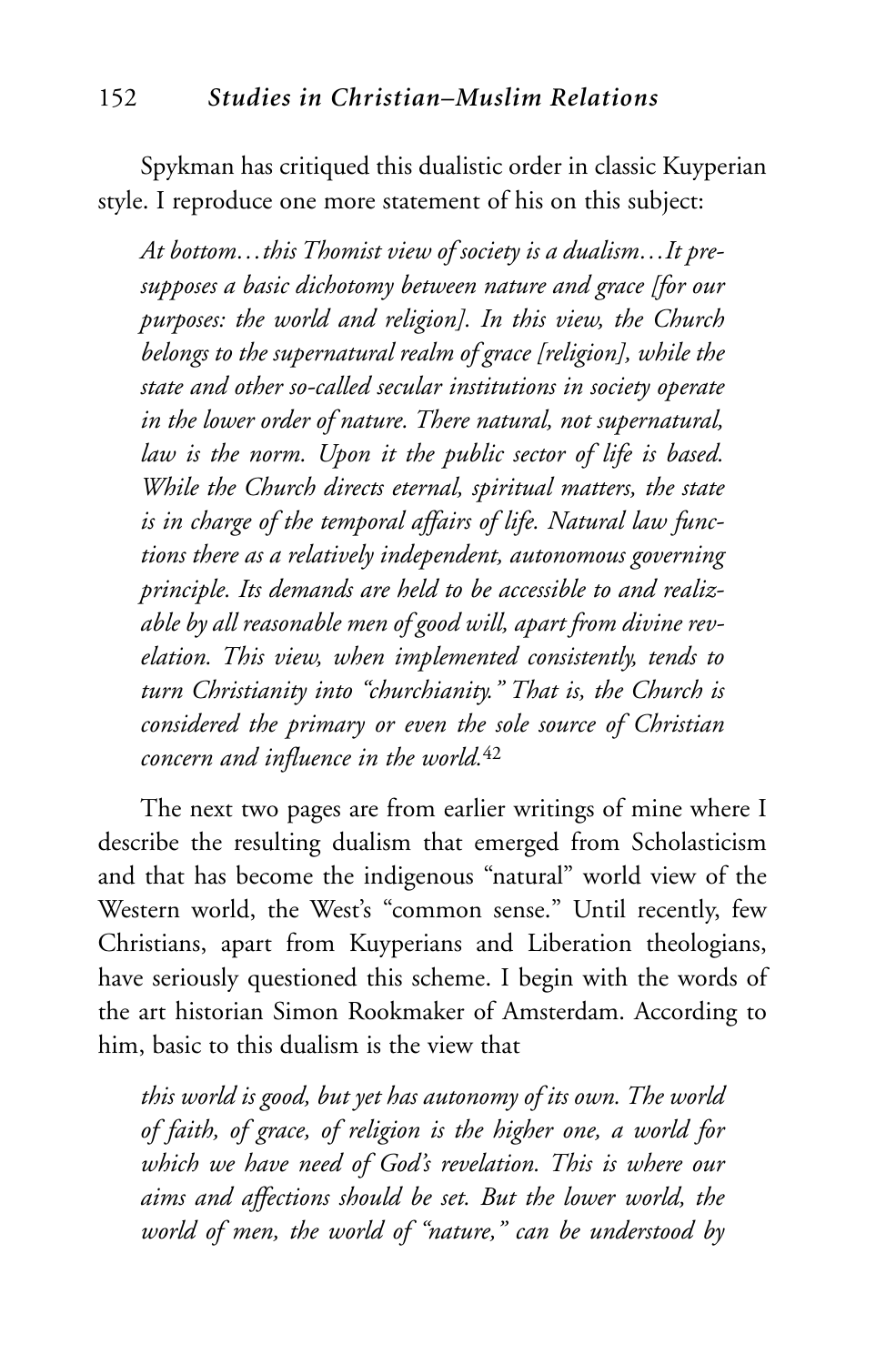*reason, and here in fact reason reigns. It is as such non-religious, secular. Here there is no difference between the Christian and the non-Christian, as both act according to the natural laws of thought and action.*

The Latin American Reuben Alves put it this way:

*Traditional ecclesiastical languages have their ultimate concern in eternity, God, and salvation of the soul. Their relation to the world, to life, to history, when it is not negative, is purely tangential. Or it puts the world and life in an inferior hierarchical rank: super/natural; the secular world/the religious world; the material/the spiritual; the temporal/the eternal.*

The economist R. H. Tawney explains that in dualism the religious and secular relate to each other as "parallel and independent provinces, governed by different laws, judged by different standards, and amenable to different authorities." It is based on "an attitude that forms so fundamental a part of modern thought, that…its precarious philosophical basis…[is] commonly forgotten."

This perspective looks like this diagramme:

|               | sacred higher grace |        | divine<br>revelation                                |  | spiritual soul theology church clergy |       |
|---------------|---------------------|--------|-----------------------------------------------------|--|---------------------------------------|-------|
| secular lower |                     | nature | autonomous material body philosophy world<br>reason |  |                                       | laity |

In this perspective, God is more interested in the spiritual things above the line than those below. Those below are only the natural things; God prefers the spiritual. The natural below the line has little to do with the Bible. It is understood only by means of human reason independent from the Bible. If you really wish to serve God, you work in the things above the line. That is spiritual or religious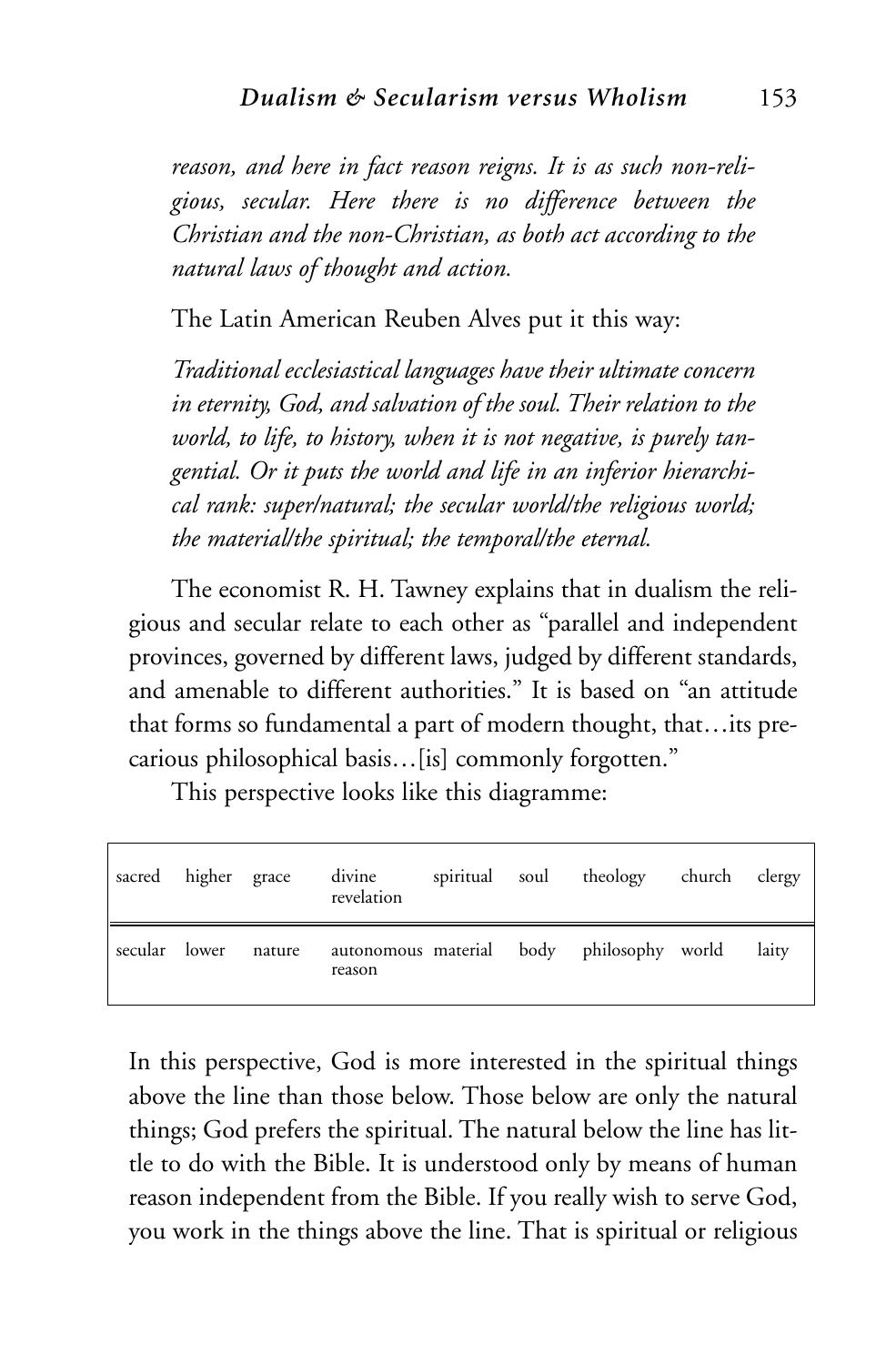work. Those below are merely worldly or so-called secular; they are the so-called "laity."43

While Scholasticism seeks to synthesize the two "parts" of reality and even attributes priority and dominance to the "sacred," eventually the "secular" took priority, with the former slowly receding from view as humanism, rationalism and secularism took over the Western mind. Copleston, a prominent Catholic historian of philosophy, feels that the synthesis was too precarious to hold and was bound to lead from an autonomous secular realm to an opposing one that would swallow up much of the "sacred." A system that separates truth known only by faith in revelation so far from truth known only via faith in natural philosophy or science simply *had* to fall apart. *The system makes it "impossible for there to be faith and knowledge concerning the same object, that the same truths should be both known scientifically (philosophically) and at the same time believed (by faith) by the same man.*<sup>244</sup> Now, to my mind, we come close to a situation legitimately to be regarded as bizarre. As we know, eventually the sacred was reduced to a minimal as science expanded the secular. That is what Muslims observe in Nigeria—and that is what both they and Kuyperians battle against.

It is this dualism that has led to a popular mentality among Christians that tends to divorce religious input from artistic, scientific, political and economic activities. According to this scheme, while these enjoy prominence in the "secular" sector, in the "sacred" area these are affairs of secondary importance. Rookmaker has warned that when Christians separate these concerns from their religious life, they are unwittingly giving in to this long Western secular tradition.

The Reformation introduced many profound changes in the West. Men like John Calvin rejected Scholastic dualism in principle but, according to scholars, did not always consistently carry through with this rejection. Ingrained habits of thought take a long time to change; residues tend to linger long. Martin Luther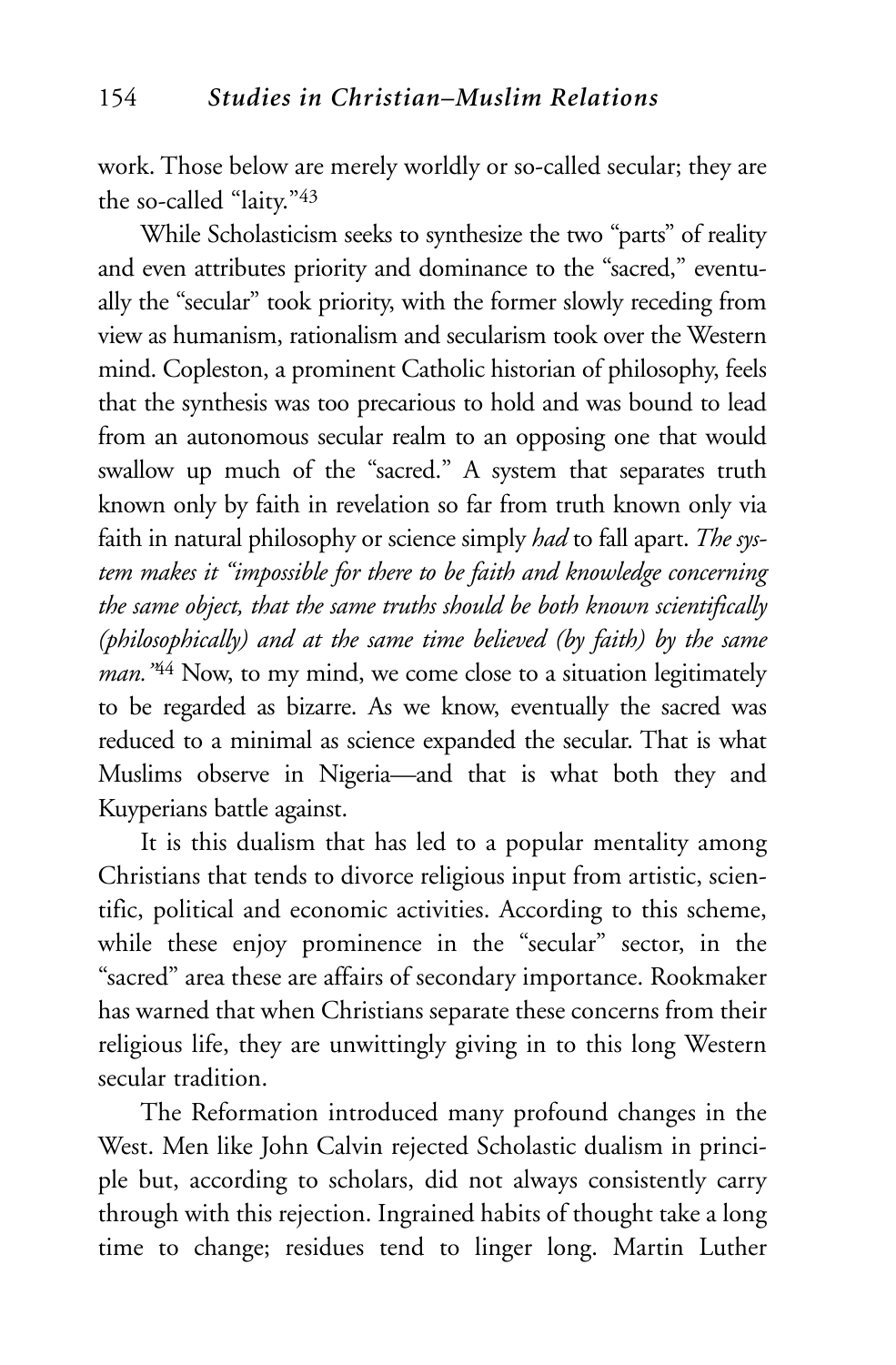espoused a two-kingdom theory definitely influenced by that tradition. Subsequent generations of Protestants resorted to revised versions of the scheme. The perspective suffered a demotion, I understand, at Vatican II, but that was only a few years ago. Its residue continues to influence much Christian thinking and practice even today. It is the Kuyperians, probably more than any other Christians, who have consistently sought to undermine this major Western world view. They are doing so not primarily to castigate their fellow Christians, but because this scheme has so seriously undermined and weakened all Christians who have imbibed it including Nigerian Christians.

Albert Wolters, a Canadian scholar, also explains the "very great error" implied by this dualism of sacred vs secular. In this scheme, the sacred is considered the favourite by God, while He at best tolerates the secular. The former is associated with positive good; the latter is depreciated as largely negative—if not evil, at least kind of indifferent as far as God is concerned. "This approach has led many Christians to abandon the 'secular' realm to the trends and forces of secularism. Indeed, because of their two-realm theory, to a large degree, Christians have themselves to blame for the rapid secularization of the West"45—as well as, I wish to add, for the same process in Nigeria.

Jan Herman Bavinck, the renowned Kuyperian missiologist, left little doubt about the dangers of this Christian dualism imported by missionaries. The dualistic mentality rendered missionaries easy prey to the premises of secularism. The missionary movement "has not been sufficiently aware of these things. It has not been critical enough of the basic ideas and motives of Western culture. It has been too naïve in its acceptance of Western science and the Western capacity to enrich human life…and it has not sufficiently understood that such blessings can also contain a hidden curse." "Unwittingly and unknowingly missions have…become a contributing cause to the inner dislocation and disturbance of the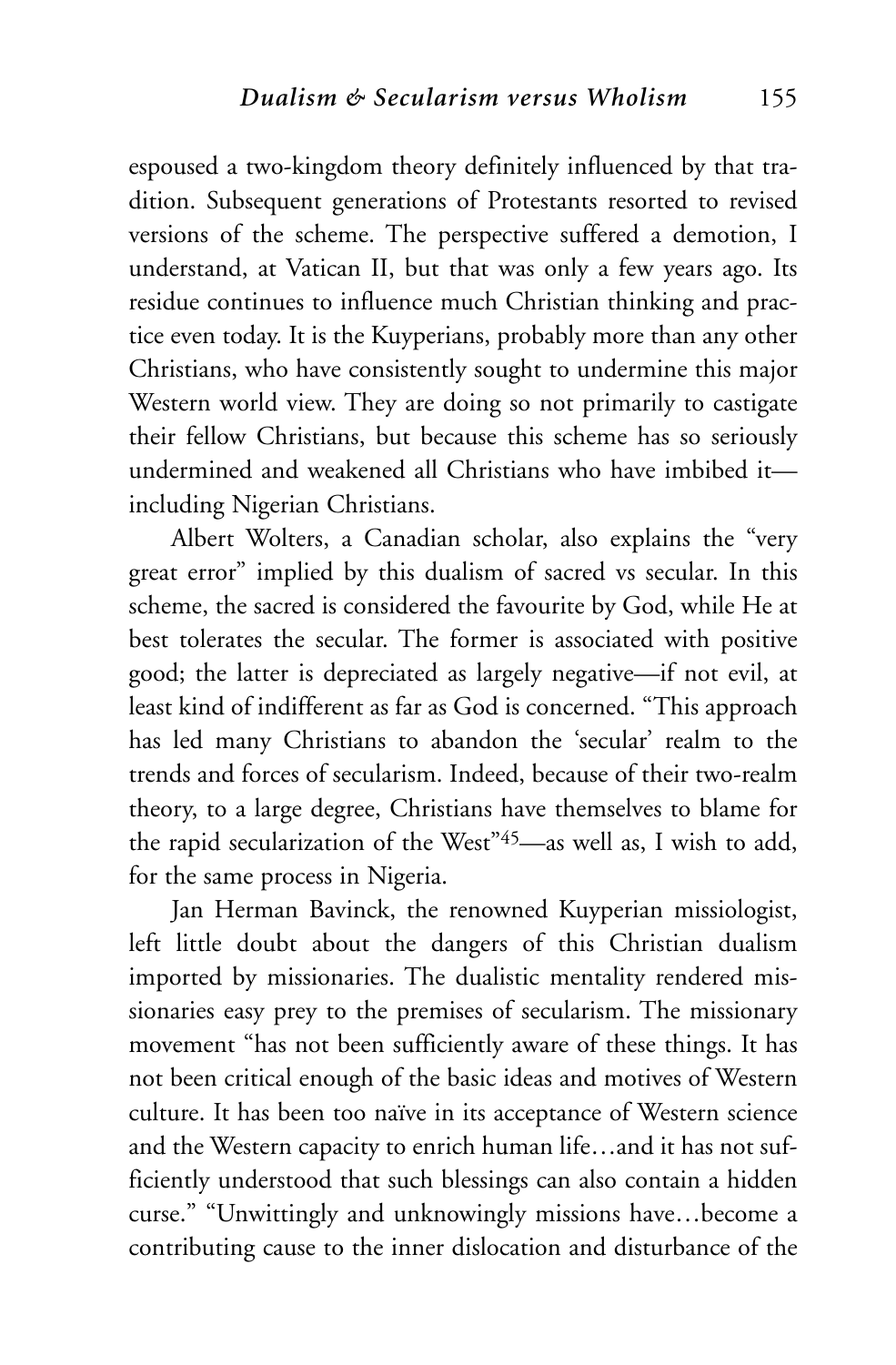life and thought of the people…" "The deepest cause of the powerlessness [of missions]…is that we have been too little aware of the thoroughly dangerous character of…[Western] one-sided technical culture…There is…an irreconcilable dichotomy between our faith…and modern life and thought." "Those whom we have reached often have sensed this poverty and deficiency in our lives more clearly than we ourselves. From the very beginning they have felt the cleft in our lives between what…we believe and what we repeatedly do in practice. Such poverty has rendered us powerless or at least weak in our struggle against…secularization…"46

The tragic result of this dualism is felt throughout the Christian world. Blamire concludes with respect to the British scene,

*Christianity is emasculated of its intellectual relevance. It remains a vehicle of spirituality and moral guidance at the individual level perhaps; at the communal level it is little more than an expression of sentimentalized togetherness.*

*The mental secularization of Christians means that nowadays we meet only as worshipping beings and as moral beings, not as thinking beings. We cannot meet, as thinking Christians, over the controversial political, social, and cultural issues…This is not because there are no propositions on which we can agree with fellow Christians, but because there is no common field of discourse…*<sup>47</sup>

It has come to the stage where Blamire agrees with those Christians in Nigeria who have concluded that it is no longer possible to be Christian in the public sphere. Anyone entering with the intention to "enter trailing clouds of spirituality which will magically transform the atmosphere around him" or to "enter without accepting the pragmatic mode of discourse dominating thought and decision in these fields" will find himself bitterly disappointed.

*It cannot be done. As a Christian you may enter these spheres determined to be the leaven, but your leavening influence is*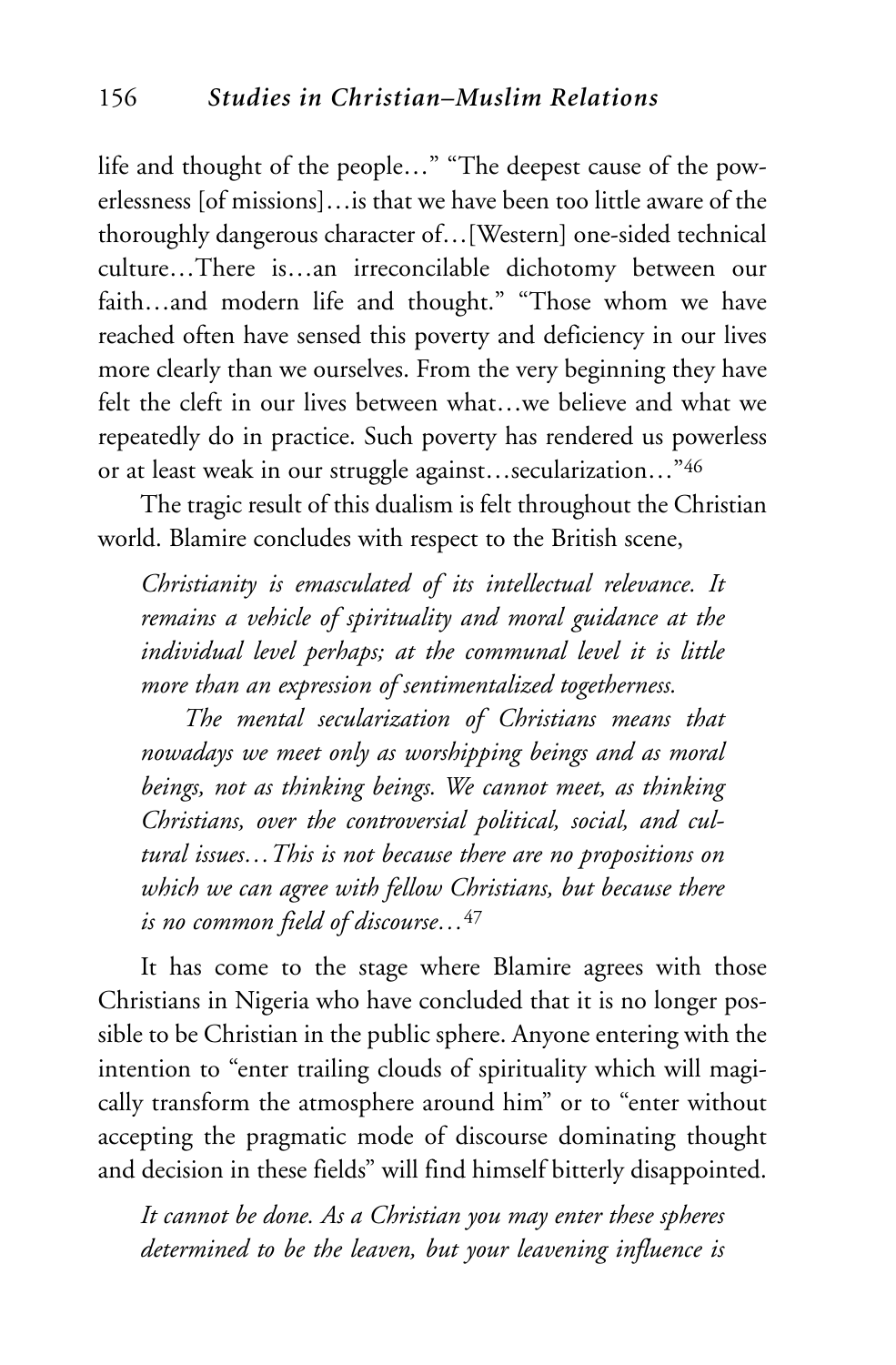*restricted to the narrow field of personal relations and moral attitudes. You cannot enter these spheres as a thinking Christian, for there is no one to communicate with christianly. There is no field of discourse in which your presuppositions can be understood, let alone accepted or discussed. Within these fields you will find yourself inevitably, by acquiescence, subscribing to the furtherance of aims of which you deeply and christianly disapprove.*<sup>48</sup>

I share Blamires' sentiments with you because they are very insightful. However, his conclusions are definitely not universally valid. I believe there is more space for Christian input. Kuyperian thought is not that fatalistic. However, the direction things have taken could logically end up in this kind of situation. Wolters warns, "A certain cultural phenomenon may be so terribly and thoroughly distorted in a given historical setting that it is a matter of Christian wisdom to avoid it altogether."49 Blamires' sentiments should serve as a warning against the flirtation with secularism so rampant in Nigeria. That's not where Nigerian Christians want to go.

# ▲ *Evangelical Confessions* \_\_\_\_\_\_\_\_\_\_\_\_\_\_\_\_\_\_\_

The discussion in this Part 2 features mainly Kuyperian ideas, but, before I go on, let us listen to Evangelicals confess that they have indeed bought into this dualism and thus shortchanged the peoples that have hosted their missionaries. This is important, for the Christianity that has been brought to Nigeria is mostly Evangelical in orientation. Of course the Catholic Church has a large presence as well, but its heritage is similarly tainted. In fact, they are the mother of all this. It is important also because some Evangelicals have reacted strongly to earlier discussions of mine on this subject, accusing me of judging the past by present standards. The next few pages will show that this is hardly the case.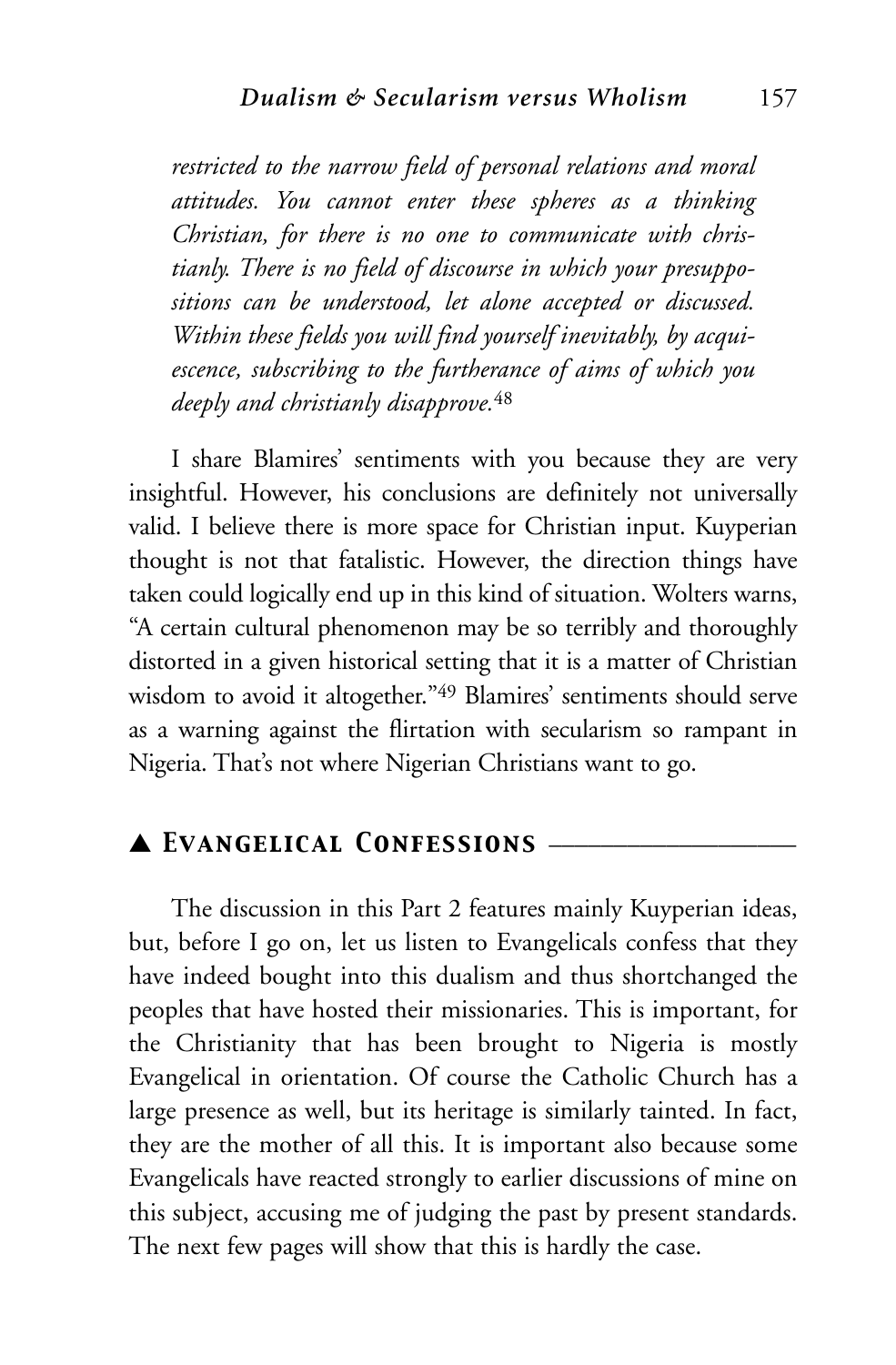#### 1. "CONCERNED EVANGELICALS"

A South African group that calls itself "Concerned Evangelicals" wrote the following under the title "Dualism":

*The concept of dualism is more of a Greek philosophical concept than a biblical concept. The Greek philosophers believed in a clear demarcation between the spiritual and material. They believed that all material things were evil, whilst God was a Spirit somehow committed to save the spirit in the bodies of human beings. On the basis of this Greek philosophical concept of dualism, Western theologians saw the Gospel as concerned only with the spiritual rather than the social. They dichotomized between the physical and the spiritual and between the sacred and secular. Evangelical theologians have bought wholesale into this model of dualism.*

*The consequences of this dualistic form of life have been disastrous for evangelical faith. What this dualism has done is that one can live a pietistic "spiritual" life and still continue to oppress, exploit, and dehumanize people. And those who are victims of this oppression…are prohibited from complaining or resisting it, because this would amount to worrying about material things that have nothing to do with one's spirituality. Actually, trying to engage in a struggle to get rid of this oppression is seen as having "fallen" from grace. In this way, the oppressors of this world are able to maintain their system by conveniently confining the Gospel to the spiritual realm alone. It is just like keeping the Gospel in captivity to be able to continue in sin without any disturbance to their consciences. Like the Sadducees and Pharisees, we are claiming the authority of the written law, but we refuse to let it address the real issues of our day.*

*The Judeo-Christian faith as found in the Bible is different from Greek dualism. It does not differentiate between the spiri-*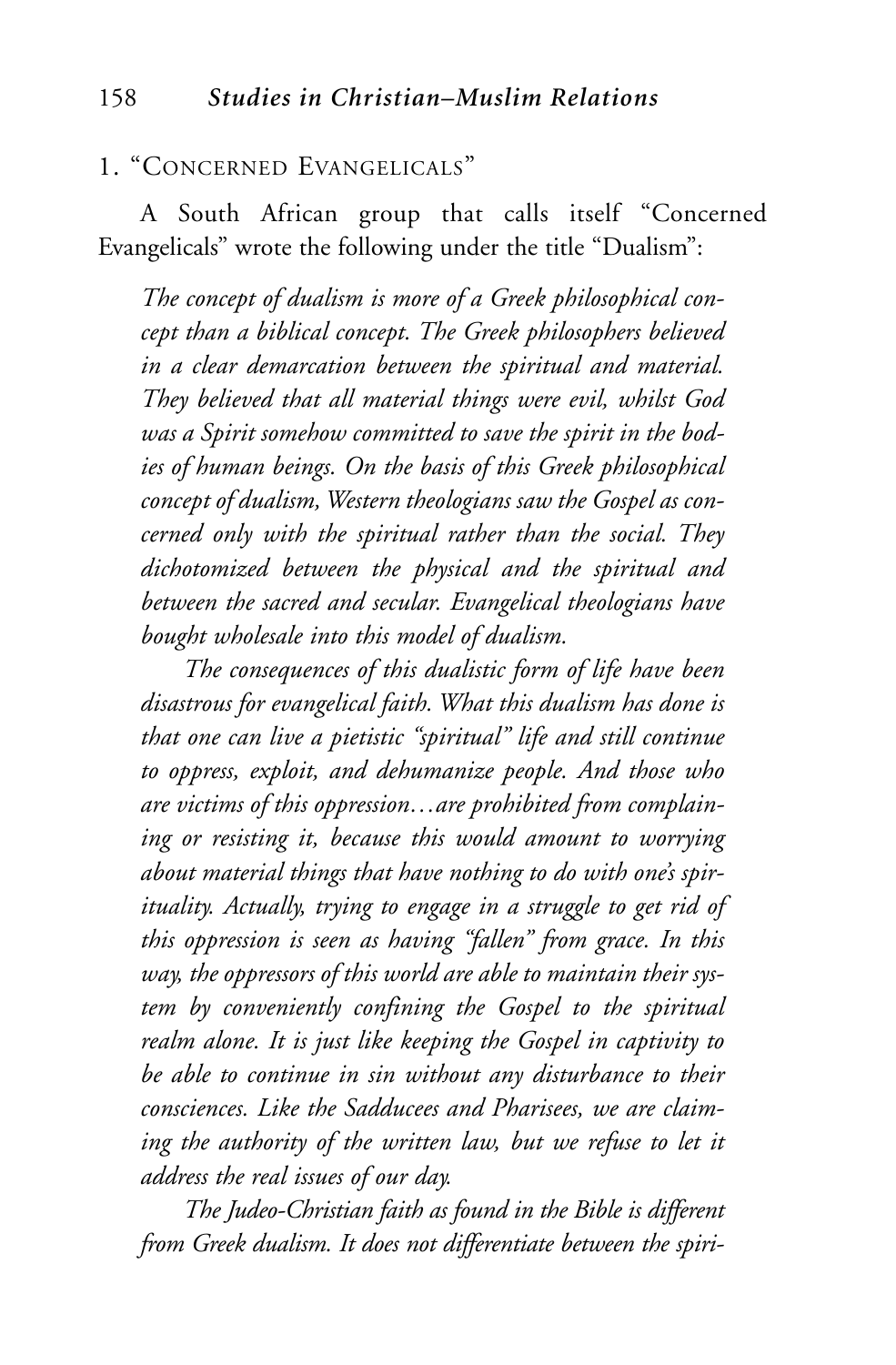*tual and the social, because Jews live their spiritual in their social life. For the Israelites being oppressed was a concern of their God. When they went to war, their God was to be involved or they would be doomed. Their cultural life was a spiritual life. Their economic life was a spiritual life (the Jubilee, the question of loans, etc.). Their political life was a spiritual life (appointment of kings and deposing of kings, how they ruled, etc.). There was nothing for the Jews that was not spiritual in their whole lives. It was all spiritual.* 

*The concept of dualism is therefore a foreign concept to…the Judeo-Christian tradition. This is not a Biblical concept. It is but a Greek and Western concept.*<sup>50</sup>

#### 2. RALPH WINTER

Ralph Winter is editor of *Mission Frontiers*, a magazine published by the U.S. Center for World Mission. His articles often strongly promote a wholistic approach far beyond the traditional Evangelical. Recently he wrote,

*In much of Evangelicalism "the Christian calling" really only affects our lives "after hours." That "new life" has to do with meeting in small groups for Bible studies, in work groups to paint dilapidated school buildings, in helping ghetto kids after-hours. Everything is after-hours and as such is often in the category of "band-aid," cosmetics, token assistance. It's all to the good, but, meanwhile, Biblical integrity is not being stressed for believers in their eight-hour day.*

A couple of paragraphs later Winter continues:

*After-hours band-aid is not enough. It does not address the fact that the Los Angeles Times has run an article of four pages…about the incredible wealth, the lavish spending and the alcohol-drenched executive meetings of the Trinity*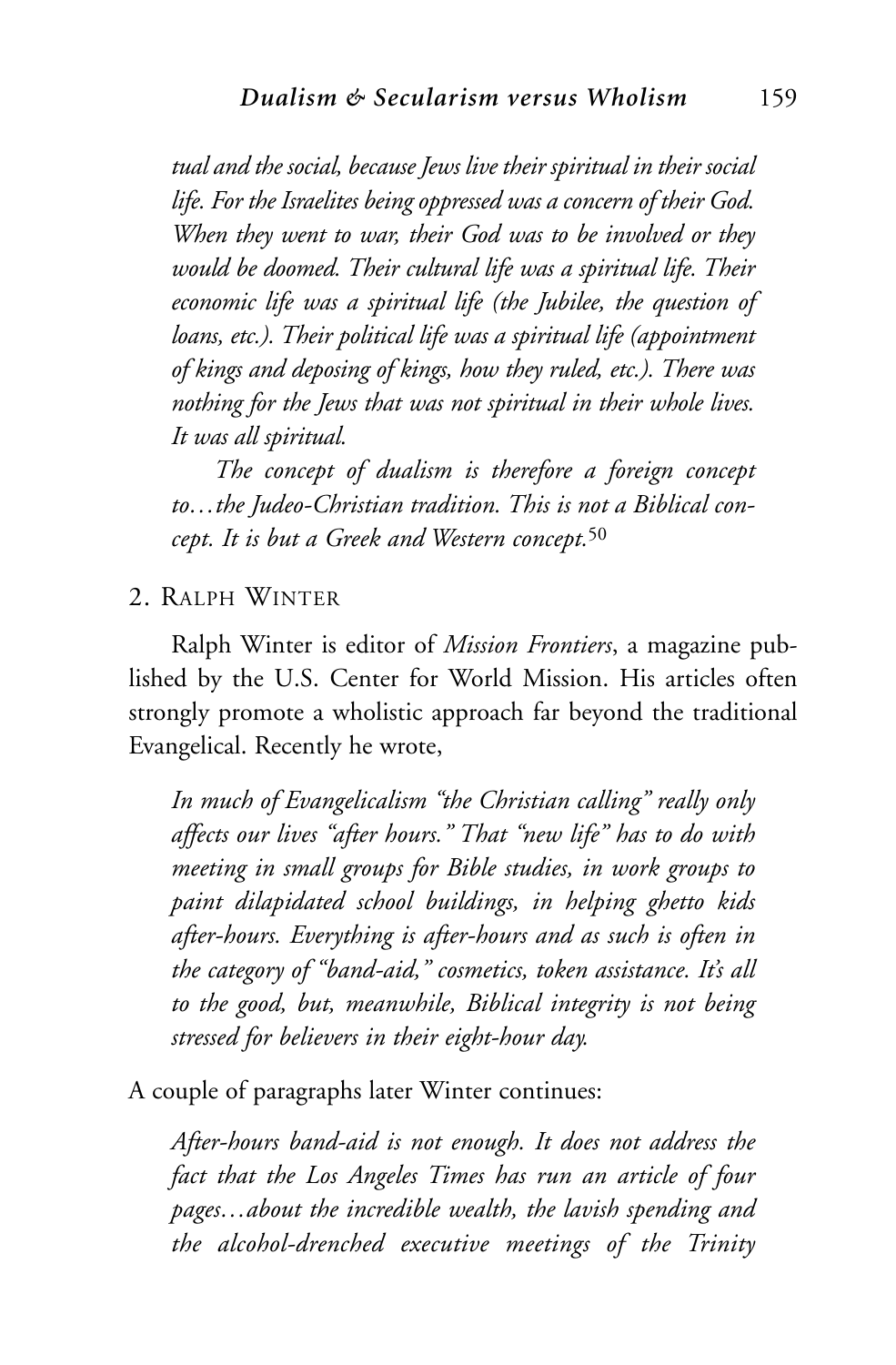*Broadcasting Network—the most extensive Christian network—while the legal corporation behind all this is essentially a mom-and-pop outfit.*

*We must go further than part-time Christianity if the essentially unregulated pharmaceutical industry is going to go on paralyzing our Congress, the National Institutes of Health, and even the American Federal Food and Drug Administration with its enormous financial power and extensive deceptions. This is now well established by a recent flurry of serious books and articles. We read all the time about believers all around the world losing their lives for holding to their faith. Yet we don't hear very often of U.S. churchgoers losing their jobs for sticking up for the truth.*

*Glorifying God is not just singing, "Glory, glory, glory"; it is demonstrating that glory, making our work our ministry and our ministry our work. If we do that, we will run into opposition, accusations and trouble—a war!* <sup>51</sup>

This is more than just confession; this is a declaration for wholism from a pioneering leader of the evangelical movement that I gratefully recognise and support.

# 3.WORLD EVANGELICAL FELLOWSHIP (WEF)

Vinay Samuel and Chris Sugden edited a collection of documents that traces the development and meaning of the concept of mission as transformation within the constituency of WEF. On the back cover, Peter Kuzmic of Croatia, Chairman of the International Fellowship of Evangelical Mission Theologians, writes: This compilation "documents an evangelical journey from unbiblical dichotomies, cultural and ecclesiastical provincialism and fragmented understandings of God's purposes for His Church and its mission in the world towards a more balanced globally sensitive and biblically fully fledged wholistic ministry."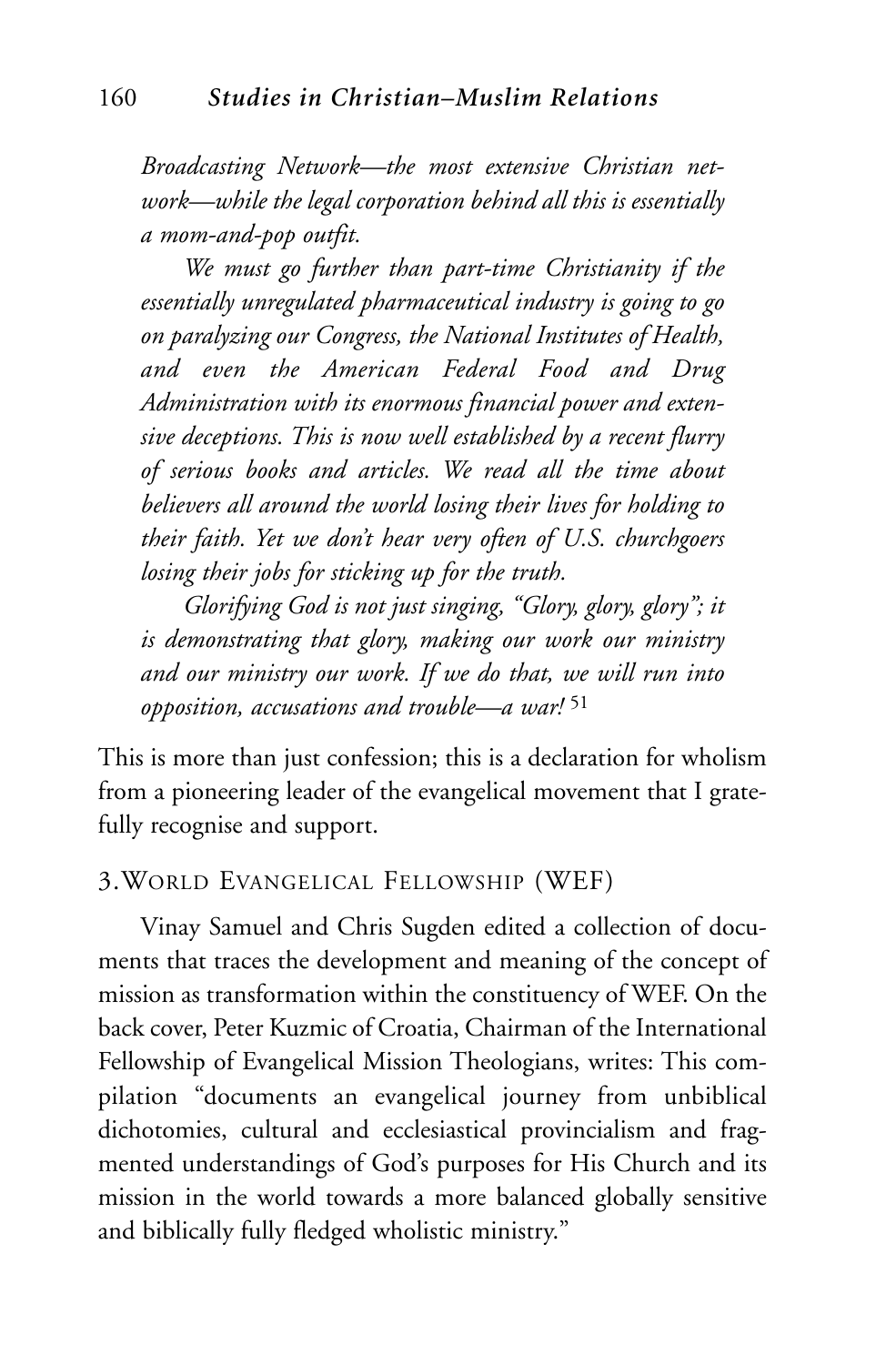On the same back cover, Bryant Myers, at the time Vice-President of World Vision International, confesses,

*Mission as transformation has been a struggle for evangelicals. Our Two-Thirds World colleagues have patiently assisted many of us to the table. This book provides a gathering place for the seminal papers and discussions that are part of this 25 year journey. This volume helps anyone understand how evangelicals, struggling to unite evangelism and social action, found their way to the biblical view of mission in which God calls all human beings to love God and their neighbour, never creating a separation between the two.*

The book's pages are replete with confessions that echo the sentiments on the back cover. The unidentified author of the introduction writes, "Twenty years ago the divide between Evangelicals and liberals over mission was still between proclamation and social action. The missiology of transformation has contributed to Evangelicals combining proclamation with social action as part of mission."

In March 1995, an international group of eighty-five Christian leaders held a conference to discuss the issues at hand. Among other things, they composed a confession that included the following statements:

*We confess that all too often—*

*We have obscured our witness to the Kingdom by tearing apart the interrelated tasks of proclamation of the Word and social transformation…*

*We have ignored the centrality of the Good News of the Kingdom of God…*

*We have distorted…failed to recognise…*

*We have diluted Jesus' gospel, by neglecting to proclaim and live its radical challenge to the evil in every culture, society and socio-economic system.*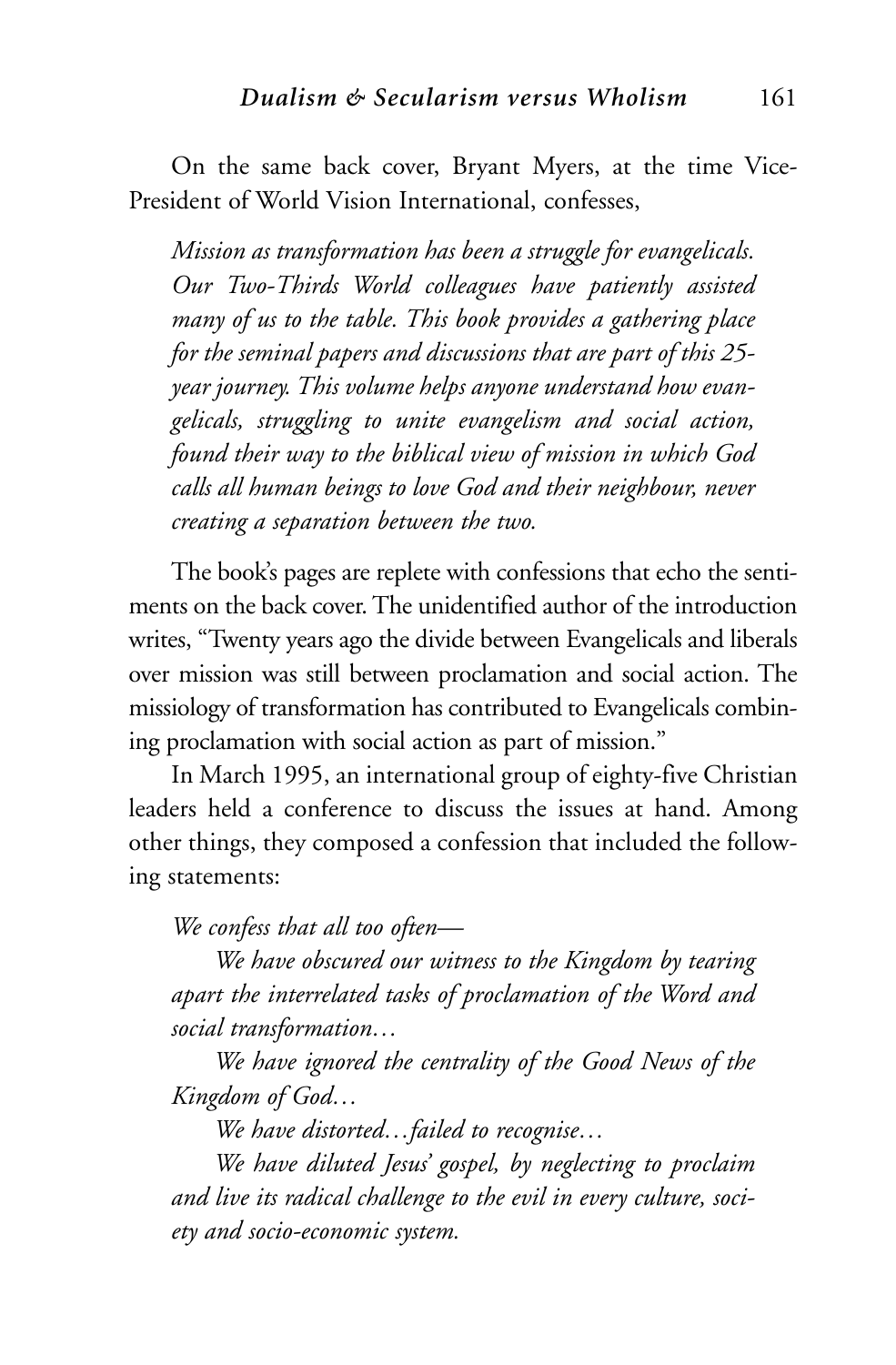*We have disgraced the Gospel…mocked…Jesus' prayer… Some have one-sidedly emphasised the individual and personal aspects of the Kingdom of God to the neglect of the corporate and communal…*

*We have failed to serve our neighbours and witness to the Kingdom in the affairs of government, education, business, economics, trade unions, science, welfare, medicine, the media and the arts.*

*We have prayed Your Kingdom come and ignored the command to seek it first in our personal and societal lifestyles. Therefore we repent of our failure to let Christ be King in these areas. We will redress these failures with biblical teaching…robust theological debate and wholistic congregations and ministries that integrate proclamation, social transformation and renewal in the power of the Holy Spirit.*

In its "Final Summation," the group affirmed:

*that Jesus' Good News of the Kingdom requires that we observe his Kingly rule:*

*In all things. Therefore there is no human activity, no region of human endeavour which is beyond God's reign— [or, I wish to add, interest].*

*At all times. Therefore we repudiate any distinction between the sacred and the secular which obscures that biblical truth that God is King of all times and places.*

*In all situations. Therefore we urge all Christians to seek first the Kingdom of God in the home, in the Church, at work, in study, in their local community, during recreation and in all other activities of their lives as our highest priority in our lives.*<sup>52</sup>

In the same book, Graham Cray admitted, "Our vision of the Kingdom has been impaired by our tendency to compartmentalize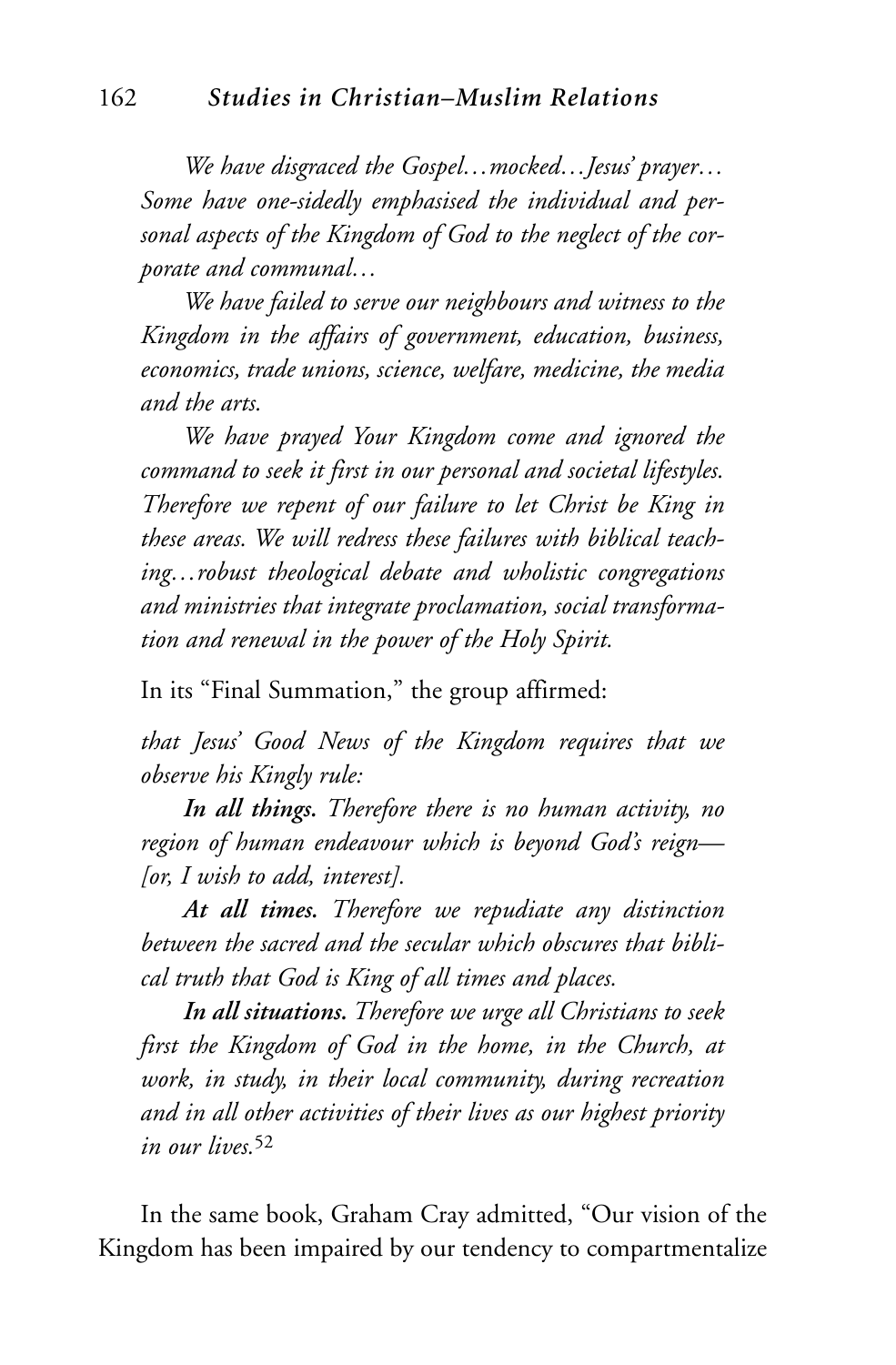and argue about the priority of evangelism, signs and wonders, social action and spiritual warfare."53

The same kind of confessions are heard time and again during the past couple of decades. Brian Stiller, a recognised Evangelical leader in Canada, had as a major goal of his "to help Evangelicals understand the role they could have in engaging the public and government. 'We had so long vacated that role,' he says."54

It was heartening to read that, according to the unidentified writer on the back cover of Samuel and Sugden, this more wholistic approach "has been adopted since 1983 by most evangelical agencies," including even the Pentecostal churches. I rejoice at this development but cannot forget that Nigerian Christians have in the meantime been cheated significantly from a more healthy approach to their nation and to their neighbours, the Muslims. Muslims have similarly been cheated and been saddled with a seriously distorted impression of the Christian religion. *I am still waiting for an apology to all Nigerians from the missions operating in the country, especially the Reformed missions who should have known better.* My own central focus during my thirty-year ministry in the country was precisely to help the Church overcome this handicap. The interest of my sponsoring mission was at best ambiguous. There always were some individual missionaries who had similar concerns, but they did not usually have the time or elbow room to "practice" a more wholistic approach. Is was clearly a matter of priorities.

The point of this present discussion is that I am not accusing Evangelicals on my own steam. They themselves have confessed their shortcoming in this regard. They have done so, I believe, because they came to recognise the seriousness of their failure. *To bring a reduced Gospel to a people is a serious failure indeed; it comes close to betrayal of both Gospel and people. Both Muslims and Christians have been stuck with that during these decades of crises*.

Tokunboh Adeyemo, General Secretary of the Association of Evangelicals in Africa, sees it differently. "Deriving from our tradi-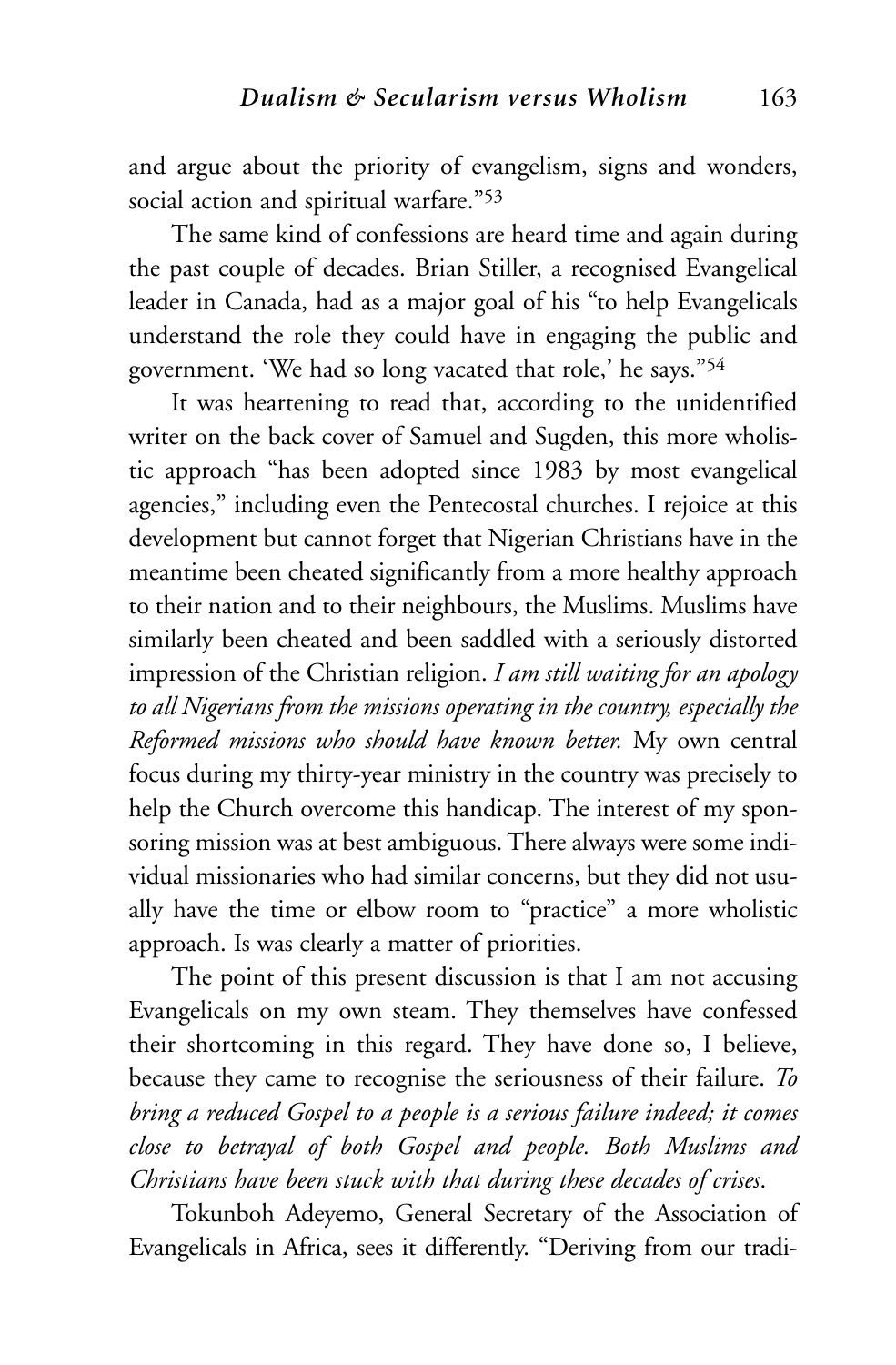tional world view, where reality of life does not divide between sacred and secular, and in keeping with the practice of the founding missions, who did not only preach the Gospel but also established hospitals, schools and so on, the Church in Africa does not dichotomise between evangelism and social concern." "The holistic model of ministry as practiced by our churches has given credibility to the message and acceptance to the Church in society."55 His opinion flies in the face of most schools of thought, many of whom bemoan the lack of wholism in the Nigerian Church. His own friend Bennie van der Walt, who wrote the preface to Adeyemo's publication, has written a whole series of books to counter the very dualism Adeyemo denies.56 Muslims, as we have seen in Monographs 2 and 4, fault the Church precisely for that reason. As to my own stand on this issue and its explanation, I refer you to my writings as referred to in the endnotes throughout this series. With all the respect I have for Adeyemo, I fear his failure to recognise the problem is an indication that he may not be free from it himself.57

# ▲ *Wholism vs Dualism* \_\_\_\_\_\_\_\_\_\_\_\_\_\_\_\_\_\_\_\_\_\_\_\_

A strong feature of Nigerian Islam is its rejection of this dualism. Monographs 2 and 4 have addressed this Muslim issue; Monograph 6 will also deal with it. The Kuyperian tradition has long fought this dualism so prevalent in the West. It has recognised how dualism undermines healthy Christian communities, and it has exposed the deep philosophical roots of dualism in Pagan Greek philosophies in publication after publication. Below follow a number of Kuyperian statements rejecting that dualism.

# 1. CHRISTIAN REFORMED DENOMINATIONAL PLAN

*Jesus is Lord. This affirmation…takes on a particular significance in the modern world where we are plagued by dualism, the devastating split between the sacred and the secular. The*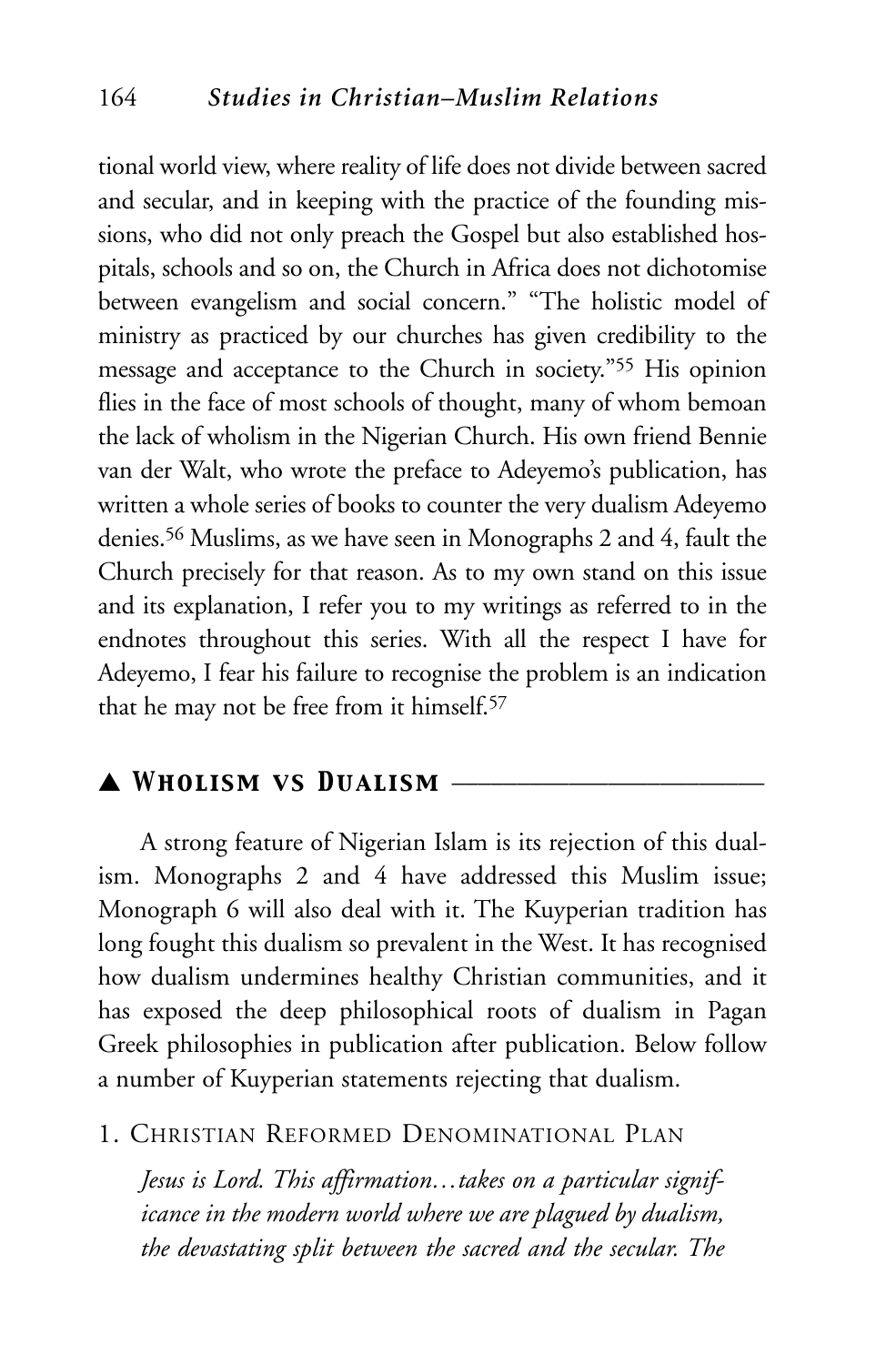*secular world view, which is the air one breathes today in North America, would have Christians believe that the world is really split…between the sacred and the secular. It's fine for Christians to have their little Jesus in their little sacred world. But whatever claims Christians make about Jesus apply only to that little world called "the sacred."*

*Under the leadership of Abraham Kuyper, Reformed Christians strongly reject this…dualism and declare that Jesus is Lord of all things…The most well-known quotation of Abraham Kuyper is, "There is not a square inch in the whole domain of our human existence over which Christ…does not cry 'Mine!'"*<sup>58</sup>

## 2. JAN H. BOER, THE AUTHOR

The dualism of which I write includes a kind of hierarchy between the sacred and the secular, the spiritual and the physical or worldly. One is considered more important or valuable in God's sight than the other. It is part of the Greek and Scholastic heritage, but definitely not of the Bible. The very first chapter in the Bible is a ringing testimony to the great joy God derived from His material creation. There is the sevenfold praise for the material: "And God saw that it was good," with the seventh expanded to "And God saw *every thing* that he had made, and, behold, it was *very* good" (KJV). And that in a chapter almost exclusively devoted to the physical creation! A view that relegates the physical to a secondary place in God's scheme invariably ends up belittling working in His world and emphasizing man's spiritual duties as the only ones of value.

The Reformed uphold this high regard for the physical in spite of a number of Bible passages that at first glance appear to downgrade the world. These include Matthew 18:7, Mark 4:19, John 12:31 and 18:36, I Corinthians 3:19, James 1:27 and, especially James 4:4 and I John 2:15. However, a careful study soon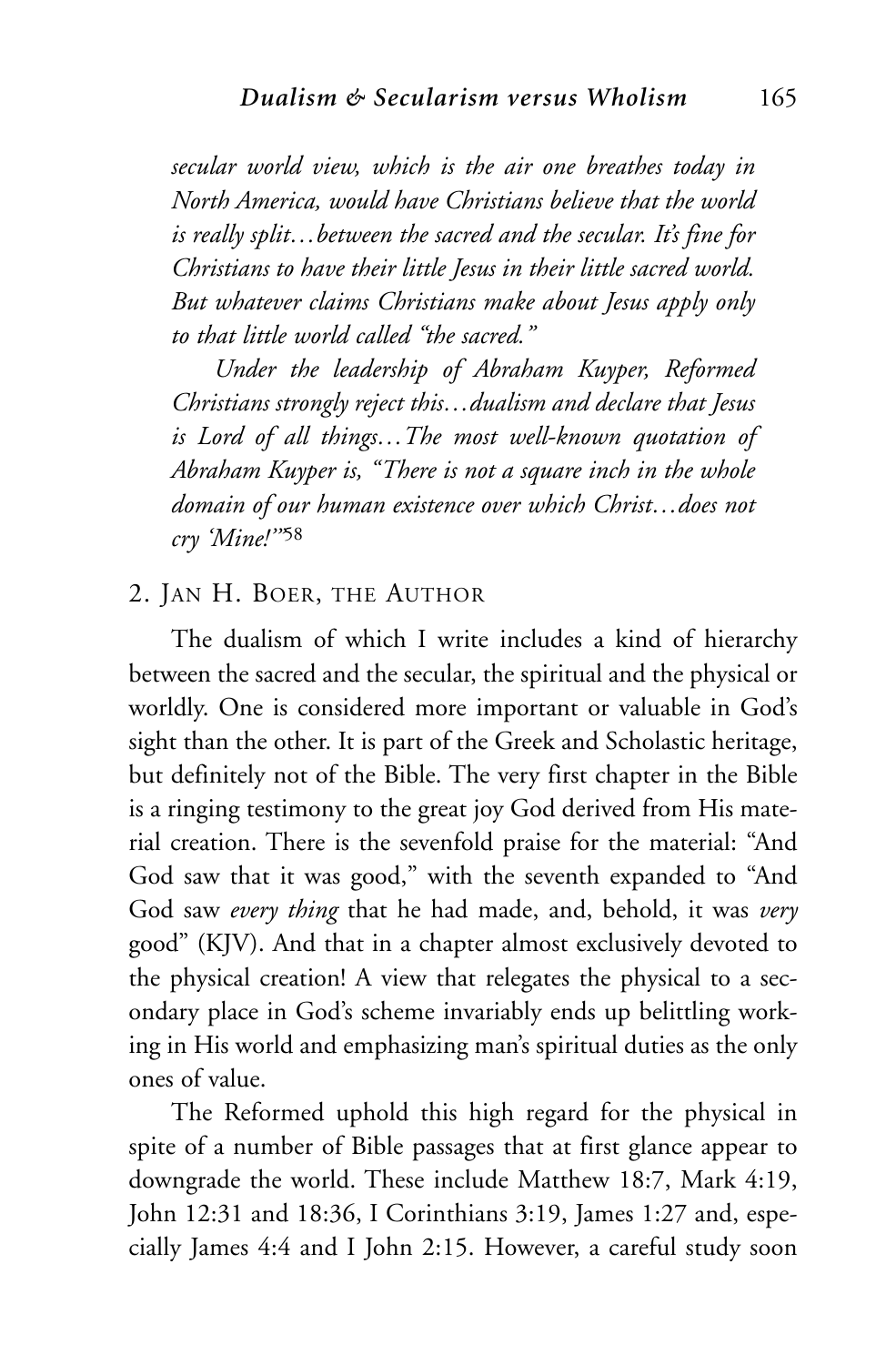reveals that the term "world" has more than one meaning in the Bible. Sometimes it refers to the world created by God, over which He rules and that He loves. At other times it refers to the spirit of godlessness where men no longer obey their Creator. That is the realm where men worship the creature, an aspect of creation that has then in their imagination become autonomous. It is the pseudo-world that competes with God for human loyalty. It is the world men love more than its Creator. When that world is thus cut off in men's minds from God Himself, it becomes an object of God's displeasure. However prevalent this situation may be, this does not undermine the high honour of the material world in God's scheme of things.59

### ▲ *World Views* \_\_\_\_\_\_\_\_\_\_\_\_\_\_\_\_\_\_\_\_\_\_\_\_\_\_\_\_\_\_\_\_\_

The concept of world view has been a central one in the Kuyperian tradition from its beginning. The subject of world views is about deep-seated beliefs that people hold and on basis of which they conduct their lives and create their structures or organizations. Our lives, cultures and structures are based on unproven beliefs or assumptions. This is true for all, whether secularist, atheist, rationalist, despite their objections to this observation, or Christian and Muslim.

World views were a major concern of Kuyper himself and continue to be so with Kuyperians till this day. Albert Wolters wrote a book on the subject that quickly was recognised as a classic. We have already read how he defines world view as "the comprehensive framework of one's basic beliefs about things." "Things," in turn, "is a deliberative vague term that refers to anything about which it is possible to have a belief." World views "have to do with *basic* beliefs about things," "with the ultimate questions." "They involve matters of general principles." And, yes, "everyone has a world view, however inarticulate he may be in expressing it. Having a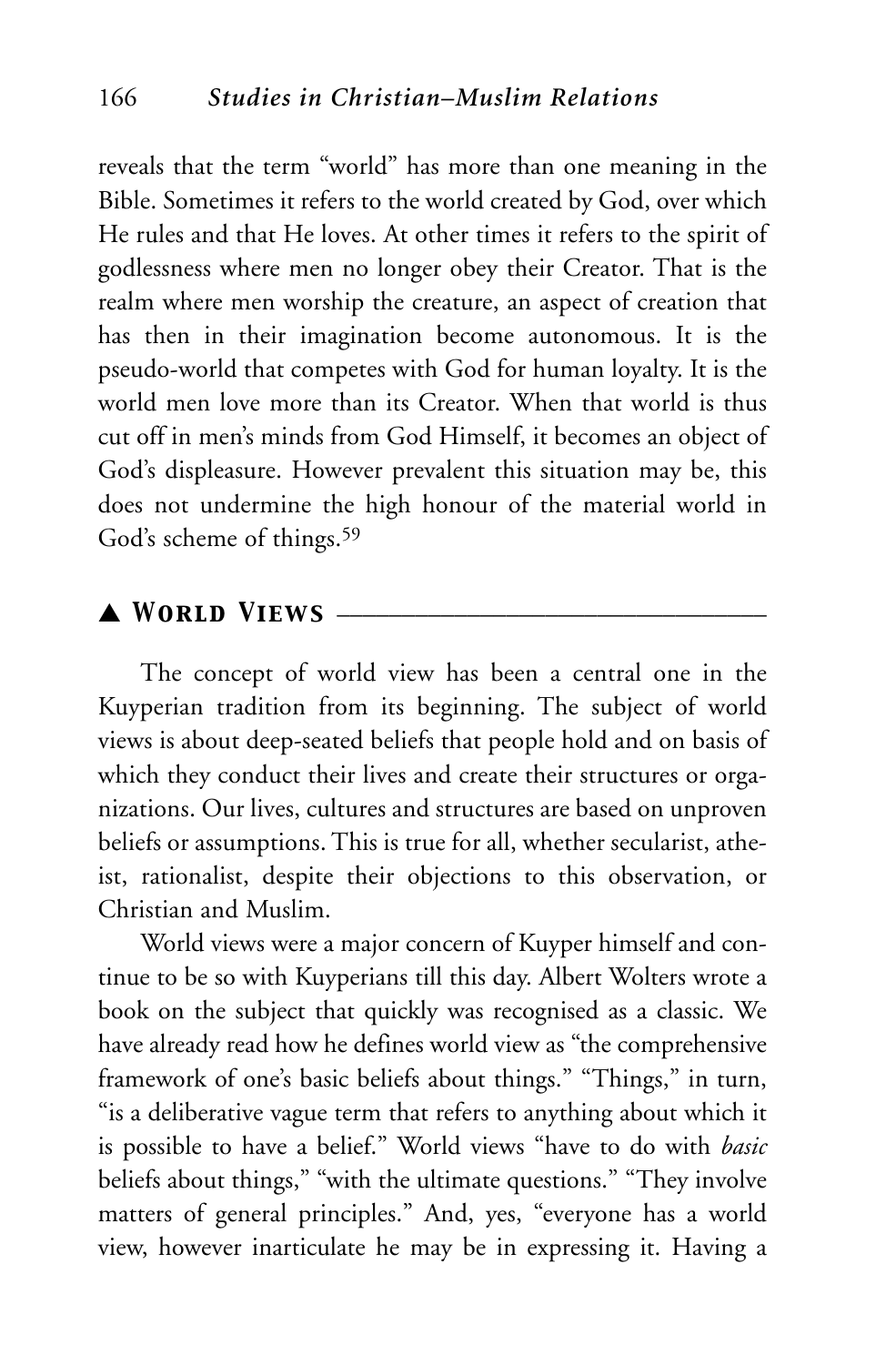world view is simply part of being an adult human being." As to its function, Wolters asserts that it serves

*as a guide to our life. Even when it is half unconscious and unarticulated, it functions like a compass or a road map. It orients us in the world at large, gives us a sense of what is up and what is down, what is right and what is wrong…Our world view shapes, to a significant degree, the way we assess the events, issues, and structures of our civilization and our times. It allows us to "place" or "situate" the various phenomena that come into our purview. Of course, other factors play a role in this orientation process (psychological or economic self-interest, for example), but these other factors do not eliminate the guiding role of one's world view; they often exert their influence precisely via our life-perspective.*

Wolters declares that "one of the unique characteristics of human beings is that we cannot do without the kind of orientation and guidance that world view gives." We all are in need of its guidance. "We need some creed to live by, some map by which to chart our course. The need for a guiding perspective is basic to human life, perhaps more basic than food or sex."60

Wolters goes on to discuss the influence of world view on our action. He acknowledges the input from various disciplines and philosophies that must be taken into consideration in this question, for human behaviour is very complex, involving all kinds of factors. But the question is not merely what factors influence us so much as "what constitutes the *overriding* and *decisive* factor." The way we answer this is not primarily the conclusion to our scientific research. The answer "depends on our view of the essential nature of humankind: it is itself a matter of our world view." "Our belief is a decisive factor in our lives, even though our *professed* beliefs may be at variance with the beliefs that are actually *operative* in our lives." We must always be watchful that our official beliefs and our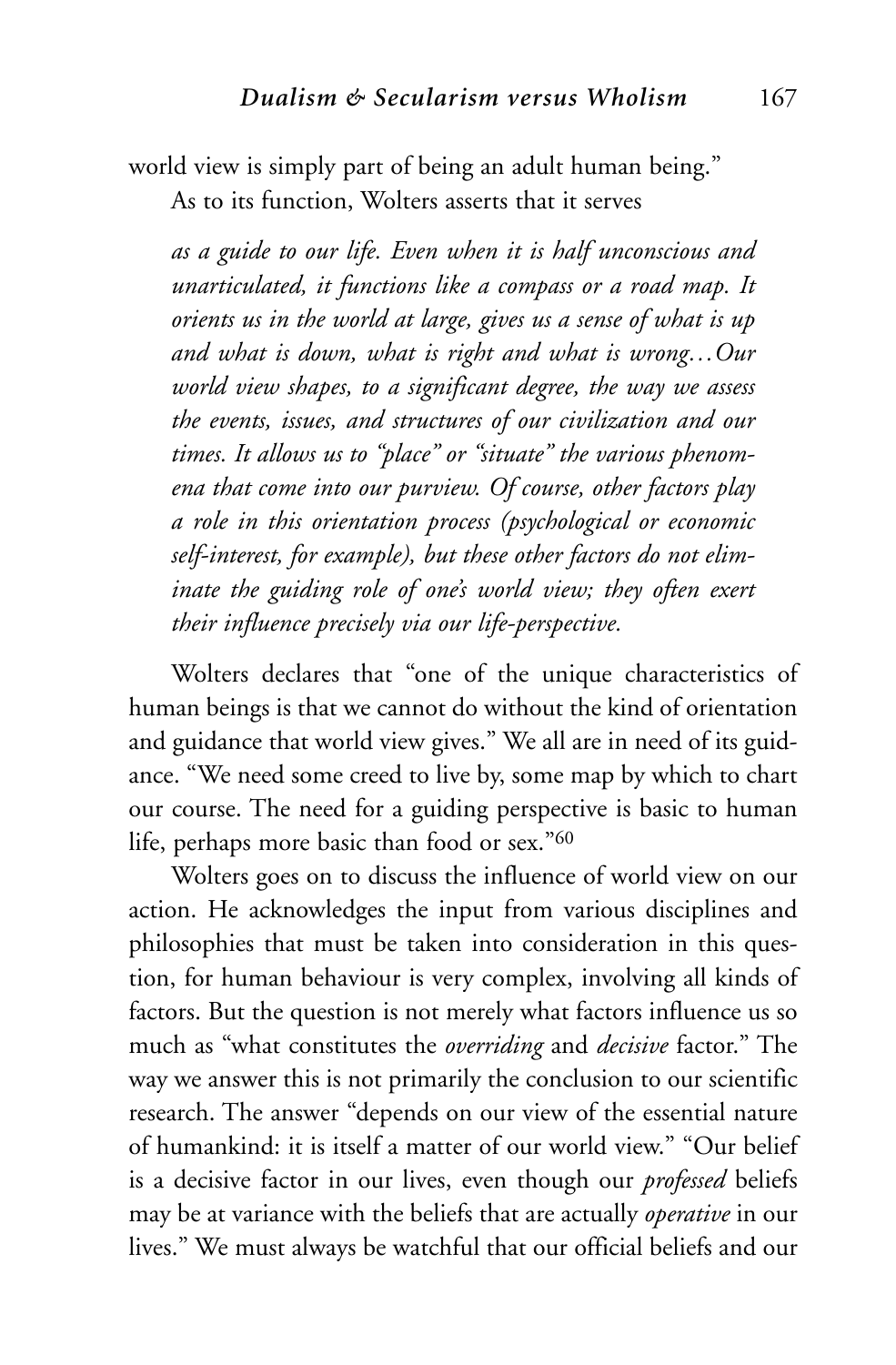operative beliefs are in agreement both with each other and with the Bible. Our belief(s) must constantly be tested by the Scriptures.<sup>61</sup>

I have already referred to Walsh and Middleton's contribution on the subject. They write:

*World views are best understood as we see them incarnated, fleshed out in actual ways of life. They are not systems of thought, like theologies or philosophies. Rather, world views are perceptual frameworks. They are ways of seeing. If we want to understand what people see…we need to watch how they walk. If they bump into certain objects or stumble over them, then we can assume that they are blind to them. Conversely, their eyes may not only see but dwell on certain other objects.*<sup>62</sup>

While Walsh and Middleton do not indicate familiarity with the Nigerian situation, they do touch upon Nigeria's problem:

*When society manifests a plurality of world views, problems arise. If no one vision is dominant, that society becomes a house divided against itself, and inevitably it will experience cultural disintegration. But when there is a majority position, when one world view dominates the others, the culture must somehow deal with the minorities. The issue is significant ethically and politically. How does the mainline society, with its allegiance to the culturally dominant vision of life, relate to the minority groups within it?*<sup>63</sup>

Below, I reproduce a number of statements Walsh and Middleton make to further describe world views (but without including their supporting discussion):

*Humans are creatures of vision. It means that we are creatures who live our lives in terms of our perspective, our vision of life.*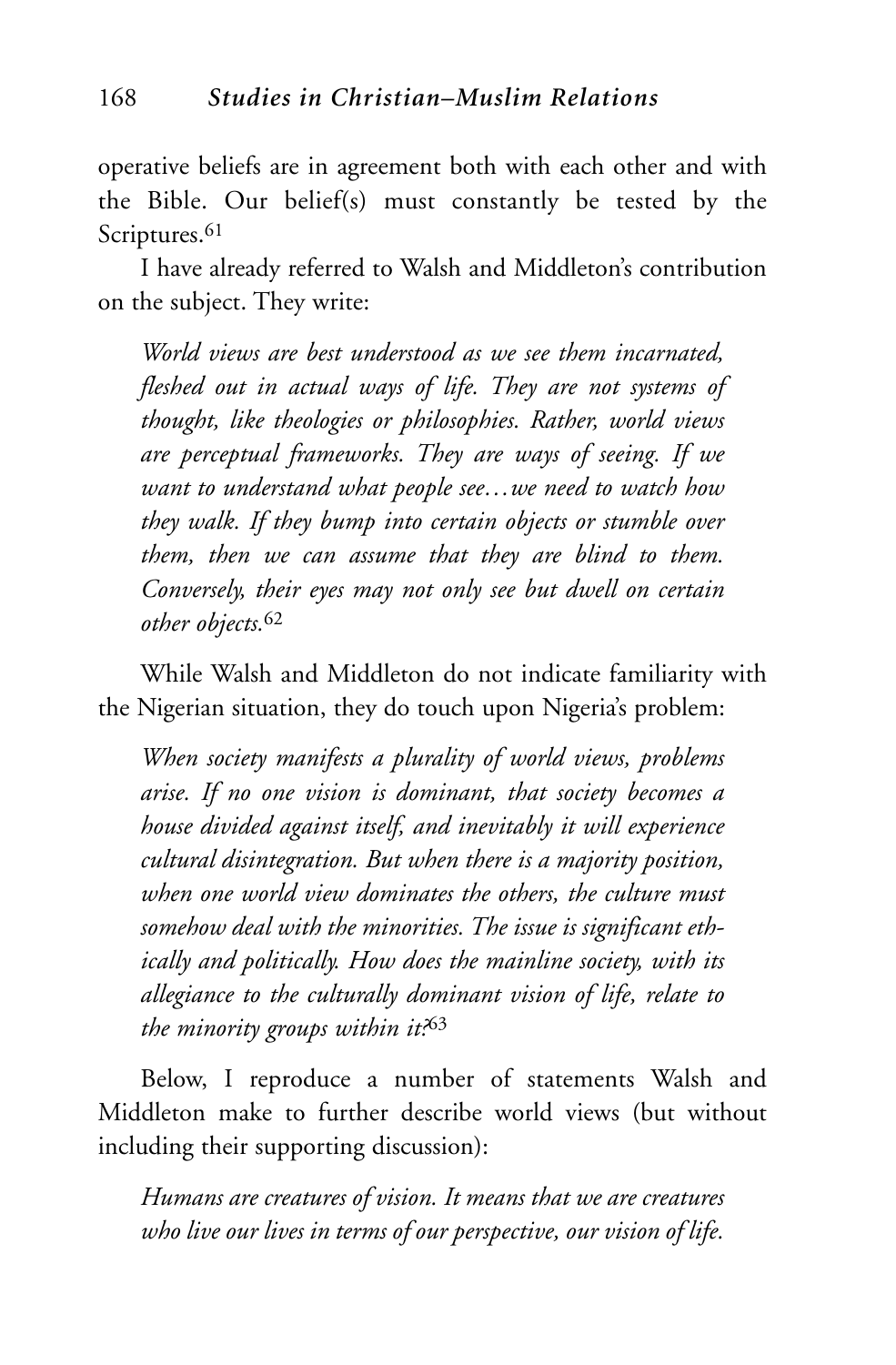*Humans make life choices, and they make them in terms of their way of looking at things.*

*A world view provides a model of the world which guides its adherents in the world. It stipulates how the world ought to be, and it thus advises how its adherents ought to conduct themselves in the world.… Each world view comes equipped with…a vision of the future, which guides and directs life.*

*…world views never belong to just one individual. World views are always shared; they are communal. Indeed, true community is possible only when people are bound together by a common way of life rooted in a shared vision of life…When a whole society is dominated by a particular world view, a cultural pattern emerges…all political activities, legal, economic activities, marriage, family and child rearing practices are all expressions of a confessionally led [that is, led by a common set of beliefs or faith] way of life. Thus, each culture presents a coherent, meaningful pattern that finds its unity in the dominant vision of life.*

*That [mutual coherence] is what makes these different aspects of a culture hang together…If they are not, then we experience a kind of spiritual schizophrenia, in which one part of life is led by one spirit and another part by a different spirit. Such a condition cannot go on indefinitely without causing problems.*<sup>64</sup>

*World views are intensely spiritual. They are a religious phenomenon. We speak of the "spirit of the age" when one spirit or world view has a predominant role in a culture over a significant period of time.*

Some people refer to world views as different "universes" in which they live. Walsh and Middleton continue: "Indeed, we often feel that we are worlds apart from other people, or that someone seems to live in a different world from us. And often that is precisely the case. Another person's world view *is* like a different world or universe…"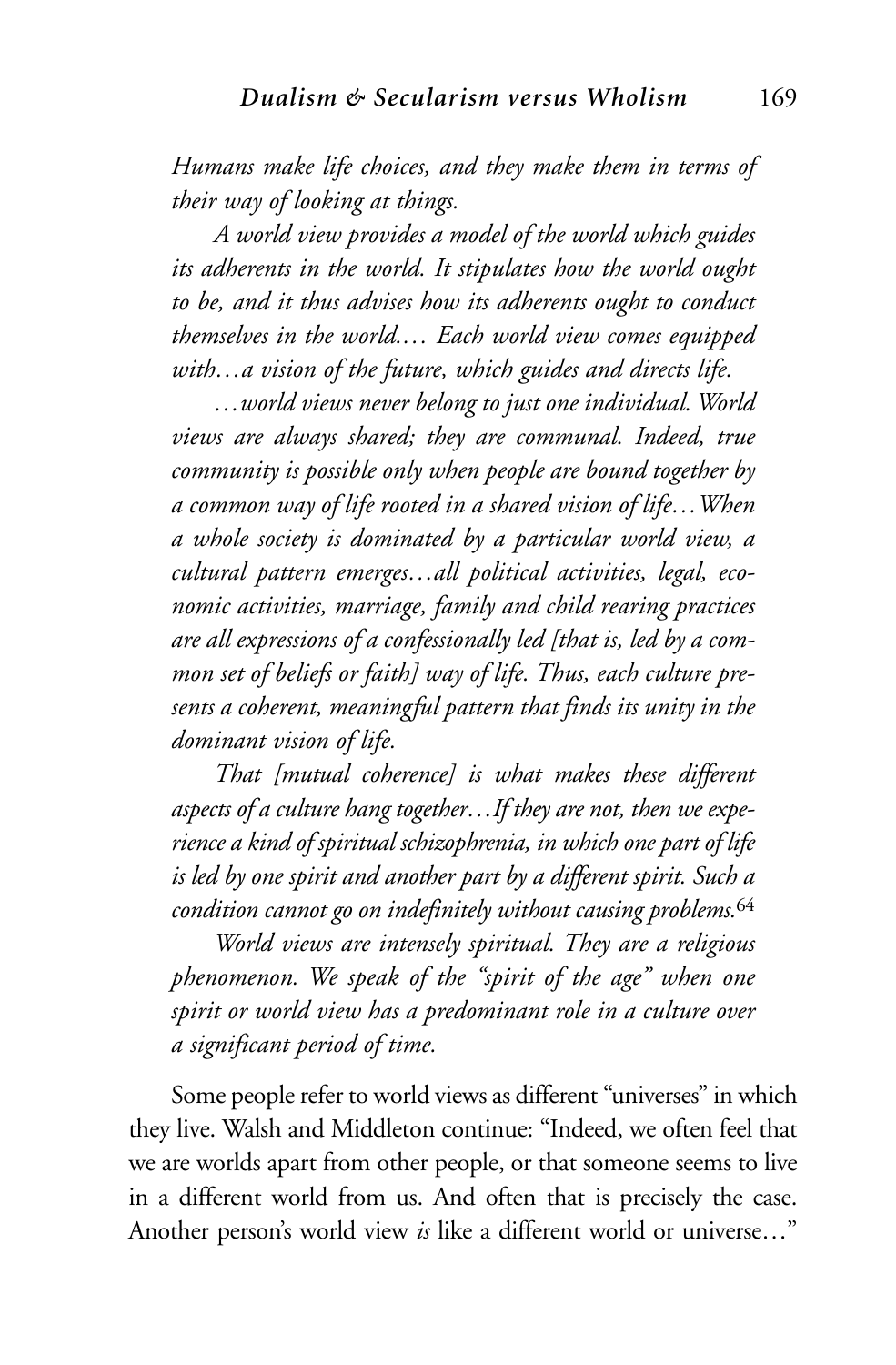"This is why it is often so difficult for people of different visions of life to communicate and understand each other. They really are in different worlds, and they cannot penetrate each other's universe." Does this not describe exactly Christian-Muslim relations in Nigeria?!

Walsh and Middleton affirm that

*World views are founded on ultimate faith commitments. Faith is an essential part of human life. Humans are confessing, believing and trusting creatures. And where we place our faith determines the world view which we will adopt. People who doubt their world view are restless and feel they have no ground to stand on. They are often in the throes of a psychological crisis, but that…crisis is fundamentally religious, because our world view rests on a faith commitment.*

Walsh and Middleton ask, "How do we judge a world view? What criteria can we use?…what would compel us to select one over another?" We must be careful not "to discount how much we [simply] tend to be drawn to world views that coincide with our own" and judge on that basis. They then suggest a set of criteria that they feel is fairly objective and universal. I will only list the criteria, without further details, except for the last: reality, coherence, openness and Bible conforming. For Christians, the ultimate—but not the *only*—criterion is the Bible. Our world view must be "informed, corrected and shaped by the Scriptures under the guidance of the Spirit."65 Muslims claim the same for their world view and the Qur'an. Secularists base their belief on reason. These are different world views, different assumptions and value systems, but they are, *all of them*, belief or faith systems.

## ▲ *Closing Remarks* \_\_\_\_\_\_\_\_\_\_\_\_\_\_\_\_\_\_\_\_\_\_\_\_\_\_\_\_

This chapter has provided you with elements of the underlying world view of Kuyperian thought that I consider relevant in the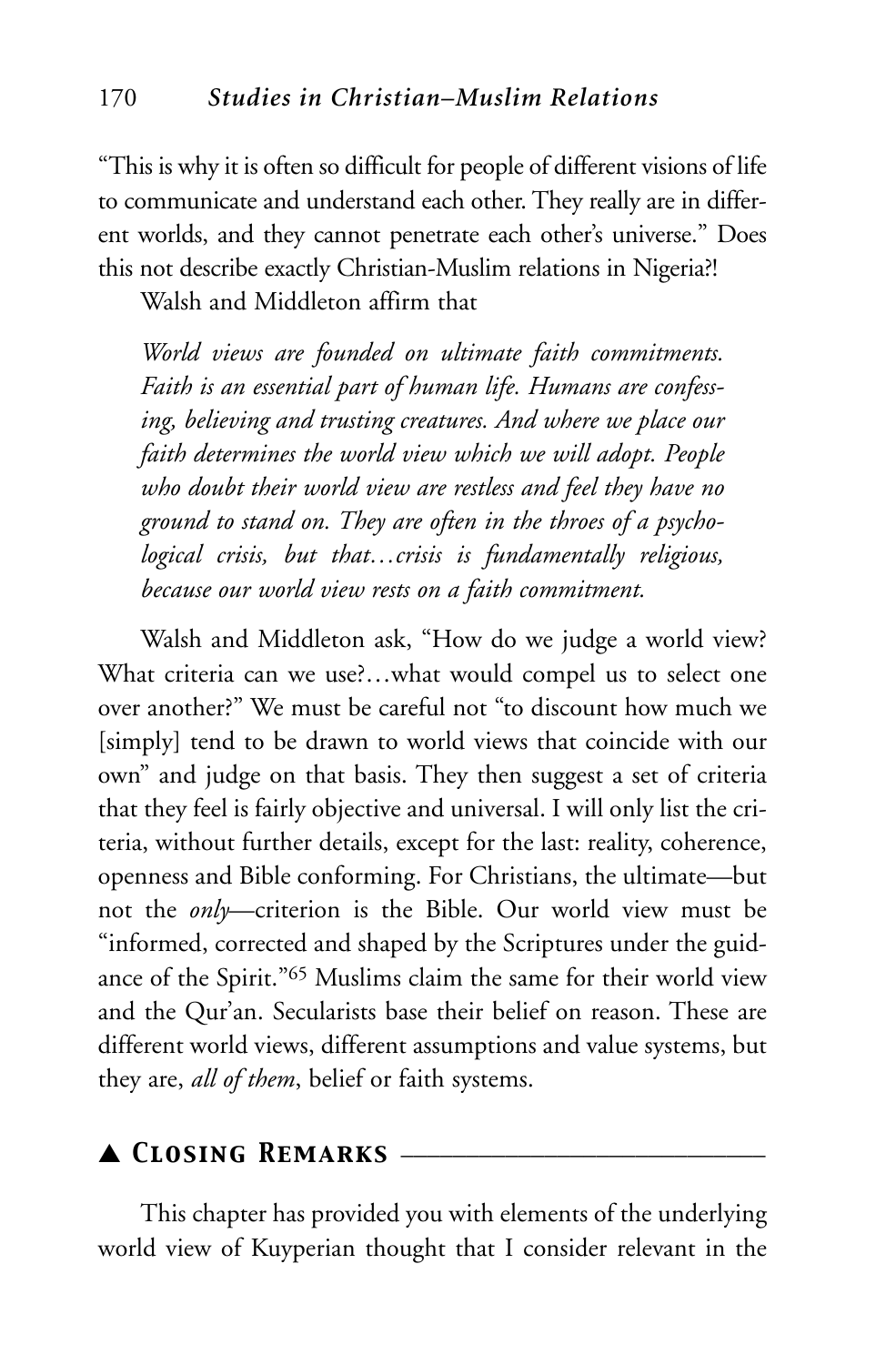current Nigerian context. I have quite on purpose repeated certain concepts, for I know how difficult it is to grasp these principles. Not because they are so difficult *per se*, but because they meet such strong resistance in the deep-seated mental-spiritual habits of Christians everywhere, including Nigerians.

However, the Kuyperian tradition is not only a matter of world view. It also includes a lot of specific content that represents social doctrines as well as the seeds for a sociology with its own approach to social structures. The Kuyperian and the Roman Catholic are the only Western Christian traditions that provide more than Christian inspiration and motivation. Chapters 6 and 7 will give flesh to some of that in so far as I judge it to be helpful to Nigeria at its present stage of differentiation. I will refrain from promoting Kuyperian concepts for which Nigeria is not ready.

Please move on with me.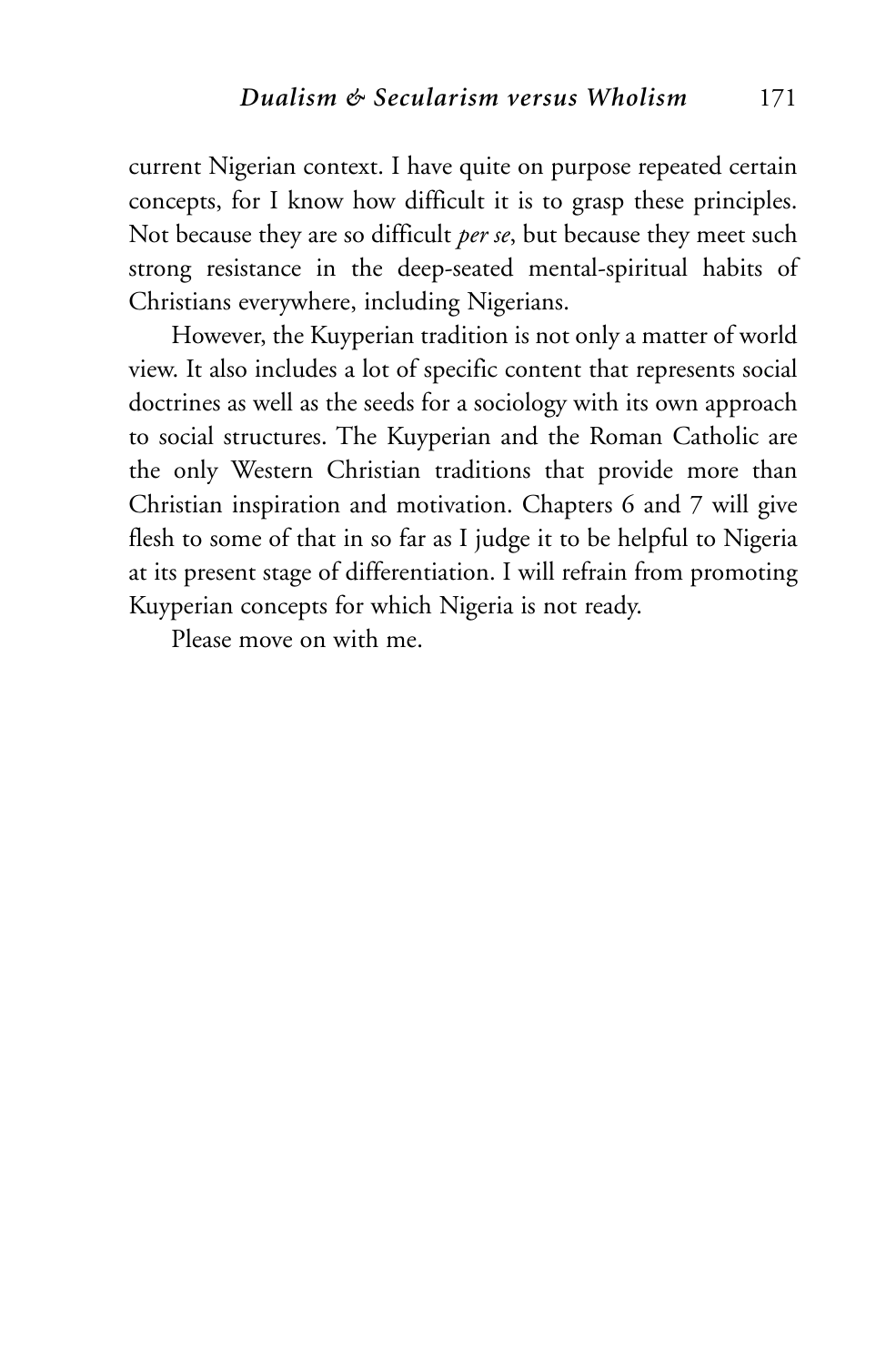# ▲ *Notes* \_\_\_\_\_\_\_\_\_\_\_\_\_\_\_\_\_\_\_\_\_\_\_\_\_\_\_\_\_\_\_\_\_\_\_\_\_\_\_\_\_

<sup>1</sup> Religion would not be religion if someone would not disagree with major opinions. Asghar Engineer, an Indian Muslim and prolific author, rejects the notion of "Islamic economics" on basis of his definitions of science and religion (A. Engineer, 2004, p. 22).

2 J. Boer, 1979, pp. 37-42, 236-261, 340-380; 1984, chps. 6 and 7.

3 H. Blamires, pp. 3-4.

4 J. Boer, 2003, pp. 16-24. See also the Kuyperiana page on www.SocialTheology.com. A. Wolters, 1985, p. 1.

5 D. Todd, the religion editor for the *VS,* is one of them. See Bibliography. Another is a self-conscious humanist in Vancouver who wishes to remain anonymous, who admires the resulting system of tolerance that Kuyperians designed specifically to overcome the intolerance of his Dutch secular co-humanists of the 19th century.

6 J. Boer, 1991, p. 1.

7 Recently, e.g., Dr. J. Glenn Vriesen is drawing attention to the influence of the German philosopher Franz von Baader on both Kuyper and Dooyeweerd. See Friesen in Bibliography.

8 C. Gousmett, 1999, pp. 10-11.

9 For a wider Web-based introduction to both Kuyper and Dooyeweerd, see the relevant pages and links on www.members.shaw.ca/ jgfriesen as well as Kuyper and Dooyeweerd entries on the *Companion CD.*

10 W. Berghuis, 1964, p. 3.

<sup>11</sup> See bibliographical entry.

12 J. McGoldrick, pp. 227-229. C. Gousmett, p. 12.

13 C. Gousmett, pp. 2, 4-5.

14 P. Marshall, 1984, pp. 75-77.

15 A recent sad instance is the "confession" of my friend Louis Tamminga in T. Hofman, pp. 180-183.

<sup>16</sup> J. Chaplin, 2002. This recognition is not unique to Kuyperians. In vol. 4, Muslims express it a number of times. So does Mike Ikhariale, p. 40 above.

17 H. Antonides, 1987, p. 22.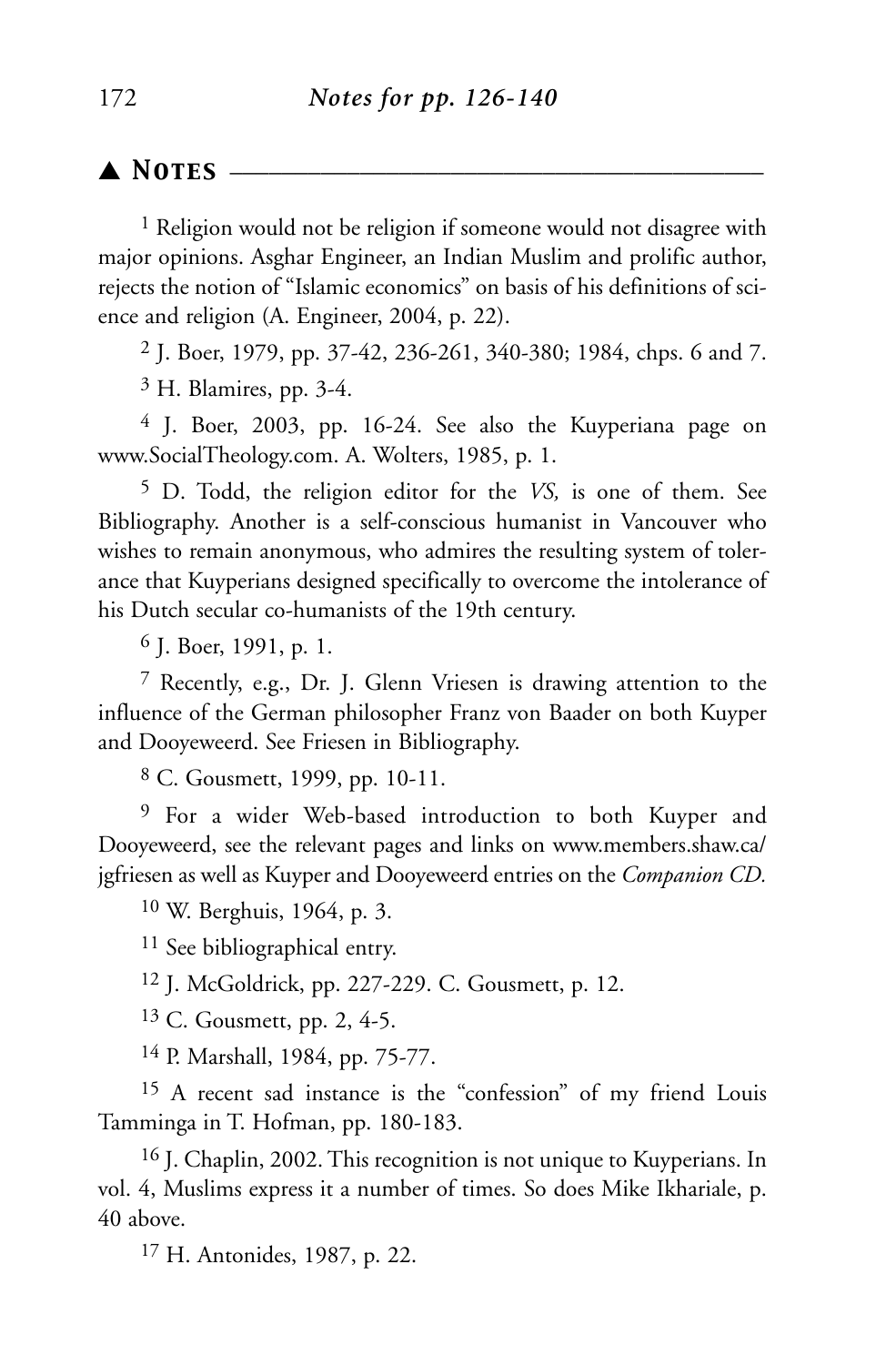Christian Reformed Church, 2002, p. 72.

REC, 1991, p. 1.

B. van der Walt, 1994, pp. 374-375.

J. Chaplin, 2004. For Skidelski's article, see *Prospect,* Jan/2002, p. 15.

 J. Chaplin, 2004. For Fulford's article, see the *Saturday Post*, 19 Jan/2002, p. 19.

O. Guinness, 1983, pp. 178, 105.

W. Kauuova, pp. 20-23.

H. Antonides, 1987, pp. 2, 3, 10.

 *Inquiry* 34 (1991), p. 148. See also P. Marshall's further discussion of this incident in *Studies in Political Thought* 2 (1993), pp. 87-104.

*Inquiry* 34 (1991), p. 242.

P. Marshall, 1997, pp. 5-7.

 P. Marshall, 1992, pp. 19-20. See also P. Marshall, 1997, pp. xxii-xxiv.

 I. Buruma, "An Islamic Democracy for Iraq?" *New York Times*, 5 Dec/2004.

L. Sanneh, 1997, p. 205.

Part I, Ch. 2.

REC, 1991, pp. 1-3.

B. van der Walt, 1994, p. 369.

E. Rubingh, 1969, p. 158.

L. Sanneh, 1997, p. 222.

B. van der Walt, 1994, pp. 368-374.

J. Boer, 1984, p. 144; 1979, p. 482.

REC, 1991, p. 63.

 R. Russell, p. 22. See R. M. Smith for an entire chapter devoted to this trend, though Smith is more reasonable. Smith's arguments leave room for dialogue.

G. Spykman, 1992, pp. 23-24.

G. Spykman, 1989, p. 90, footnote 2.

See J. Boer, *Christians and Mobilization* for a similar discussion of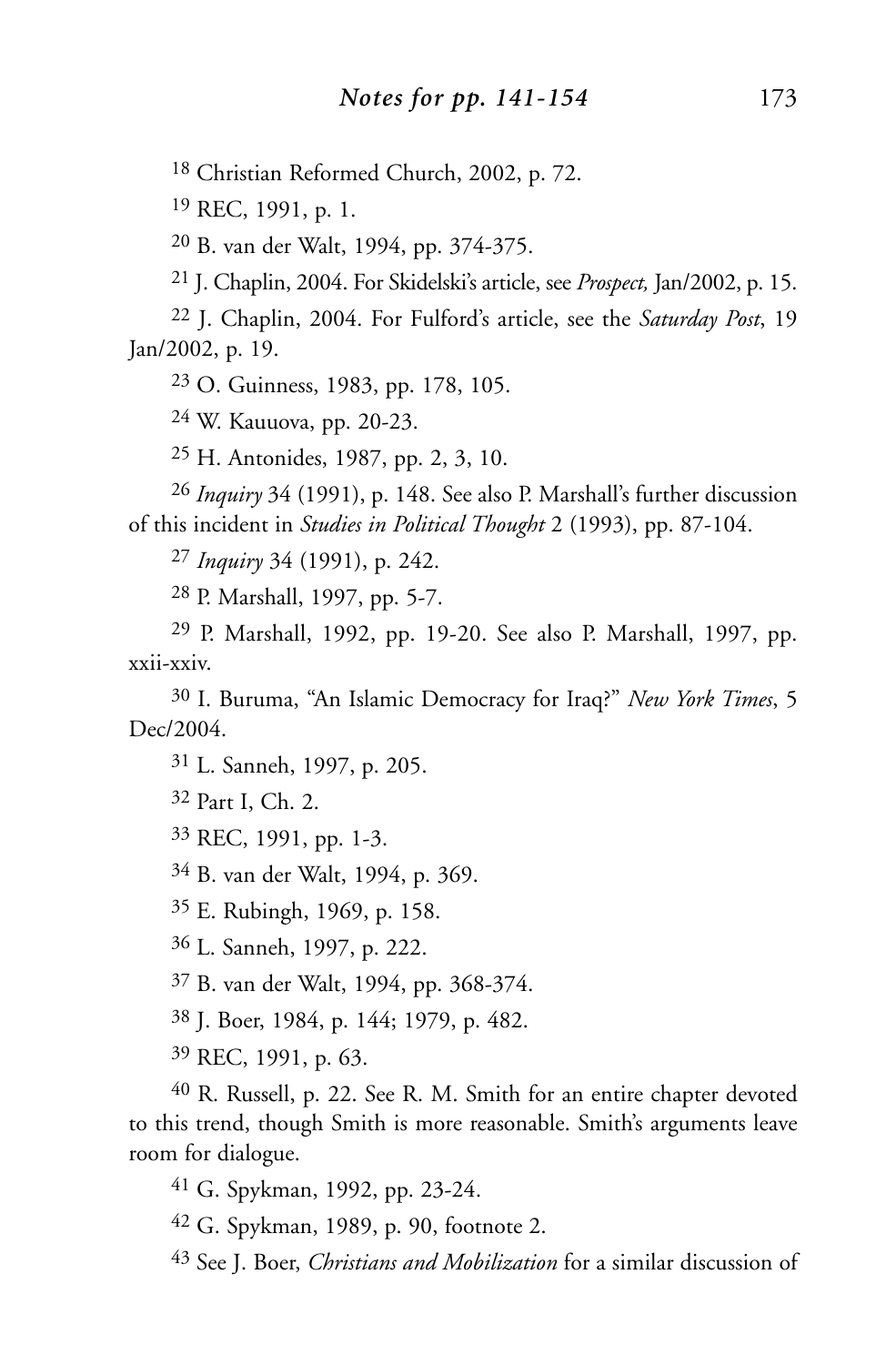dualism. It is here reduced to a few simple propositions (p. 11). The document constitutes Appendix 8*.* For a similar, but more extensive, discussion, also geared towards Africa, see B. van der Walt, 1994, pp. 109-117. The Table of Contents of this book is reproduced as Appendix 9.

44 F. Copleston, pp. 424-430, 315, 310. J. Boer, 1979, pp. 449-456; 1984, p. 132.

45 A. Wolters, 1985, p. 54.

46 J. Bavinck, 1960, pp. 106-107.

47 H. Blamire, p. 15.

48 H. Blamire, pp. 24-25.

49 A. Wolters, p. 94.

50 "Concerned Evangelicals," pp. 24-25.

51 R. Winter, Nov/2004, p. 5. This is also a major point in my publication of 1992.

52 V. Samuel, pp. xiv, 12-13, 23. Emphasis mine.

53 V. Samuel, p. 40.

54 D. Fieguth, p. 32.

55 T. Adeyemo, 1995, p. 10.

56 I have more than twenty-five of his titles on my shelf!

57 For the reasons missions in Nigeria have engaged in healthcare and education, see J. Boer, 1979, Part 3; 1984, Chapters 8-9. At best it represents a truncated wholism, a contradictory term, but an approach commonly found among Evangelicals, as the next section shows.

58 Quoted in *CC,* "How We Relate…" 12 Nov/2001, p. 10. C. S. Lewis, the famous British Christian apologist, made a strikingly similar statement: "There is no neutral ground in the universe: every square inch, every split second, is claimed by God…"—(Quoted in Walsh and Middleton, p. 71).

59 J. Boer, 1984, p. 151.

60 A. Wolters, 1985, pp. 2-4. Gousmett offers a similar definition: A world view is "a non-theoretical, everyday account of how the world is" (pp. 15-16).

61 A. Wolters, 1985, pp. 5-6. Italics mine.